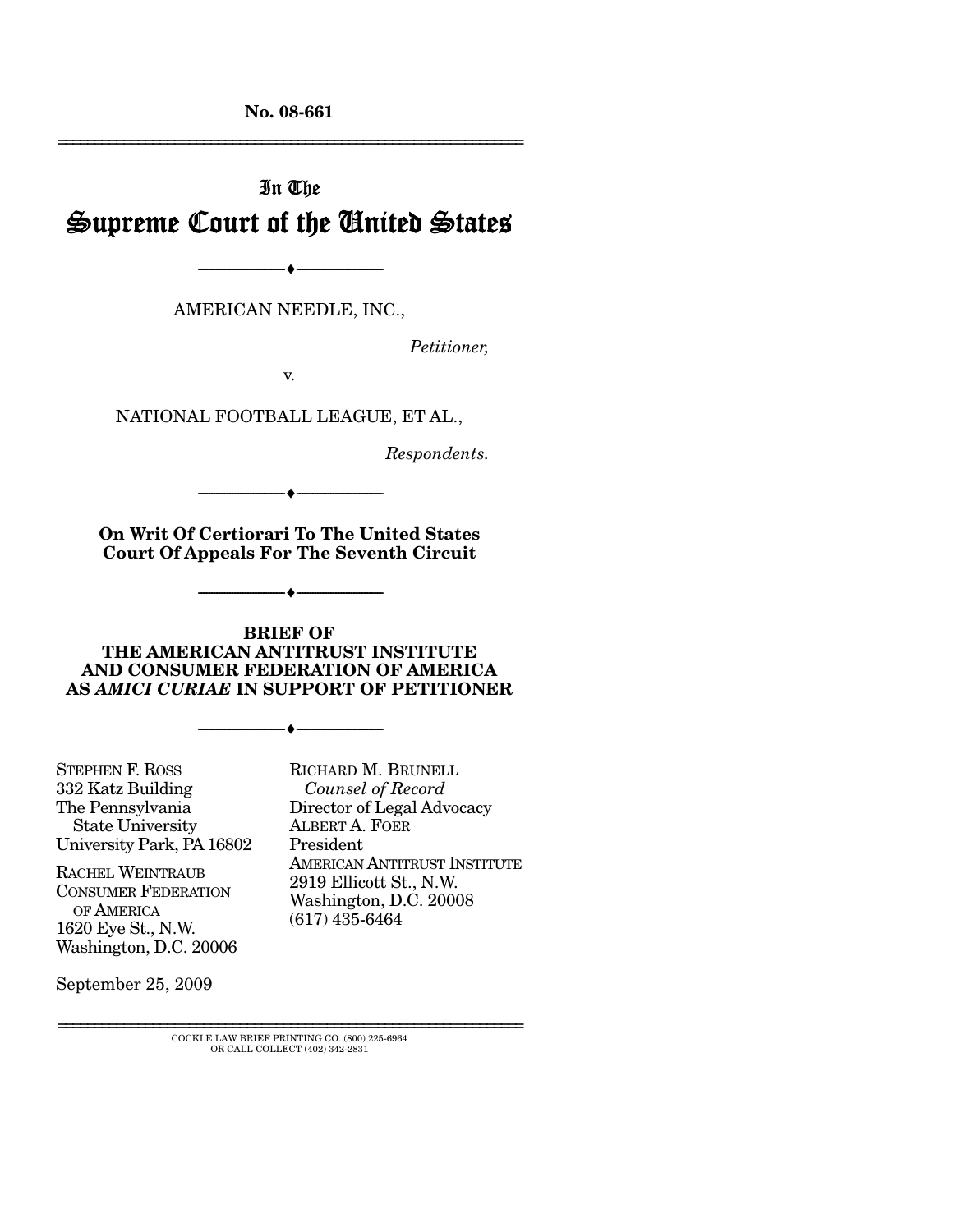# TABLE OF CONTENTS

## Page

|                                                                                                                                                                                                        | iii |  |  |
|--------------------------------------------------------------------------------------------------------------------------------------------------------------------------------------------------------|-----|--|--|
|                                                                                                                                                                                                        | 1   |  |  |
| $\overline{2}$                                                                                                                                                                                         |     |  |  |
|                                                                                                                                                                                                        | 3   |  |  |
| THE SEVENTH CIRCUIT'S RULING IS<br>$\mathbf{L}$<br>INCONSISTENT WITH COPPERWELD<br>AND BEDROCK ANTITRUST PRINCI-<br>PLES FOR ANALYZING JOINT VEN-                                                      | 3   |  |  |
| A. Copperweld Immunity Requires That<br>an Entity Be Controlled by Those With<br>Legal Obligations and Economic<br>Incentives to Act for the Interests of                                              | 4   |  |  |
| The Rule of Reason, Rather than<br>В.<br>Immunity Under an Expanded "Single<br>Entity" Doctrine, Is Appropriate Even<br>for a Joint Venture Requiring Coop-<br>eration to Produce its Product          | 10  |  |  |
| The Seventh Circuit's Test Is Incon-<br>C.<br>sistent with Well-Settled Antitrust<br>Analysis Proscribing Unnecessary and<br>Anticompetitive Restraints Related to<br>Efficiency-Enhancing Integration | 16  |  |  |
|                                                                                                                                                                                                        |     |  |  |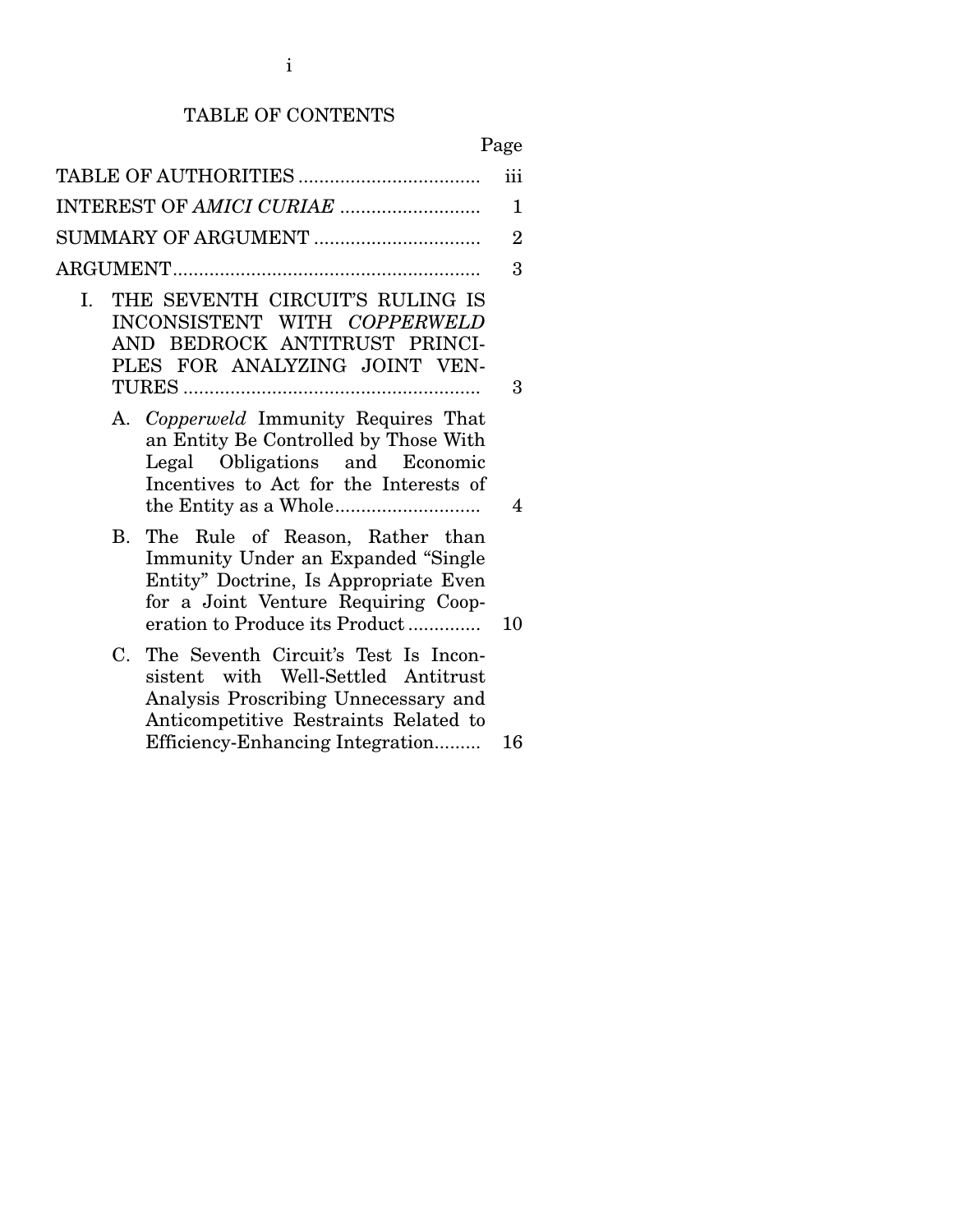## TABLE OF CONTENTS – Continued

Page

|      |    | D. The Agreement of the Teams Not to<br>License Their Logos Outside of the<br>Venture Is Subject to Scrutiny Under<br>§ 1 Regardless of Whether the NFL Is<br>Single Entity in its Collective<br>a | 21 |
|------|----|----------------------------------------------------------------------------------------------------------------------------------------------------------------------------------------------------|----|
| II.  |    | UPHOLDING THE SEVENTH CIR-<br>CUIT'S RULING WOULD UNDERMINE<br>ANTITRUST ENFORCEMENT AGAINST<br>SPORTS LEAGUES AND OTHER LEGIT-<br>IMATE JOINT VENTURES                                            | 23 |
|      | A. | Anticompetitive Conduct by Sports<br>Leagues Would Go Unchecked                                                                                                                                    | 23 |
|      | В. | Antitrust Enforcement Against Unrea-<br>sonable Restraints of Legitimate Non-<br>Sports Joint Ventures Would Be                                                                                    | 26 |
| III. |    | THE NFL'S POLICY ARGUMENTS FOR<br>§ 1 IMMUNITY LACK MERIT AND HAVE<br>BEEN REJECTED BY CONGRESS                                                                                                    | 30 |
|      |    | A. The Costs of Antitrust Compliance and<br>Litigation Risk Do Not Justify Immu-                                                                                                                   | 30 |
|      | В. | Congress Has Rejected Immunity for<br>Sports Leagues and Other Valuable<br>Joint Ventures Except in Narrow Cir-                                                                                    | 34 |
|      |    |                                                                                                                                                                                                    | 38 |

ii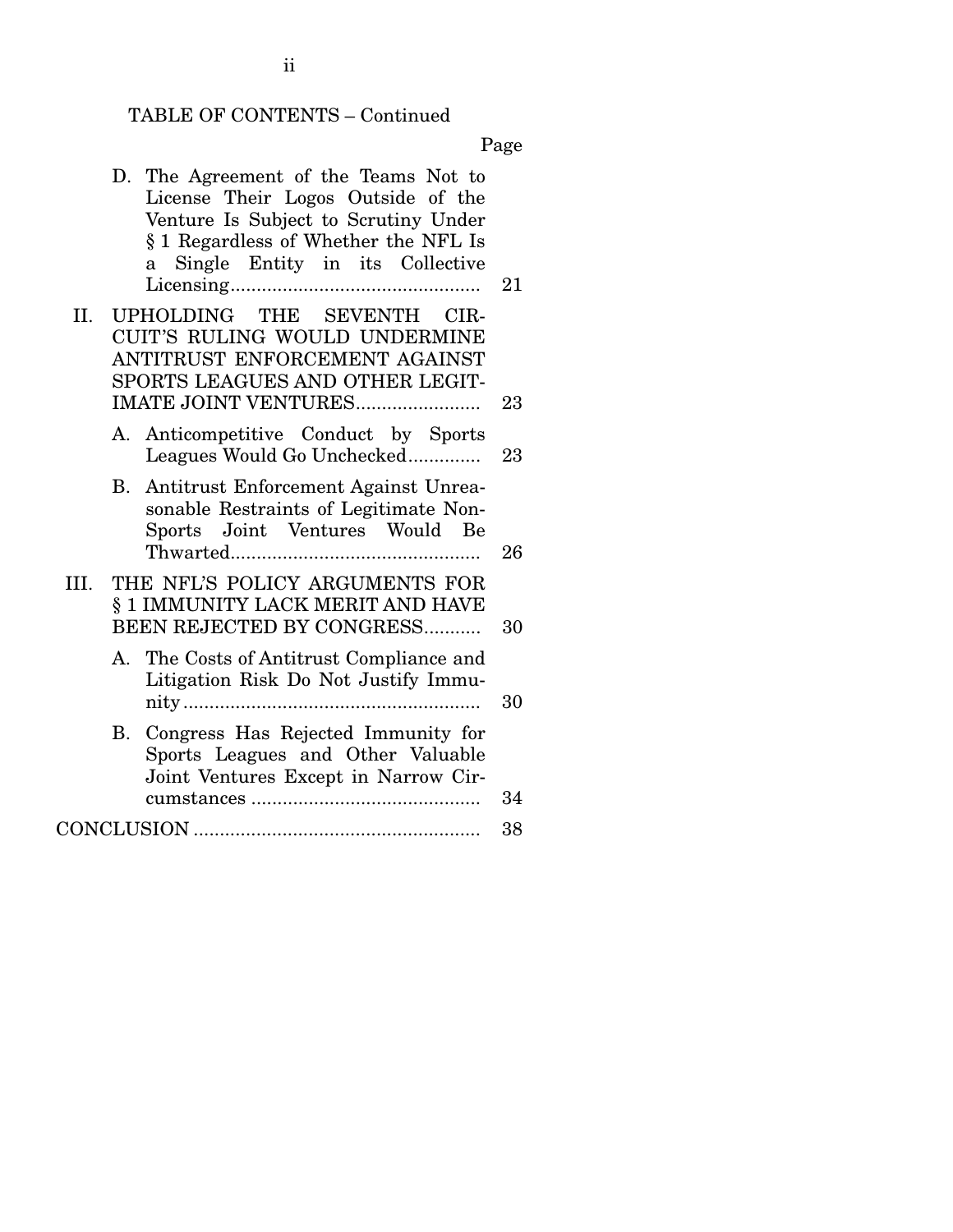## TABLE OF AUTHORITIES

## Page

## CASES

| Allied Tube & Conduit Corp. v. Indian Head,              |
|----------------------------------------------------------|
| Andrus v. Glover Constr. Co., 446 U.S. 608               |
| Arizona v. Maricopa County Med. Soc'y, 457               |
| Associated Press v. United States, 326 U.S. 1            |
| Bell Atl. Corp. v. Twombly, 550 U.S. 544 (2007) 31       |
| Broadcast Music, Inc. v. CBS, Inc., 441 U.S. 1           |
| Brown v. Pro Football, Inc., 518 U.S. 231 (1996)  24, 28 |
| Chicago Board of Trade v. United States, 246             |
| Chicago Prof. Sports LP v. NBA, 961 F.2d 667             |
| Chicago Prof. Sports LP v. NBA, 95 F.3d 593              |
| Citizen Publ'g Co. v. United States, 394 U.S.            |
| Copperweld Corp. v. Independence Tube Corp.,             |
| Fraser v. Major League Soccer, L.L.C., 284 F.3d          |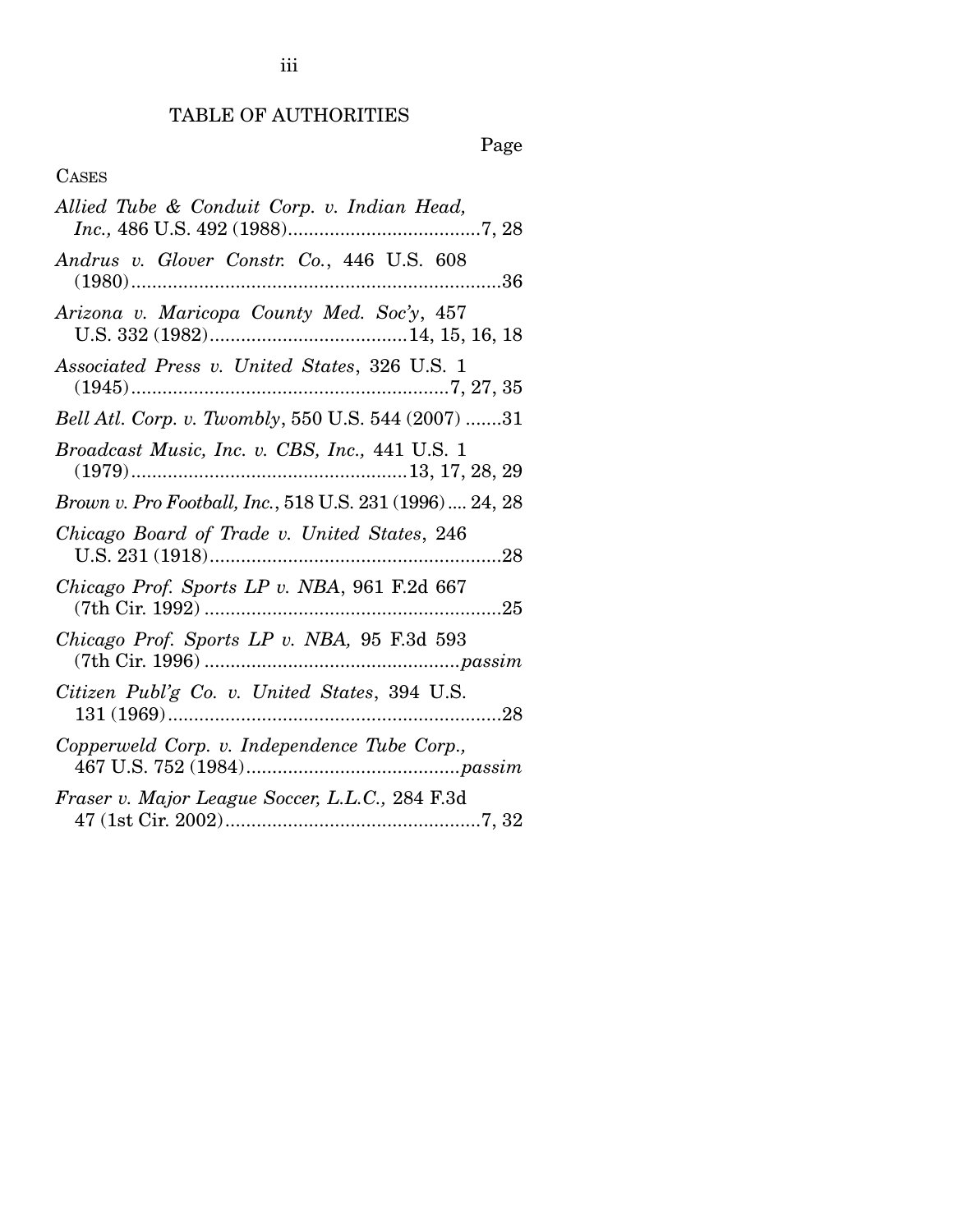## TABLE OF AUTHORITIES – Continued

| Page                                                                                             |
|--------------------------------------------------------------------------------------------------|
| General Leaseways, Inc. v. National Truck<br>Leasing Ass'n, 744 F.2d 588 (7th Cir. 1984)17       |
| In re N. Texas Specialty Physicians, 140 F.T.C.<br>715 (2005), aff'd, 528 F.3d 346 (5th Cir.     |
| In re Polygram Holding, Inc., 136 F.T.C. 310<br>$(2003)$ , aff'd, 416 F.3d 29 (D.C. Cir. 2005)18 |
| Leegin Creative Leather Prods., Inc. v. PSKS,                                                    |
| Los Angeles Mem'l Coliseum Comm'n v. NFL,<br>726 F.2d 1381 (9th Cir. 1984) 24, 25                |
| Mackey v. NFL, 543 F.2d 606 (8th Cir. 1976)25                                                    |
| Major League Baseball Properties, Inc. v.<br>Salvino, Inc., 542 F.3d 290 (2d Cir. 2008)21        |
| Maryland and Virginia Milk Producers Ass'n v.<br>United States, 362 U.S. 458 (1960) 35           |
| Matsushita Elec. Indus. Co. v. Zenith Radio                                                      |
| Mid-South Grizzlies v. NFL, 720 F.2d 772 (3d                                                     |
| NCAA v. Board of Regents, 468 U.S. 85 (1984)  passim                                             |
| NFL v. N. Am. Soccer League, 459 U.S. 1074<br>. 23                                               |
| N. Am. Soccer League v. NFL, 670 F.2d 1249                                                       |
| Nw. Wholesale Stationers v. Pacific Stationery<br>& Printing Co., 472 U.S. 284 (1985)13, 18, 28  |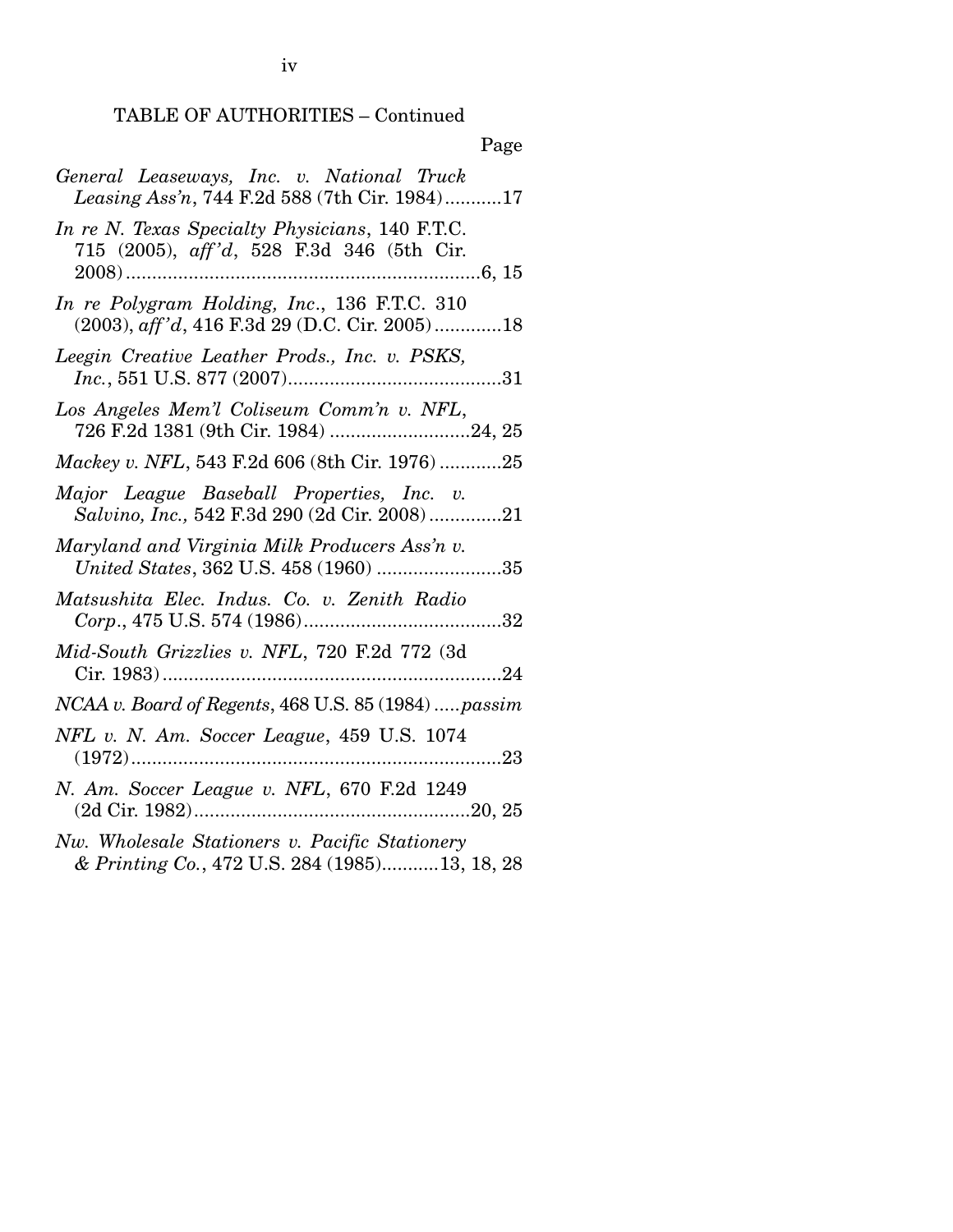v

| Page                                                                                          |
|-----------------------------------------------------------------------------------------------|
| Radiant Burners, Inc. v. Peoples Gas Light &                                                  |
|                                                                                               |
| Silver v. N.Y. Stock Exchange, 373 U.S. 341<br>27<br>$(1963)$                                 |
| Smith v. Pro Football, Inc., 593 F.2d 1173 (D.C.                                              |
| St. Louis Convention & Visitors Comm'n v.<br>NFL, 154 F.3d 851 (8th Cir. 1998)32              |
| Texaco Inc. v. Dagher, 547 U.S. 1 (2006)  passim                                              |
| TRW Inc. v. Andrews, 534 U.S. 19 (2001)34                                                     |
| Union Labor Life Ins. Co. v. Pireno, 458 U.S.                                                 |
| United States v. Addyston Pipe & Steel Co., 85<br>F. 271 (6th Cir. 1898), aff'd, 175 U.S. 211 |
| United States v. Sealy, Inc., 388 U.S. 350 (1967)6, 28                                        |
| United States v. Terminal R.R. Ass'n, 224 U.S.<br>27                                          |
| United States v. Topco Associates, Inc., 405 U.S.                                             |
| United States v. Visa U.S.A., Inc., 344 F.3d 229<br>29                                        |
| Verizon Commc'ns Inc. v. Law Offices of Curtis<br>V. Trinko, LLP, 540 U.S. 398 (2004)25       |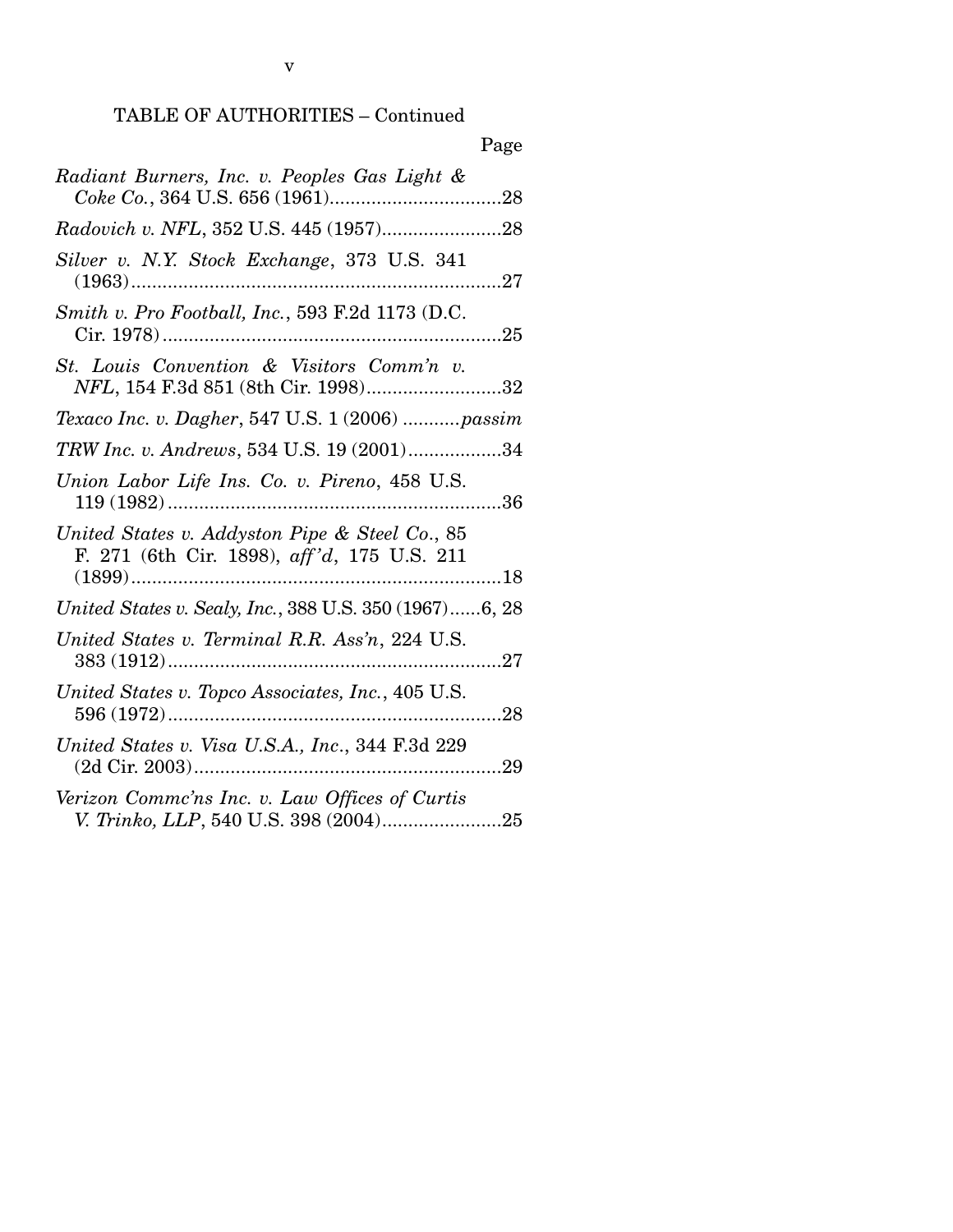## TABLE OF AUTHORITIES – Continued

#### Page

#### **STATUTES**

| Capper-Volstead Act of 1922, 7 U.S.C. $\S$ 291,                                                    |
|----------------------------------------------------------------------------------------------------|
| National Cooperative Research Act of 1984, 15                                                      |
| Sports Broadcasting Act of 1961, 15 U.S.C.                                                         |
| <b>Standards Development Organization Advance-</b><br>ment Act of 2004, Pub. L. 108-237, 118 Stat. |
| <b>LEGISLATIVE MATERIALS</b>                                                                       |
| Antitrust Modernization Commission Report<br>and Recommendation (2007)32, 33                       |

H. Rep. No. 98-571(I) (1983) ...................................... 36

H. Rep. No. 103-94 (1993) .......................................... 37 H. Rep. No. 104-656(I) (1996)..................................... 34

of 1985, S. 259, 99th Cong., 1st Sess. (1985) ......... 34

S. Rep. No. 98-427 (1984) ........................................... 36

Professional Sports Community Protection Act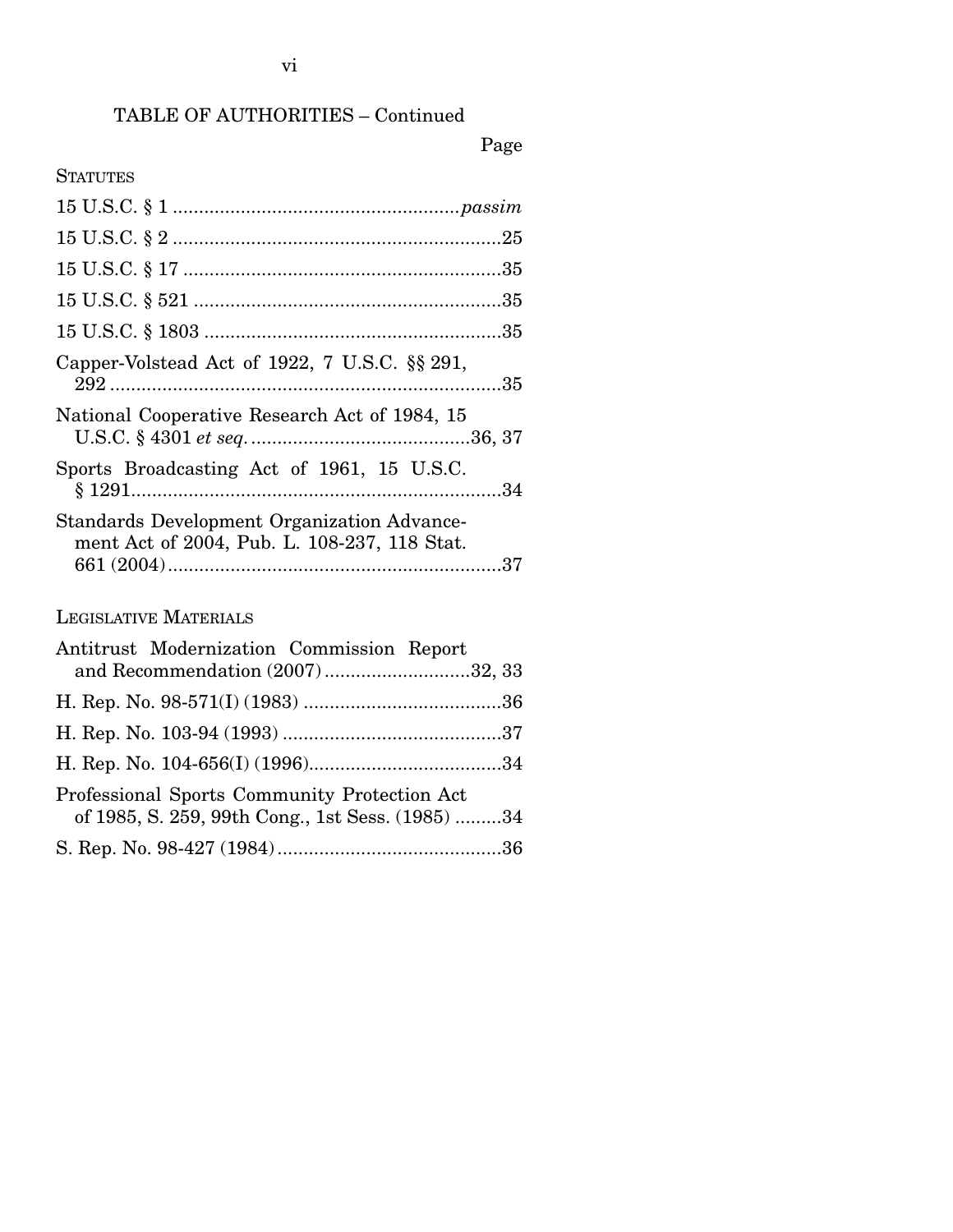## TABLE OF AUTHORITIES – Continued

Page

## ADMINISTRATIVE MATERIALS

| Competition in the Real Estate Brokerage<br>Industry: A Report by the Fed. Trade<br>Comm'n and the U.S. Dept. of Justice (April                                             |
|-----------------------------------------------------------------------------------------------------------------------------------------------------------------------------|
| Fed. Trade Comm'n & U.S. Dept. of Justice<br>Antitrust Division, Antitrust Guidelines for<br>Collaborations Among Competitors (April                                        |
| U.S. Dept. of Justice & Fed. Trade Comm'n<br>Statements About Enforcement Policy in                                                                                         |
| <b>OTHER AUTHORITIES</b>                                                                                                                                                    |
| Phillip E. Areeda & Herbert Hovenkamp,<br>Antitrust Law (3d ed. Supp. 2009) 18                                                                                              |
| 7 Phillip E. Areeda & Herbert Hovenkamp,<br>Antitrust Law (2d ed. 2003)22, 23, 31                                                                                           |
| 13 Phillip E. Areeda & Herbert Hovenkamp,                                                                                                                                   |
| Maxwell M. Blecher & Howard F. Daniels,<br>Professional Sports and the "Single Entity"<br>Defense Under Section One of the Sherman<br>Act, 4 Whittier L. Rev. 217 (1982) 11 |
| Robert H. Bork, The Antitrust Paradox (1978)18                                                                                                                              |
| Joseph F. Brodley, Joint Ventures And Antitrust<br>Policy, 95 Harv. L. Rev. 1521 (1982)14, 15, 16, 26                                                                       |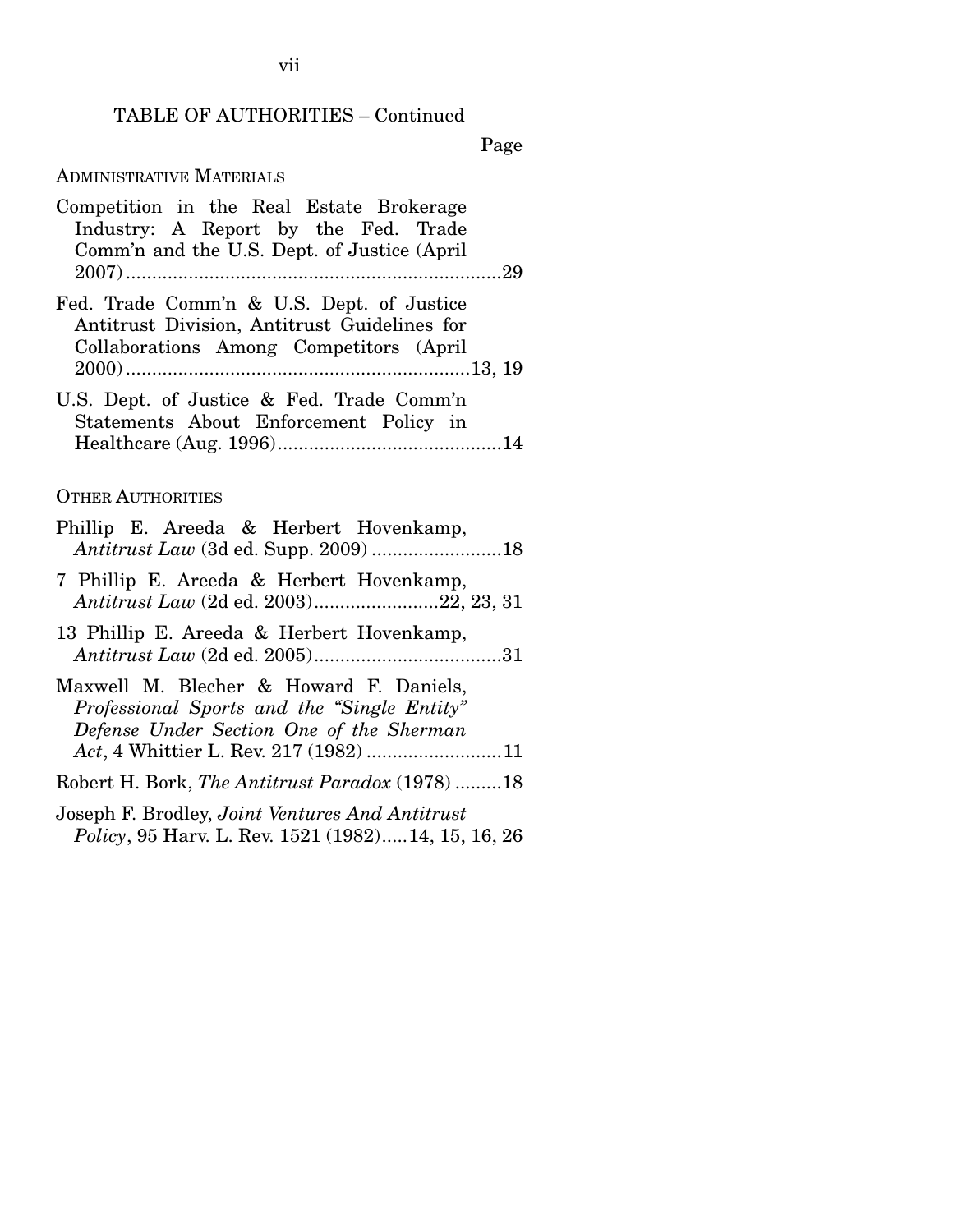viii

## TABLE OF AUTHORITIES – Continued

| Page                                                                                                                                                                       |  |
|----------------------------------------------------------------------------------------------------------------------------------------------------------------------------|--|
| Ronald H. Coase, The Problem of Social Cost, 3                                                                                                                             |  |
| Mike Colman, Super League: The Inside Story                                                                                                                                |  |
| Marc Edelman, Why the "Single Entity"<br>Defense Can Never Apply to NFL Clubs: A<br>Primer on Property-Rights Theory in Profes-<br>sional Sports, 18 Fordham Intell. Prop. |  |
| David Harris, The League: The Rise and                                                                                                                                     |  |
| John Helyar, Lords of the Realm: The Real                                                                                                                                  |  |
| Herbert Hovenkamp, Exclusive Joint Ventures<br>and Antitrust Policy, 1995 Colum. Bus. L.                                                                                   |  |
| Herbert Hovenkamp, Federal Antitrust Policy                                                                                                                                |  |
| Sebastian Moffett, Renault Strains Formula<br><i>One Integrity</i> , Wall St. J., Sep. 22, 2009 12                                                                         |  |
| Stephen F. Ross & Stefan Szymanski, Fans of                                                                                                                                |  |
| Andrew Ross Sorkin, Footballs, Funhouses and                                                                                                                               |  |
| Stefan Szymanski, The Economic Design of<br>Sporting Contests, 41 J. Econ. Lit. 1137                                                                                       |  |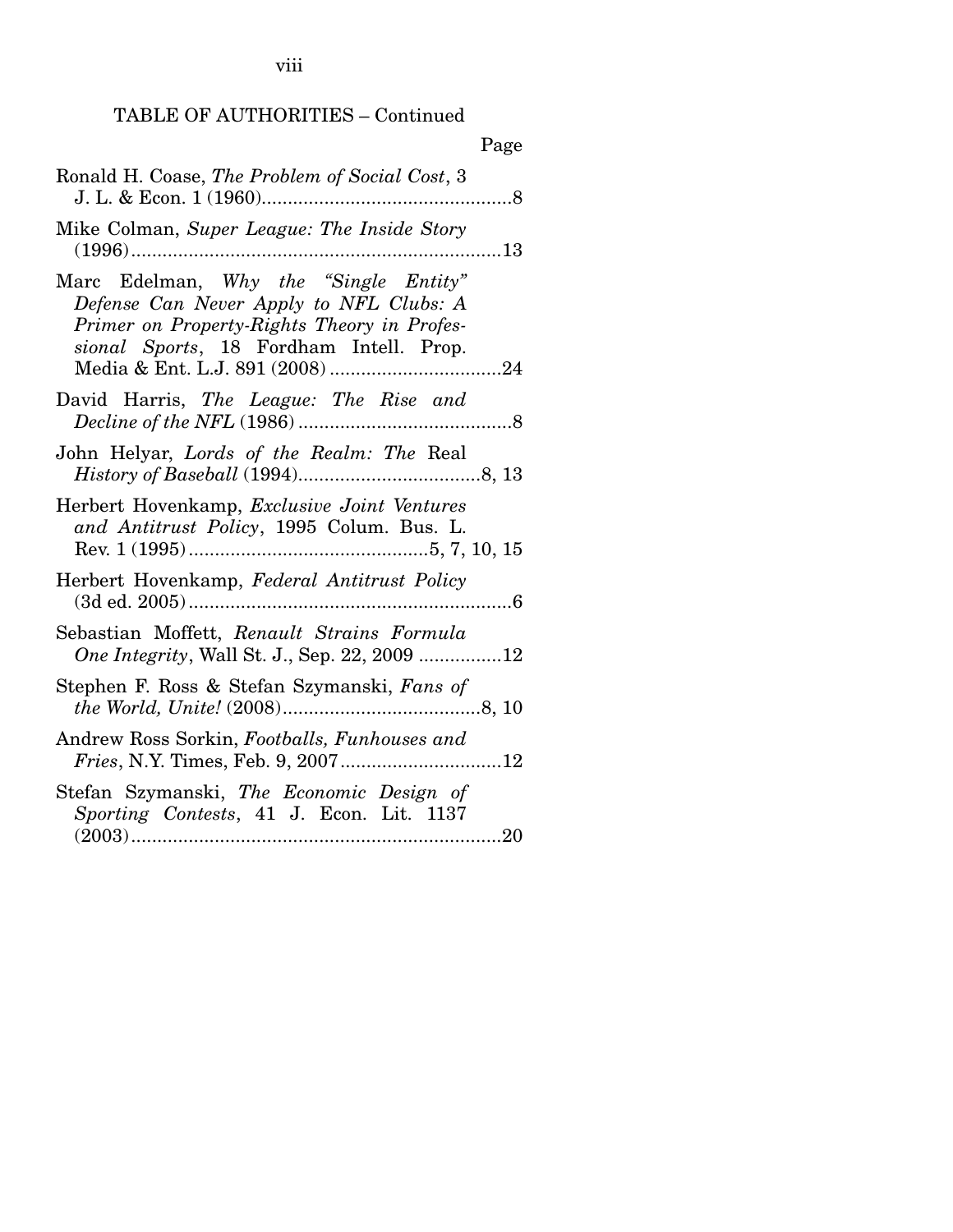TABLE OF AUTHORITIES – Continued

Page

Andrew Zimbalist, *In the Best Interests of Baseball? The Revolutionary Reign of Bud Selig* (2006) ................................................................ 8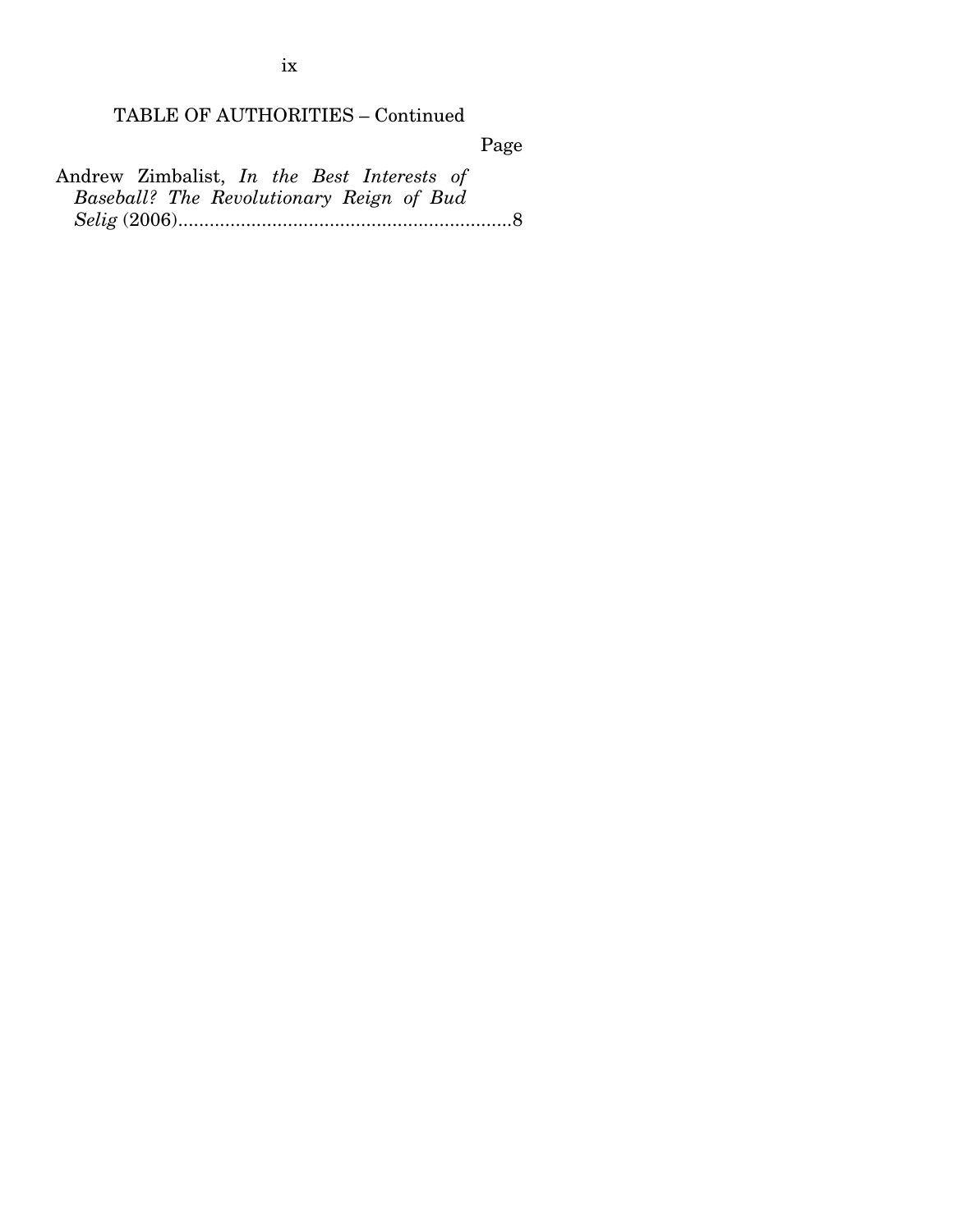#### **INTEREST OF** *AMICI CURIAE*<sup>1</sup>

The American Antitrust Institute (AAI) is an independent non-profit education, research, and advocacy organization devoted to advancing the role of competition in the economy, protecting consumers, and sustaining the vitality of the antitrust laws. *See*  http://www.antitrustinstitute.org. These goals would be significantly compromised if the antitrust laws' application to joint ventures were sharply constricted by the radical expansion of the "single entity" doctrine adopted by the court below and advocated here by respondents.

 AAI is managed by its Board of Directors, with the guidance of an Advisory Board that consists of more than 90 prominent antitrust lawyers, law professors, economists, and business leaders. AAI's Board of Directors alone has approved of this filing for AAI; the individual views of members of the Advisory Board may differ from AAI's positions.

 The Consumer Federation of America (CFA) is composed of over 280 state and local affiliates representing consumer, senior-citizen, low-income, labor, farm, public power, and cooperative organizations, with more than 50 million individual members. CFA

<sup>&</sup>lt;sup>1</sup> The written consents of all parties to the filing of this brief have been lodged with the Clerk. No counsel for a party has authored this brief in whole or in part, and no person or entity other than *amici* or its counsel has made a monetary contribution intended to fund the preparation or submission of this brief.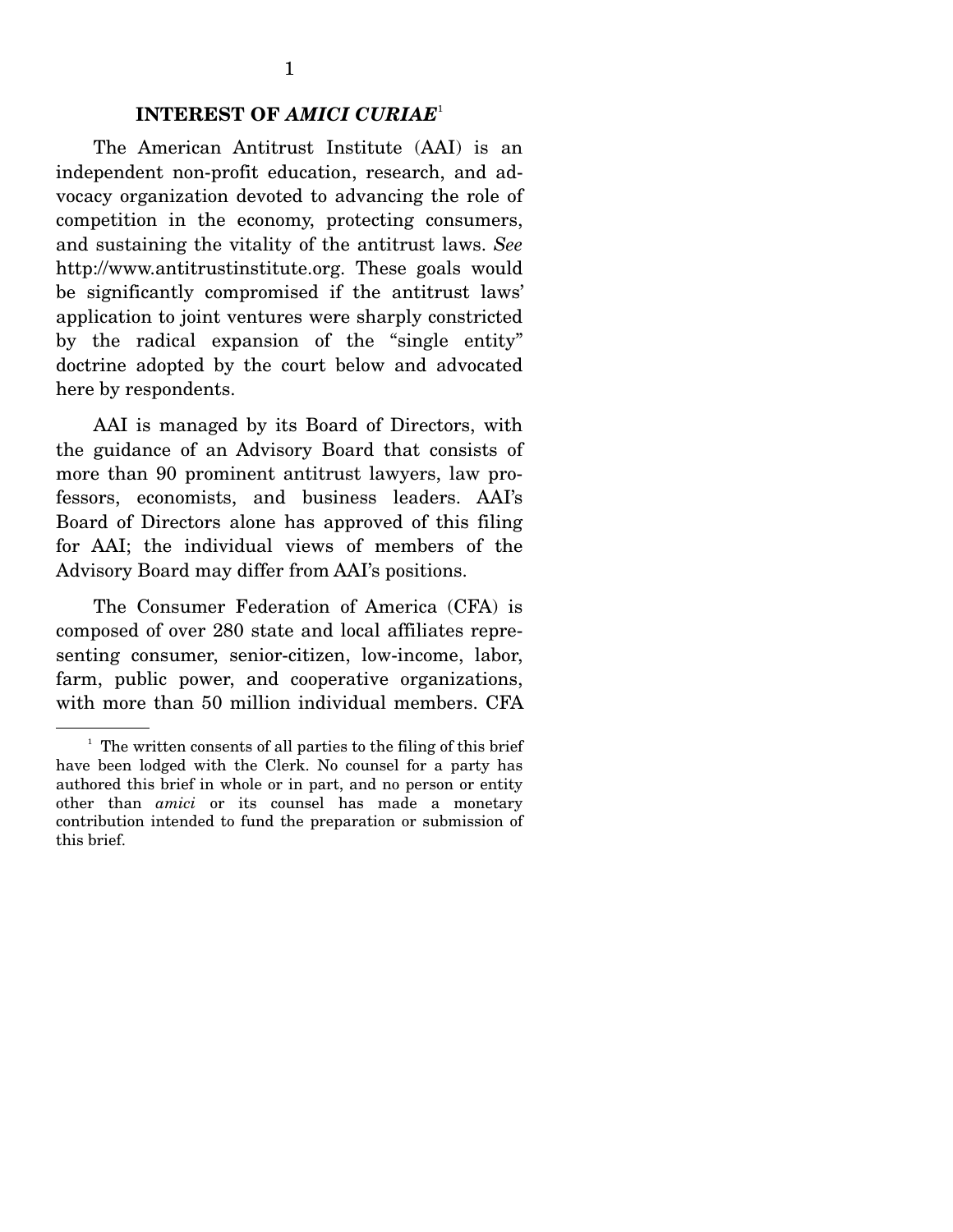represents consumer interests before federal and state regulatory and legislative agencies, participates in court proceedings as *amicus curiae*, and conducts research and public education. CFA has a deep commitment to and history of ensuring that the antitrust laws protect consumer interests and ensure a fair marketplace.



#### **SUMMARY OF ARGUMENT**

1. Single-entity treatment under *Copperweld*  requires that an entity be controlled by those with legal and economic incentives to act for the interests of the entity as a whole. Sports leagues and joint ventures that are controlled by independent economic actors, like the NFL, are not single entities. The Seventh Circuit's holding that the NFL is a single entity because it produces a product for which cooperation is essential is inconsistent with *NCAA* and numerous other cases that treat the degree of integration of a joint venture as a rationale for applying the rule of reason, not exemption from § 1 of the Sherman Act. The Seventh Circuit's extension of immunity beyond the production of football games to unnecessary and anticompetitive restraints on related activities is also inconsistent with the wellsettled framework for analyzing restraints related to an efficiency-enhancing integration. Even if the NFL were a single entity when collectively licensing the teams' logos, the agreement not to license outside the venture would be subject to scrutiny under § 1.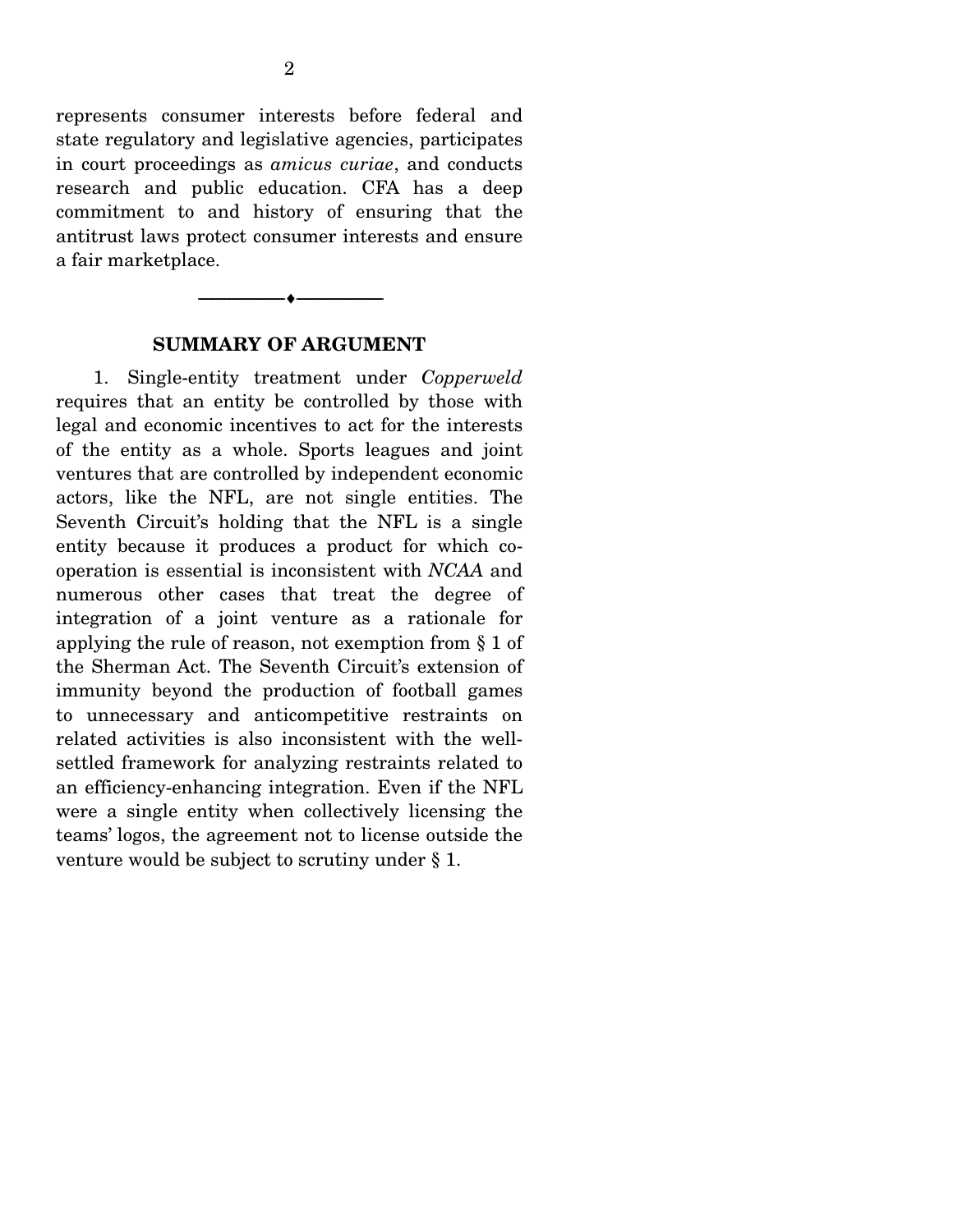2. Extending *Copperweld* to sports leagues and other highly integrated joint ventures would open a huge gap in the enforcement of the antitrust laws. It would permit the leagues to engage in anticompetitive conduct, and undermine enforcement against unnecessary and anticompetitive restraints by otherwise legitimate joint ventures in many industries, including those targeted by ongoing initiatives of the Justice Department and FTC.

 3. There is no basis for immunizing sports leagues or other joint ventures because of the expense and supposed chilling effect of the rule of reason. Congress has repeatedly rejected the type of broad immunity respondents seek here. Rather, it has enacted narrow immunities for sports leagues and joint ventures in other industries that would be superfluous under respondents' reading of *Copperweld*, and has otherwise rejected immunity even for extremely valuable joint ventures engaged in research and development and standard setting.

#### **ARGUMENT**

--------------------------------- ♦ ---------------------------------

## **I. THE SEVENTH CIRCUIT'S RULING IS INCONSISTENT WITH** *COPPERWELD* **AND BEDROCK ANTITRUST PRINCIPLES FOR ANALYZING JOINT VENTURES**

The court of appeals' holding that the NFL teams are a single entity, immune from scrutiny under § 1 of the Sherman Act when they collectively license their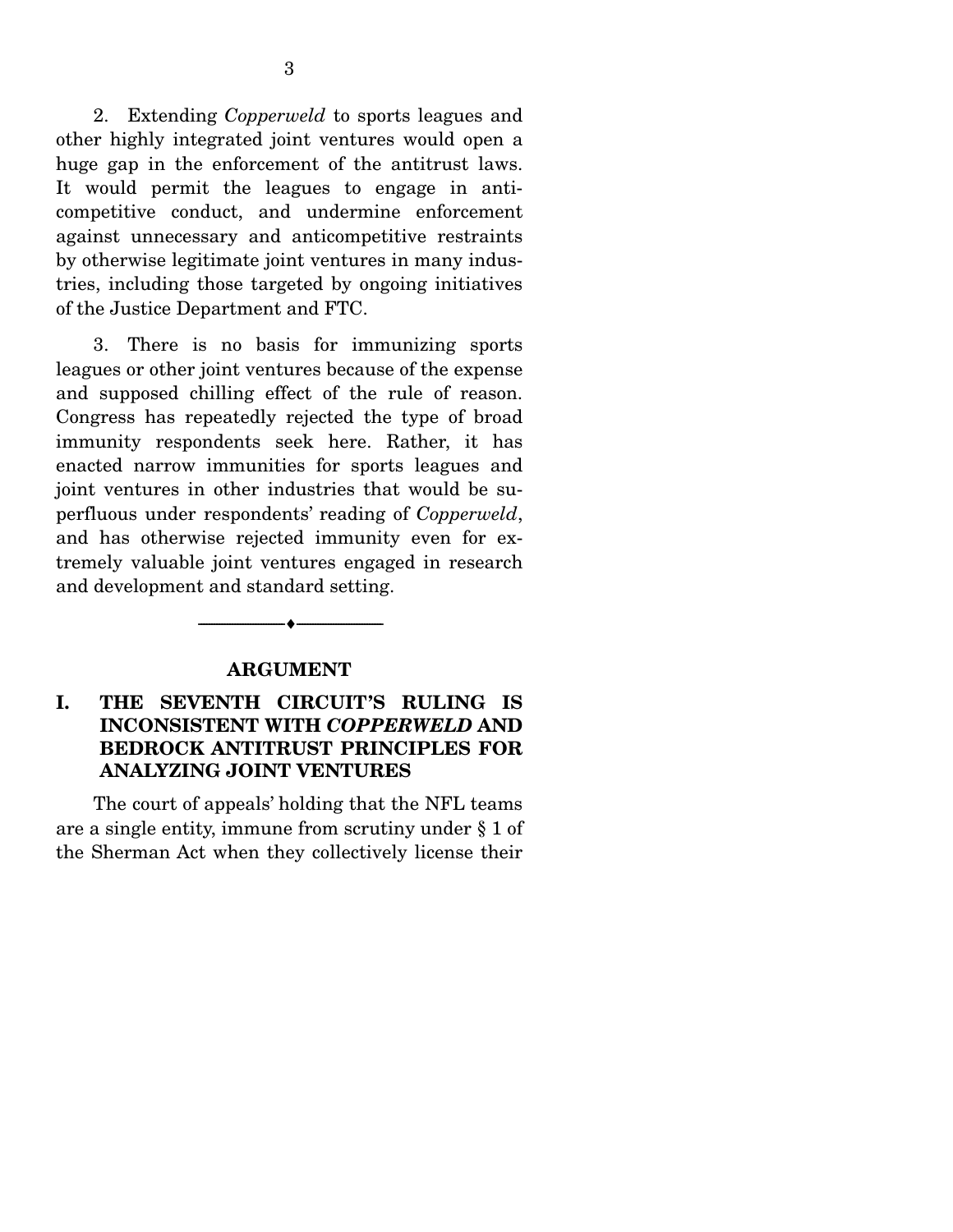separately owned trademarks, conflicts with the reasoning of *Copperweld Corp. v. Independence Tube Corp.*, 467 U.S. 752 (1984), and bedrock antitrust principles for analyzing joint ventures because the NFL is controlled by independent club owners with separate economic interests.

**A.** *Copperweld* **Immunity Requires That an Entity Be Controlled by Those With Legal Obligations and Economic Incentives to Act for the Interests of the Entity as a Whole** 

In *Copperweld*, the Court abolished the "intraenterprise conspiracy doctrine" under which a parent and its wholly owned subsidiary had the capacity to conspire because they were separate legal entities. *Copperweld* held that separate incorporation was insufficient to make a parent and its wholly owned subsidiary separate entities under § 1 because they

have a complete unity of interest. Their objectives are common, not disparate; their general corporate actions are guided or determined not by two separate corporate consciousnesses, but one. They are not unlike a multiple team of horses drawing a vehicle *under the control of a single driver*.

467 U.S. at 771 (emphasis added). The Court observed that a parent and wholly owned subsidiary are equivalent to a "division within a corporate structure [which] pursues the common interests of the whole rather than interests separate from those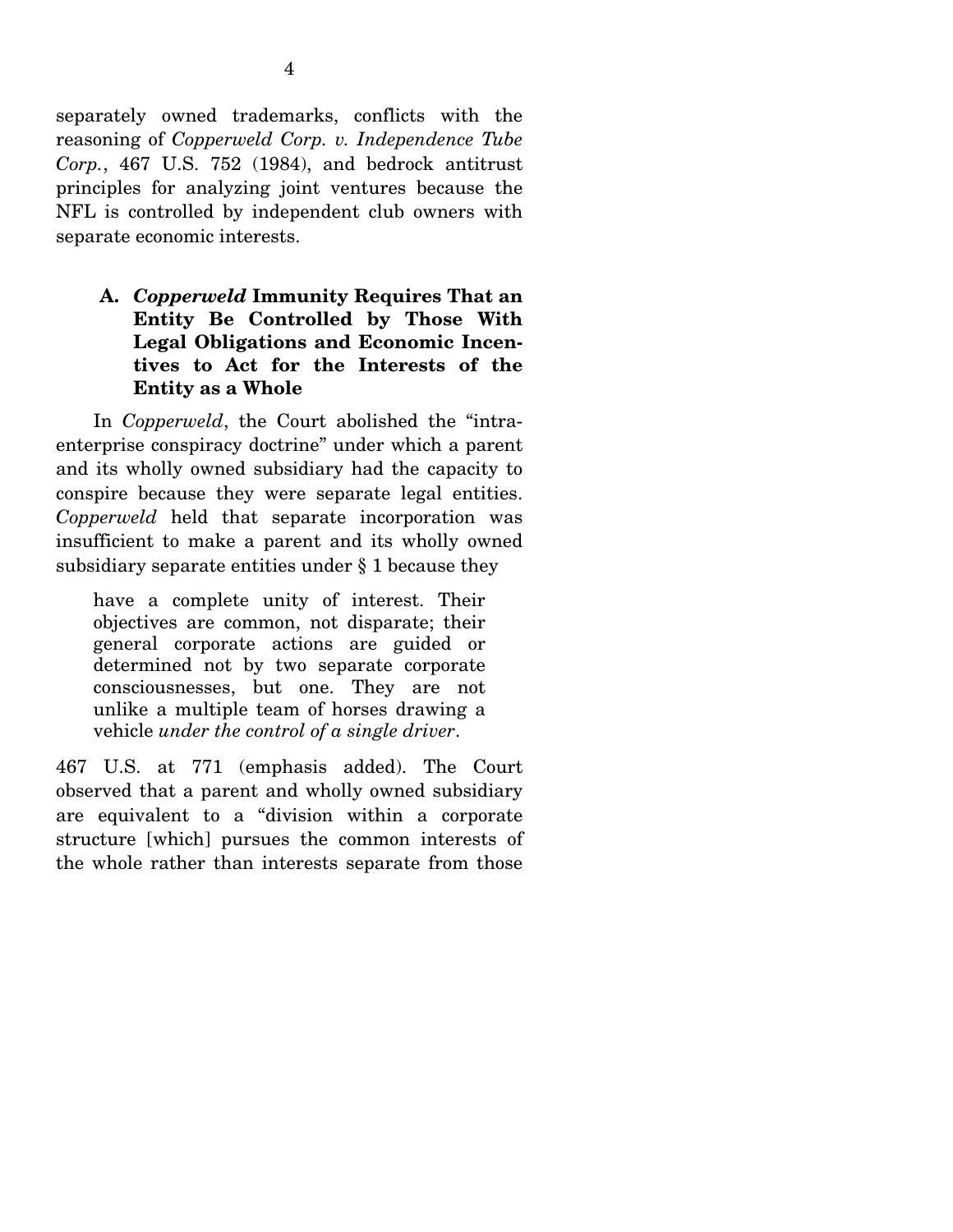of the corporation itself," *id.* at 770, or the "officers of a single firm [who] are not separate economic actors pursuing separate economic interests," *id.* at 769.

*Copperweld* suggests that an efficiencyenhancing joint venture of separately owned corporations or other independent economic actors should not be considered a single entity unless the entity is "under the control of a single driver," that is, the governance structure of the venture cedes decisionmaking authority to those with a legal and economic incentive to act for the interests of the entity as a whole. *See Chicago Prof. Sports LP v. NBA* (*Bulls II*)*,*  95 F.3d 593, 606 (7th Cir. 1996) (Cudahy, J., concurring) (*Copperweld* does not apply to joint ventures where "separate economic interests are joined in decisionmaking") (emphasis omitted). And even then, the decision of separate firms to form a single entity will itself always be subject to § 1 of the Sherman Act. *See Copperweld*, 467 U.S. at 777. Under this standard, a business can remove itself from subsequent § 1 review where its form follows the substance of a "single economic unit": where decisions are made by directors and executives whose own profits and legal duties are to the business as a whole. In contrast, a sports league or other joint venture controlled by members that are independent economic actors is necessarily *not* a single entity*. See* Herbert Hovenkamp, *Exclusive Joint Ventures and Antitrust Policy*, 1995 Colum. Bus. L. Rev. 1, 53 (1995) ("Given the opportunities for collusion and the differing incentives that motivate joint venture systems and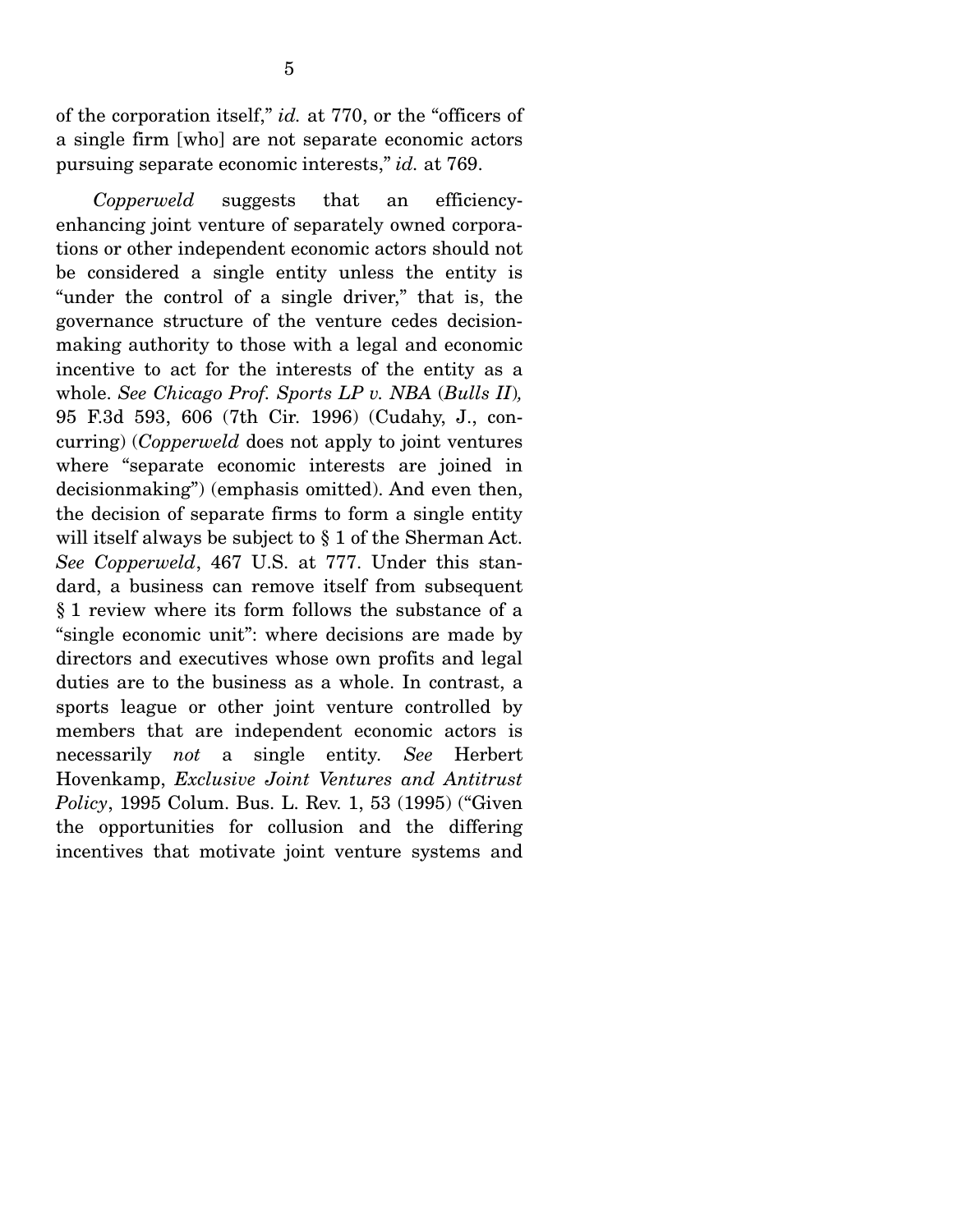individual members, it is simply not appropriate to treat joint ventures as single firms."); *see also In re N. Texas Specialty Physicians*, 140 F.T.C. 715, 737-38 (2005) ("When a single organization is controlled by a group of competitors, antitrust law treats the organization as the agent of the group."), *aff 'd*, 528 F.3d 346 (5th Cir. 2008).

 A test that focuses on whether the decisionmakers' legal and economic incentives are to act for the putative entity as a whole is consistent with the rule that even individual officers, directors, or employees within a *single firm* have the capacity to conspire when they act on their own behalf instead of the firm's. *See Copperweld*, 467 U.S. at 770 n.15; *cf. United States v. Sealy, Inc.*, 388 U.S. 350, 356 (1966) (close corporation whose shareholders were comprised of competing manufacturers was not a "separate entity, but . . . an instrumentality of the individual manufacturers"). It is also consistent with the presumption in economics that a "firm" constitutes an independent profit maximizing entity. *See* Herbert Hovenkamp, *Federal Antitrust Policy* 190 (3d ed. 2005) ("Agreements within the firm are to be treated as the conduct of a single actor, on the presumption that such a firm is a single profit maximizer."). And, unlike respondents' vague focus on the degree of economic integration of a joint venture, *see infra*, such a test is simple for courts to apply and easy for businesses to understand in planning their activities.

 The risk of anticompetitive conduct by otherwiselegitimate joint ventures frequently arises when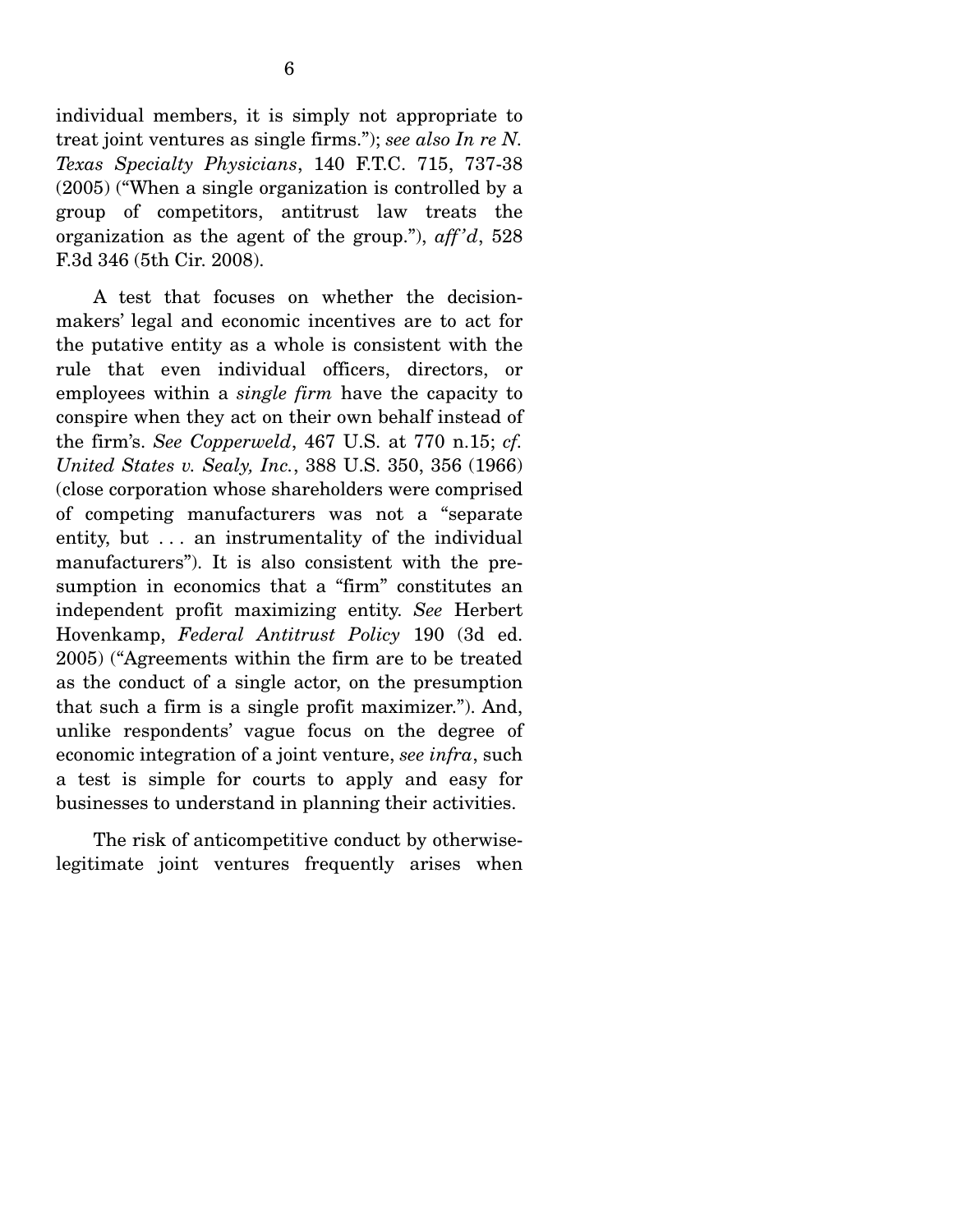decisions are based on members' independent interests rather than what is in the best interests of the venture as a whole. *See, e.g., Associated Press v. United States*, 326 U.S. 1 (1945) (bylaw that allowed member to veto membership of competing newspaper held unlawful); *Allied Tube & Conduit Corp. v. Indian Head, Inc.,* 486 U.S. 492 (1988) (standard setting organization's refusal to certify product that competed with controlling members' interests held unlawful); *see generally* Hovenkamp, *Exclusive Joint Ventures* at 9 (where the profit maximization goals of a venture's individual members differ from those of the venture as a whole "the venture may be more likely to behave anticompetitively"); *cf. Fraser v. Major League Soccer, L.L.C*., 284 F.3d 47, 57 (1st Cir. 2002) ("Whatever efficiencies may be thought likely where a single entrepreneur makes decisions for a corporate entity (or set of connected entities), the presumption is relaxed – and may in some contexts be reversed – where separate entrepreneurial interests can collaborate . . . .").

 The risk is particularly acute in the major professional sports leagues. Although the court below said "NFL teams share a vital economic interest in collectively promoting NFL football," Pet. App. 17a, unfortunately for consumers, the history of sports leagues is replete with examples of business decisions that reflect club self-interest rather than the best interests of the league as a whole. It took over five years, with an additional season and a half of delays regarding television rights, to move a failing baseball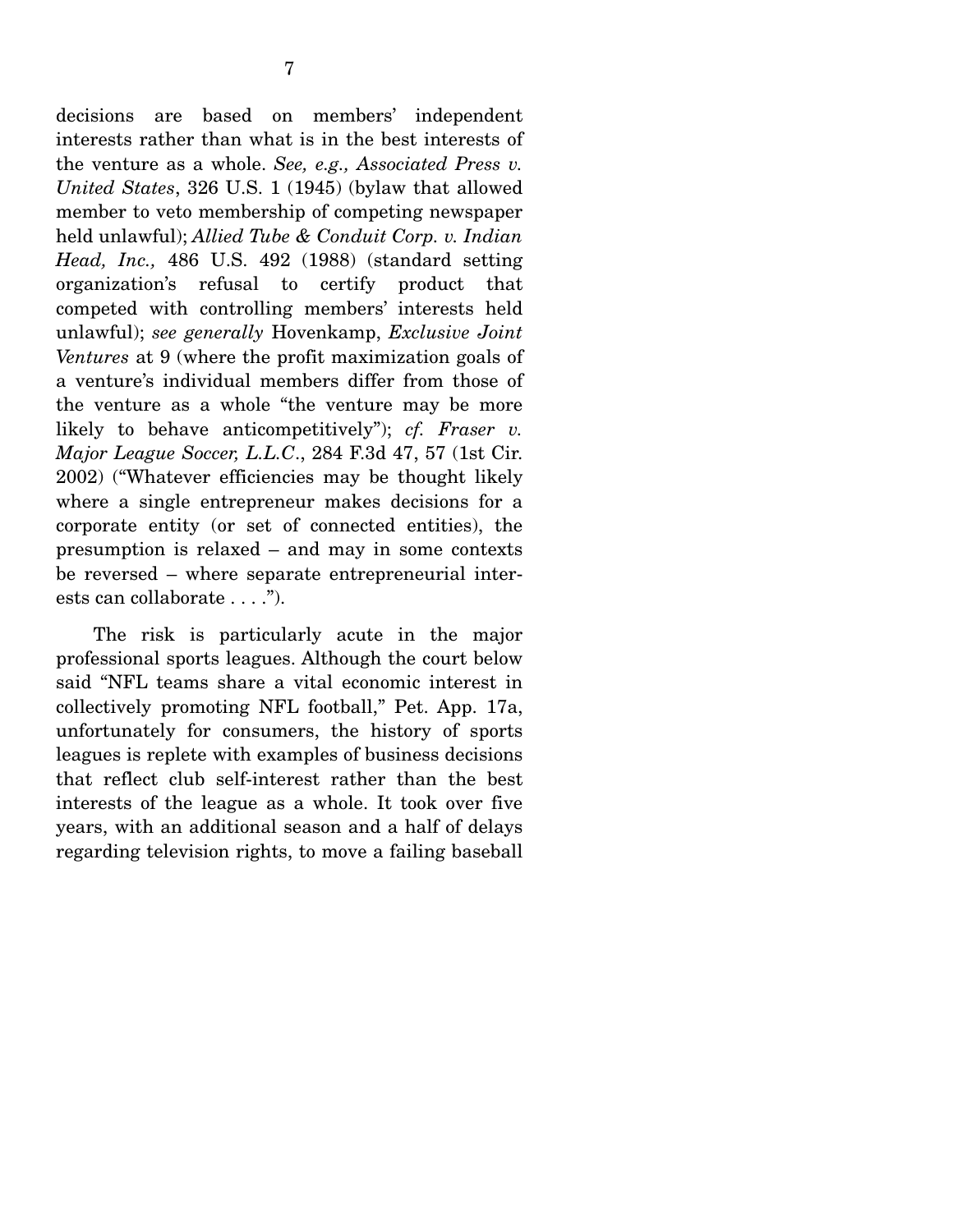franchise from Montreal to Washington, D.C. because of the veto of the Baltimore Orioles owner, who was supported by his fellow owners fearful of facing localized competition themselves. *See* Stephen F. Ross & Stefan Szymanski, *Fans of the World, Unite!* 8-9 (2008). Efforts to resolve difficult labor-management questions are frustrated by the additional need to secure unity among fractious owners. *See, e.g.*, John Helyar, *Lords of the Realm: The* Real *History of Baseball* 121, 486, 521-25, 533, 542 (1994). Indeed, when sports leagues do act in a unified manner, it is widely attributed to an enormously successful league commissioner who has been able to overcome the obstacles of owner self-interest to achieve an efficient result. *See* David Harris, *The League: The Rise and Decline of the NFL* (1986); Andrew Zimbalist, *In the Best Interests of Baseball? The Revolutionary Reign of Bud Selig* (2006). In contrast, a wide variety of innovations have been successfully implemented by NASCAR despite adverse effects on individual stakeholders, *see* Ross & Szymanski at 70-107, because that sport is run by a company that clearly fits *Copperweld*'s definition of a single entity.<sup>2</sup>

 $2\;\;$  In changing times, almost all sports league policies – how to organize the competition, sell broadcast rights, license merchandise, expand or relocate franchises – involve gains to some clubs and losses to others. But where transaction and bargaining costs exist and the precise nature of these gains and losses is uncertain, *cf*. Ronald H. Coase, *The Problem of Social Cost*, 3 J. L. & Econ. 1, 15 (1960), individual club owners may block, or significantly delay, output that is responsive to (Continued on following page)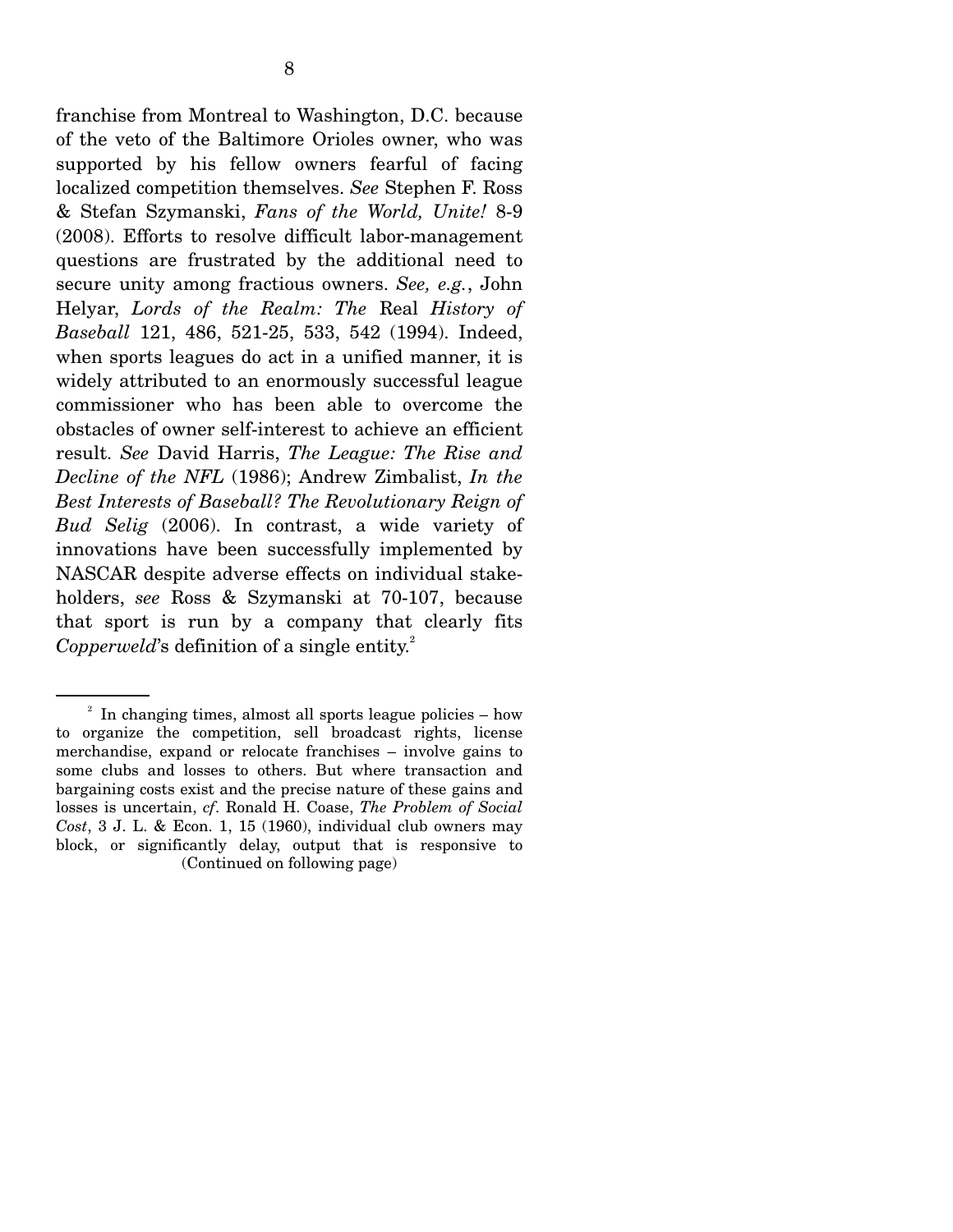The panel below noted that the Seventh Circuit had previously rejected the argument that *Copperweld* requires "a complete unity of interest," stating that this was a "silly" proposition of law because "[e]ven a single firm contains many competing interests." Pet. App. 15a (quoting *Bulls II*, 95 F.3d at 598) (internal quotes omitted). While single entities like General Motors or IBM surely face internal battles between their divisions, internal conflicts there – unlike in the NFL and most professional sports leagues – are resolved by "a single economic driver": senior executives or a board of directors with a fiduciary duty to the shareholders as a whole. As Judge Cudahy explained in *Bulls II*,

when *Copperweld* talks about unity of interests in the single entity context, I think it must be taken to mean unity of *economic* interests of the *decisionmakers*. A single firm does not evidence diverse *economic* interests to the outside world because final decisions are made by the owners or stockholders, who care only about the overall performance of the firm. Only because this is the case can single firms be assumed to behave in the canonical profit-maximizing fashion.

95 F.3d at 606 (Cudahy, J., concurring).

consumer demand – the hallmark of an unreasonable restraint of trade. *See NCAA v. Board of Regents,* 468 U.S. 85, 107 (1984).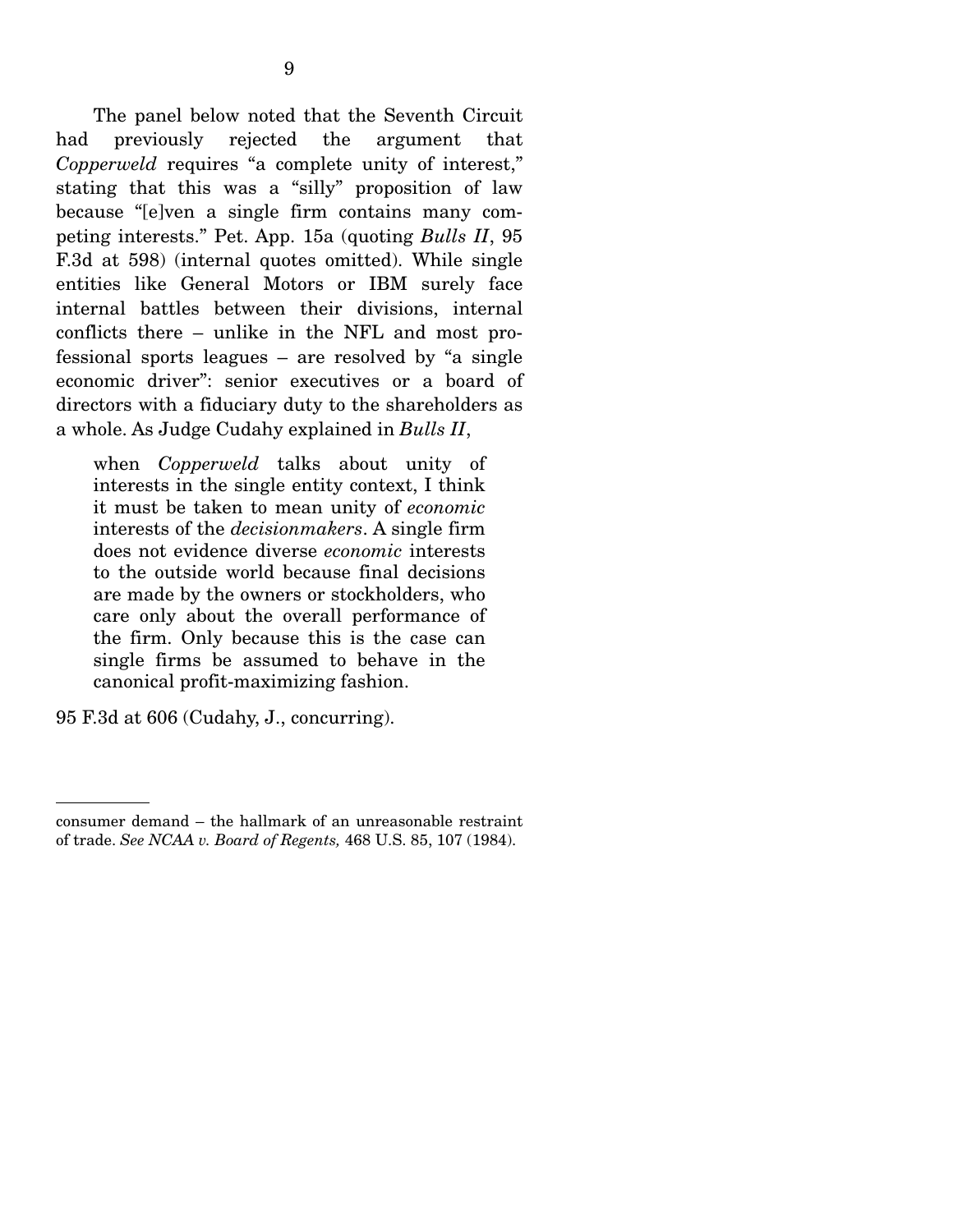## **B. The Rule of Reason, Rather than Immunity Under an Expanded "Single Entity" Doctrine, Is Appropriate Even for a Joint Venture Requiring Cooperation to Produce its Product**

The Seventh Circuit suggested that a sports league of separately owned teams should be considered a single entity because the league produces a single product for which cooperation is essential. *See*  Pet. App. 16a ("Asserting that a single football team could produce a football game is less of a legal argument than it is a Zen riddle: Who wins when a football team plays itself?").<sup>3</sup> But this Court's precedents demonstrate that the degree of integration of a joint venture – including whether cooperation is essential for the product to exist – indicates its potential efficiency, and hence treatment under the rule of reason, not exemption from § 1 scrutiny. *Cf.*  J.A. 260 (district court recognized "that supposed efficiencies in economic arrangements are more the stuff of the rule of reason than of distinguishing between single entities and joint ventures").

<sup>&</sup>lt;sup>3</sup> In fact, cooperation among separately owned teams is not essential to operate a professional sports league. An independent business entity, such as a publicly traded "NFL, Inc.," could follow the NASCAR approach and establish all the rules necessary for the competition. *See* Ross & Szymanski at 70-107; *see also* Hovenkamp, *Exclusive Joint Ventures* at 10 ("saying that 'NCAA football' or 'NFL football' could not exist without a joint venture is . . . no different from saying that 'GM-Toyota' would not exist without the General Motors-Toyota joint venture").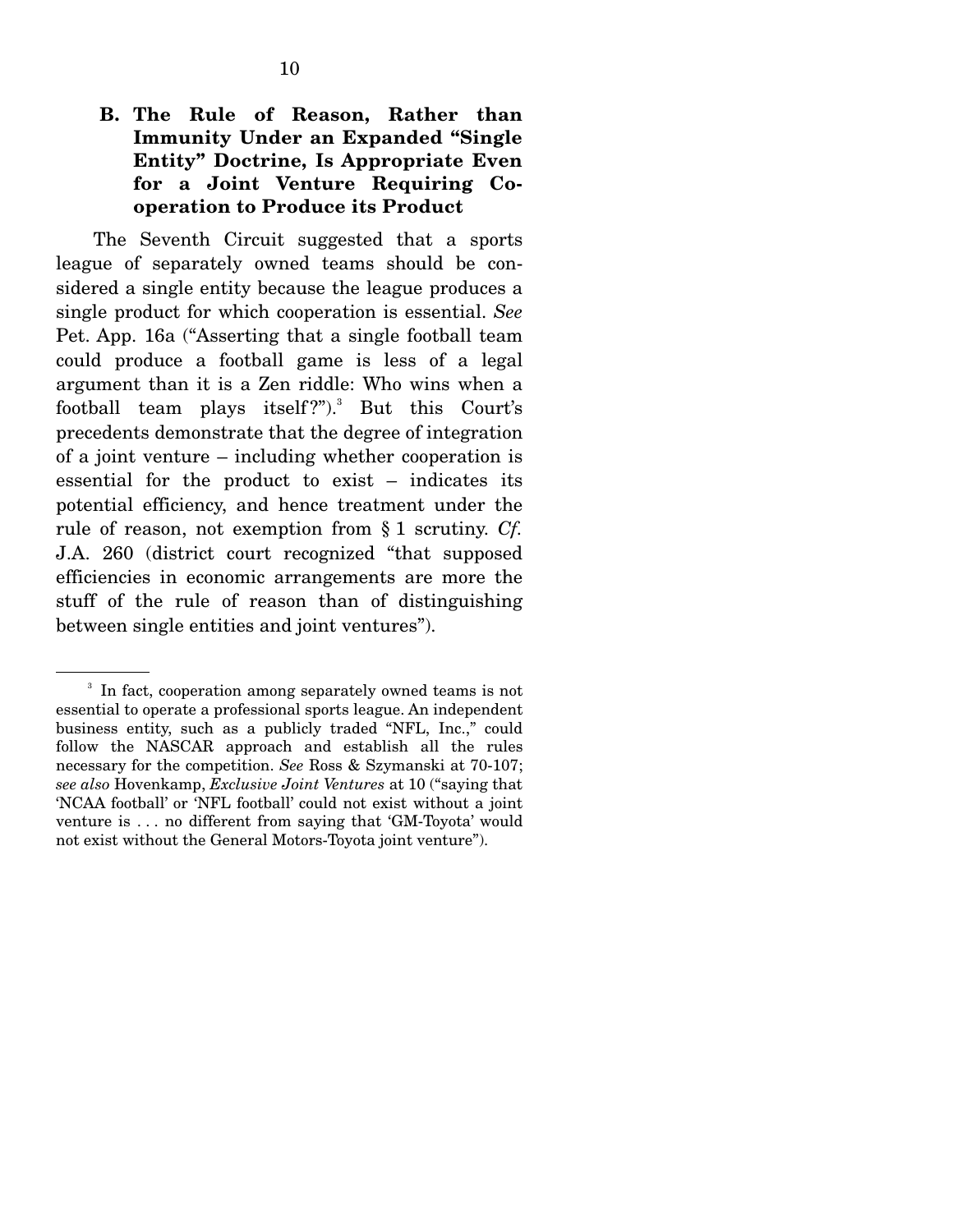In *NCAA,* this Court answered the "Zen riddle" posed by the court below by holding that while NCAA football involves "an industry in which horizontal restraints on competition are essential if the product is to be available at all," 468 U.S. at 101, the NCAA's decisions were not immune from § 1 scrutiny. Rather, the need to cooperate meant that agreements defining the conditions of the contest and preserving the integrity of the product were likely to be lawful under the rule of reason, *see id.* at 101-02, 117, and that even otherwise facially anticompetitive restraints on price or output were not *per se* illegal, *see id.* at 103. But in the face of evidence that league rules concerning the marketing of television broadcasts of the venture's jointly created product (what respondents would characterize as a "core venture function") had restricted output, such rules "require[d] some competitive justification even in the absence of a detailed market analysis." *Id.* at 110. Notably, the Court left no doubt that the NCAA's television plan, which was "controlled by the vote of member institutions," was "a horizontal restraint – an agreement among competitors on the way in which they will compete with one another," *id.* at  $99<sup>4</sup>$  even

<sup>4</sup> In a supporting footnote, *see NCAA,* 468 U.S. at 99 n.18, the Court cited (with a "see generally" signal) Maxwell M. Blecher & Howard F. Daniels, *Professional Sports and the "Single Entity" Defense Under Section One of the Sherman Act*, 4 Whittier L. Rev. 217 (1982), an article that contends that professional sports leagues should not be considered single entities.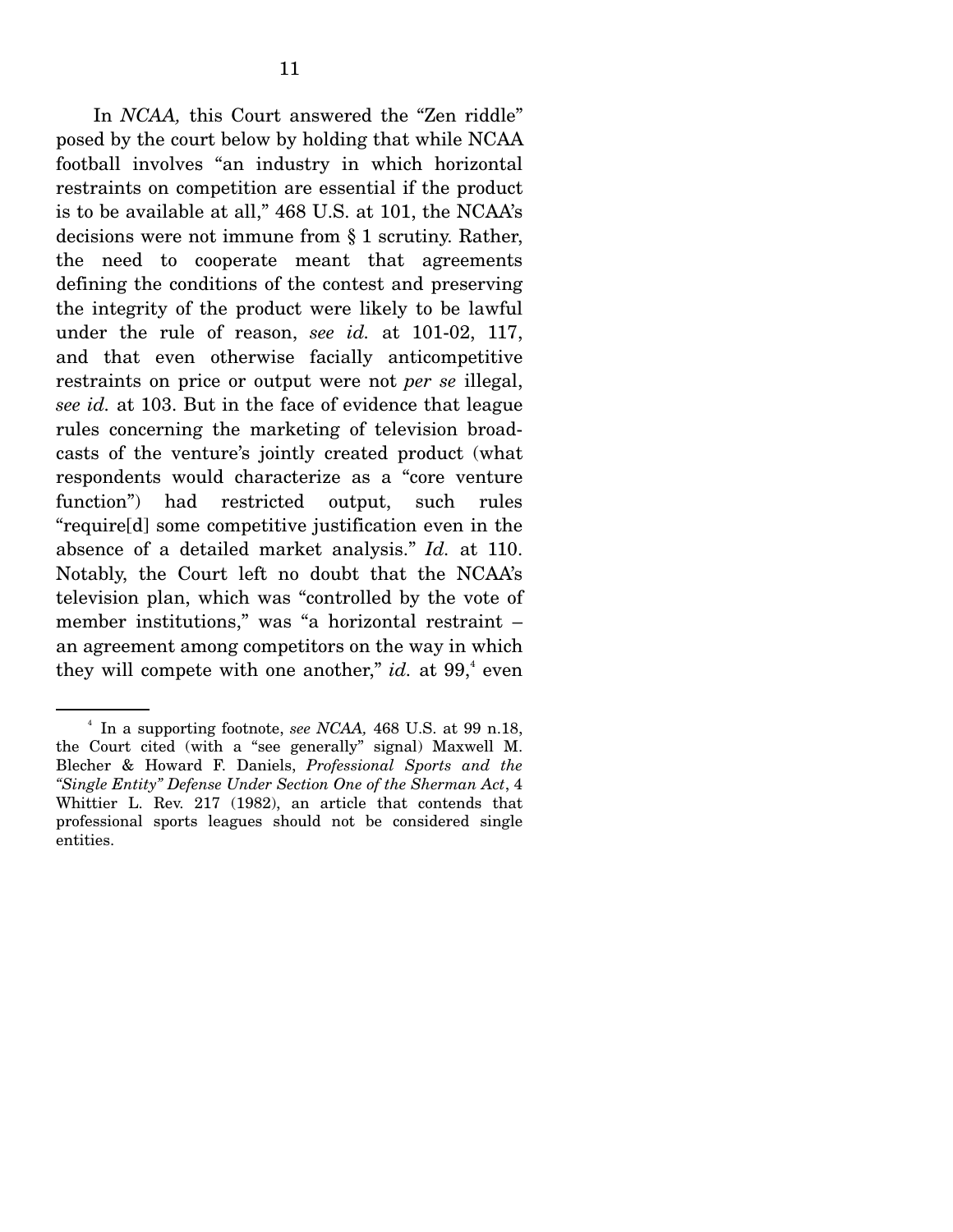though "cooperation is necessary if the type of competition that petitioner and its member institutions seek to market is to be preserved," *id.* at 117.

 In *Bulls II,* Judge Easterbrook attempted to distinguish *NCAA* by arguing that, "[u]nlike the colleges and universities that belong to the National Collegiate Athletic Association, which the Supreme Court treated as a joint venture in *NCAA*, the NBA has no existence independent of sports." *Bulls II*, 95 F.3d at 599. However, the owners of NFL clubs and other professional sports teams typically have a myriad of commercial interests outside of their teams, including interests related to the sport as well as unrelated businesses. *See, e.g.,* Andrew Ross Sorkin, *Footballs, Funhouses and Fries*, N.Y. Times, Feb. 9, 2007, at C1 (reporting that Washington Redskins owner Daniel Snyder added Johnny Rockets restaurant chain to his stable of businesses). Moreover, it is hard to see why outside interests, such as the NCAA member schools' academic programs, should make any difference to the single-entity analysis when those interests have no relevance to the antitrust claim. Nor is there any logic to treating non-profit intercollegiate athletics more harshly under the antitrust laws than professional sports. *See NCAA*, 468 U.S. at 121 (White, J., dissenting).<sup>5</sup>

<sup>&</sup>lt;sup>5</sup> Nor does the fact that league membership adds value to a club make it a single entity. Clubs unhappy with league practices can break away to form their own league, as was recently threatened in Formula One auto racing. *See* Sebastian (Continued on following page)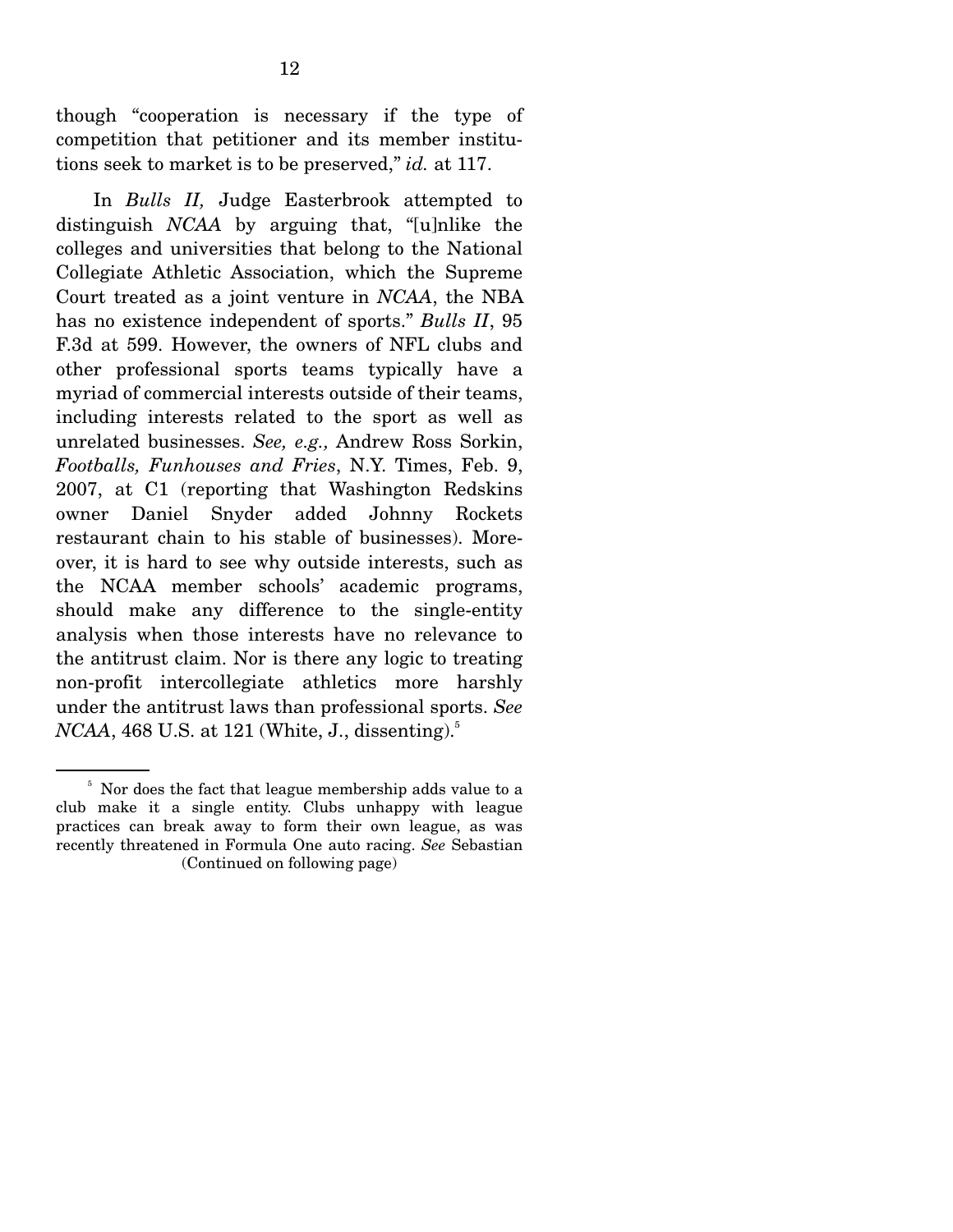The Court has consistently treated the degree of economic integration as a rationale for applying the rule of reason, not for treating a joint venture as a single entity. For example, in *Broadcast Music, Inc. v. CBS*, *Inc.*, which involved "concerted action" among "potential competitors" to create a new product  $-$  a blanket license – for which collaboration was essential, the Court held the agreement was not *per se* illegal, but rather had to be considered under the rule of reason. 441 U.S. 1, 9, 10 (1979). And in *Nw. Wholesale Stationers, Inc. v. Pacific Stationery & Printing Co.*, a post-*Copperweld* case, the Court held that the efficiencies inherent in a wholesale purchasing cooperative dictated that an expulsion of a member was not *per se* illegal but should be analyzed under the rule of reason in most cases. 472 U.S. 284, 295 (1985). Likewise, the Justice Department and Federal Trade Commission treat the degree of economic integration of a "competitor collaboration" as an important factor in determining whether the rule of reason or *per se* rule will apply, not whether the collaboration is a single entity exempt from § 1. *See* Fed. Trade Comm'n & U.S. Dept. of Justice Antitrust Division, Antitrust Guidelines for

Moffett, *Renault Strains Formula One Integrity*, Wall St. J., Sep. 22, 2009, at B1; *see also* John Helyar, *Lords of the Realm* at 54 (baseball owners threatened to form new league in dispute with fellow owners over sharing television revenue). Entrepreneurs starting rival leagues can lure clubs into their new leagues, as Rupert Murdoch did with rugby league in Australia. *See* Mike Colman, *Super League: The Inside Story* (1996).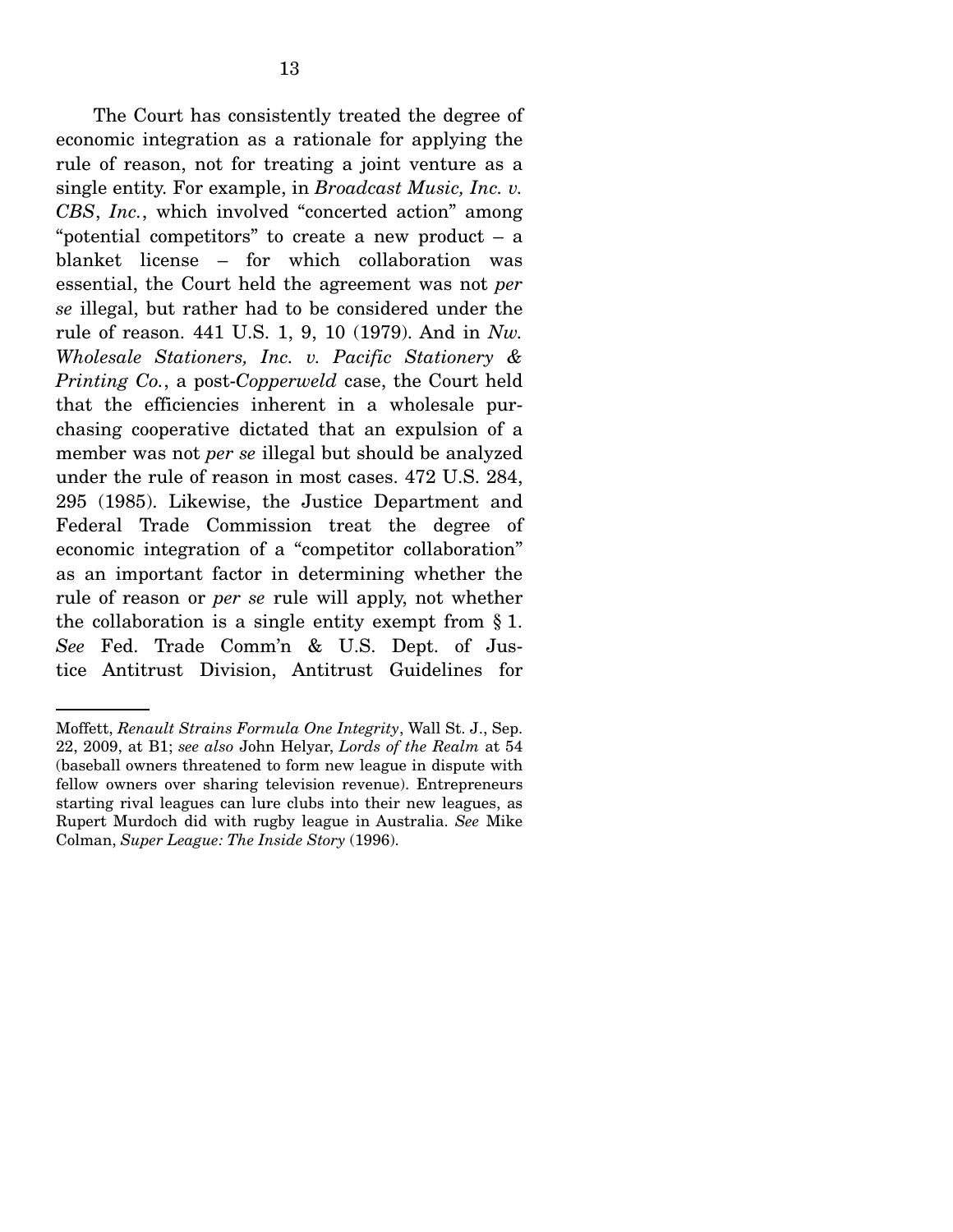Collaborations Among Competitors § 3.2 (April 2000); U.S. Dept. of Justice & Fed. Trade Comm'n Statements About Enforcement Policy in Healthcare 71 (Aug. 1996).

*Dagher* and *Maricopa* are not to the contrary. *Dagher* held that a pricing agreement by an almostfully-integrated marketing and production joint venture, the formation of which had been approved by the Federal Trade Commission and numerous States, was not *per se* illegal, but rather had to be analyzed under the rule of reason. *See Texaco Inc. v. Dagher*, 547 U.S. 1 (2006). The petitioners had argued that the joint venture should be immune from § 1 review, but the Court held that the creation of the venture was clearly actionable under *Copperweld*, *see id.* at 6 n.1, and declined to reach the *Copperweld* issue with respect to its operation because the plaintiffs had asserted no rule-of-reason claim, *see id*. at 7 n.2. To be sure, the Court referred to the joint venture as a "single entity," but this was a functional description, and not a statement about the applicability of § 1. *See id.* at 7 ("If Equilon's price unification policy is anticompetitive, then respondents should have challenged it pursuant to the rule of reason."). Indeed, a joint venture typically "constitutes a business entity separate from its parents, [which] distinguishes it from both mergers and contractual arrangements." Joseph F. Brodley, *Joint Ventures And Antitrust Policy*, 95 Harv. L. Rev. 1521, 1525 (1982). But that hardly makes a joint venture a single entity for § 1 purposes because control of the business entity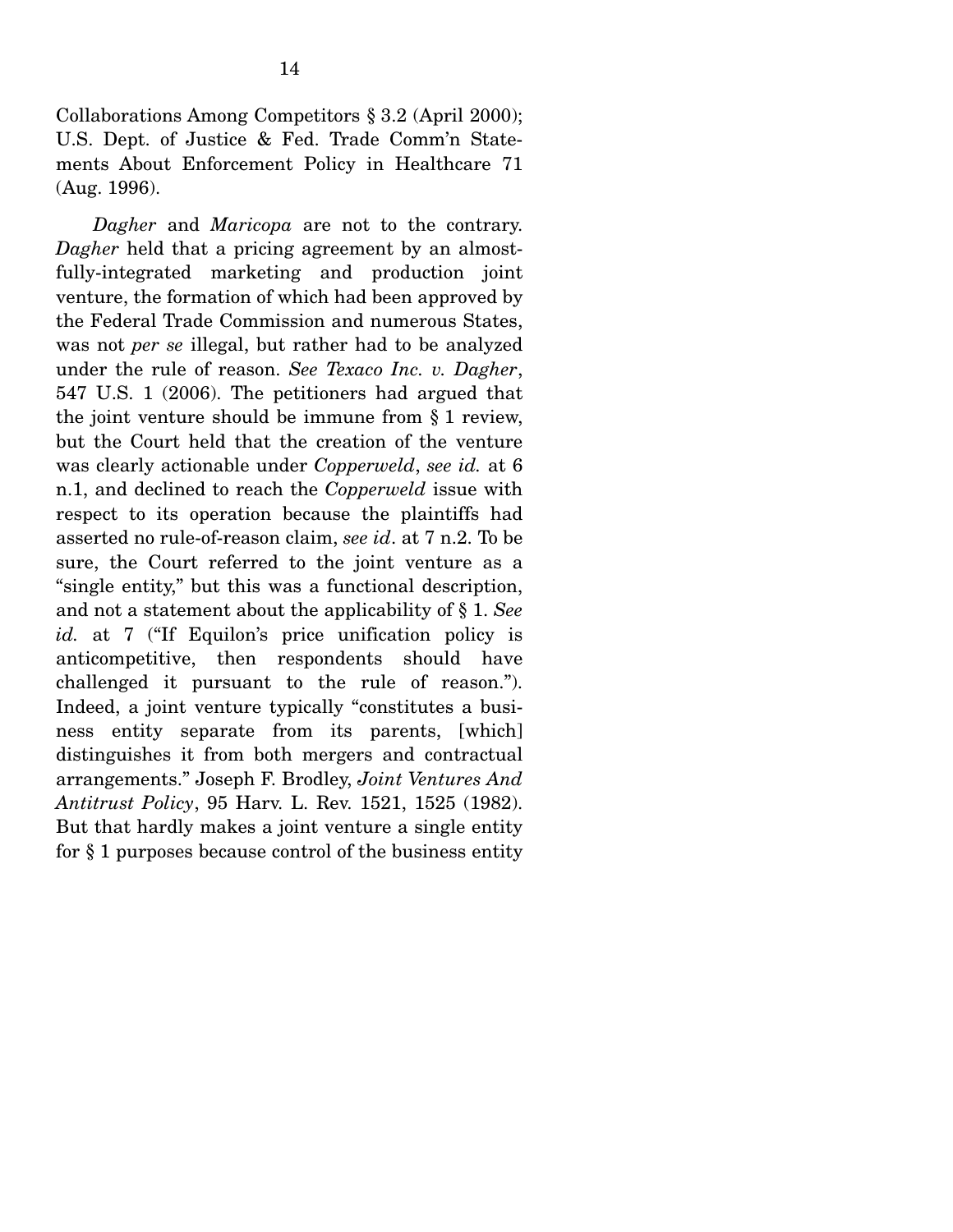is ordinarily vested in parents who are independent economic actors with interests that may diverge from that of the business itself. *See id.* at 1525-26 ("common ownership of the joint venture *partially*  unites the economic interests of the parent firms") (emphasis added); *see also* Hovenkamp, *Exclusive Joint Ventures* at 52 (a joint venture often resembles a single firm on its output side, but it is a combination of economic actors on its input side).<sup>6</sup>

 In *Maricopa*, the Court in *dicta* distinguished the medical foundations at issue from "partnerships or other joint arrangements in which persons who would otherwise be competitors pool their capital and share the risks of loss as well as the opportunities for profit. In such joint ventures, the partnership is regarded as a single firm competing with other sellers in the market." *Arizona v. Maricopa County Med. Soc'y*, 457 U.S. 332, 356 (1982). However, there is nothing to suggest that the Court was opining on the applicability of  $\S 1$ .<sup>7</sup> Indeed, only two years later,

<sup>&</sup>lt;sup>6</sup> The fact that a joint venture is not a single entity does make every, or even most, operational business decisions by the venture suspect under § 1. When an agreement does not affect the members' competitive interests, it cannot be illegal. *See N. Texas Specialty Physicians*, 140 F.T.C. at 738 ("Associations can . . . negotiate prices for office facilities or wages for employees; agents can establish prices for services that the association provides for members or non-members. These are matters of no antitrust significance, because there is no conceivable anticompetitive impact.").

<sup>7</sup> In its *amicus* brief, the government made clear that even if an integration involved a "true partnership," it would not be (Continued on following page)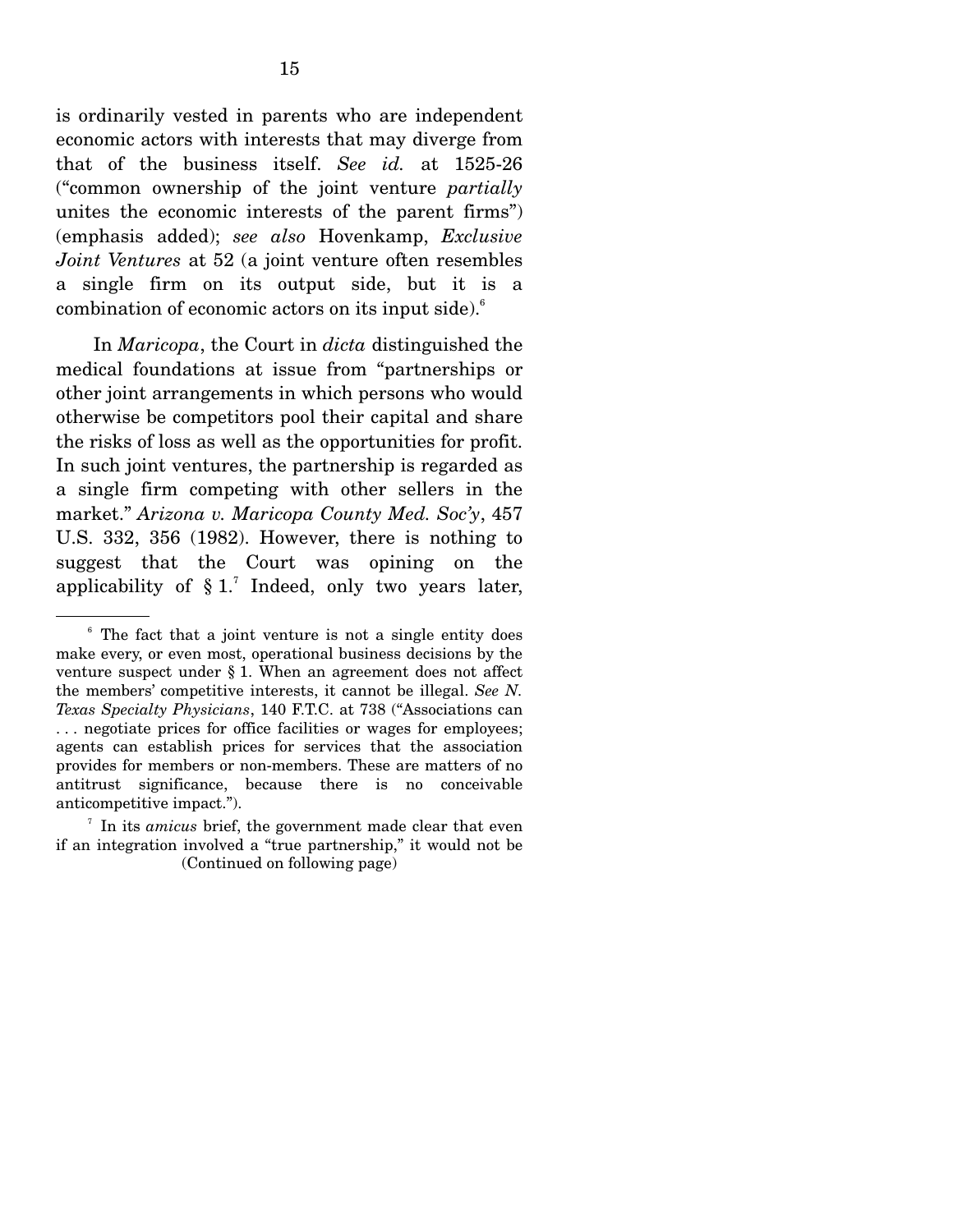Justice Stevens, who wrote *Maricopa*, declared that "joint ventures have no immunity from the antitrust laws." *NCAA*, 468 U.S. at 113 & n.51 (citing § 1 cases). Joint ventures among businesses are often organized as a partnership whose partners share the profits and losses of the venture, but unlike a single entity, the partnership will not necessarily maximize the venture's profits because of the partners' independent economic interests. *See* Brodley at 1544- 45. In any event, the *Maricopa dicta* are not applicable here because each NFL club has its own independent risks of loss and opportunities to profit.

## **C. The Seventh Circuit's Test Is Inconsistent with Well-Settled Antitrust Analysis Proscribing Unnecessary and Anticompetitive Restraints Related to Efficiency-Enhancing Integration**

The court of appeals improperly jumped from the premise that the NFL teams were a single entity when "producing NFL football" to the conclusion that the NFL teams were also a single entity in

exempt from § 1. *See* Brief for the United States as Amicus Curiae 32-33, *Arizona v. Maricopa County Med. Soc'y*, 457 U.S. 332 (1982) (No. 80-419) ("[I]f an agreement on price were necessary to cooperative activity, as in a true partnership . . . the elimination of price rivalry would be a facet of an integration of productive resources capable of yielding efficiencies beneficial to competition, and would require further analysis [under the rule of reason].").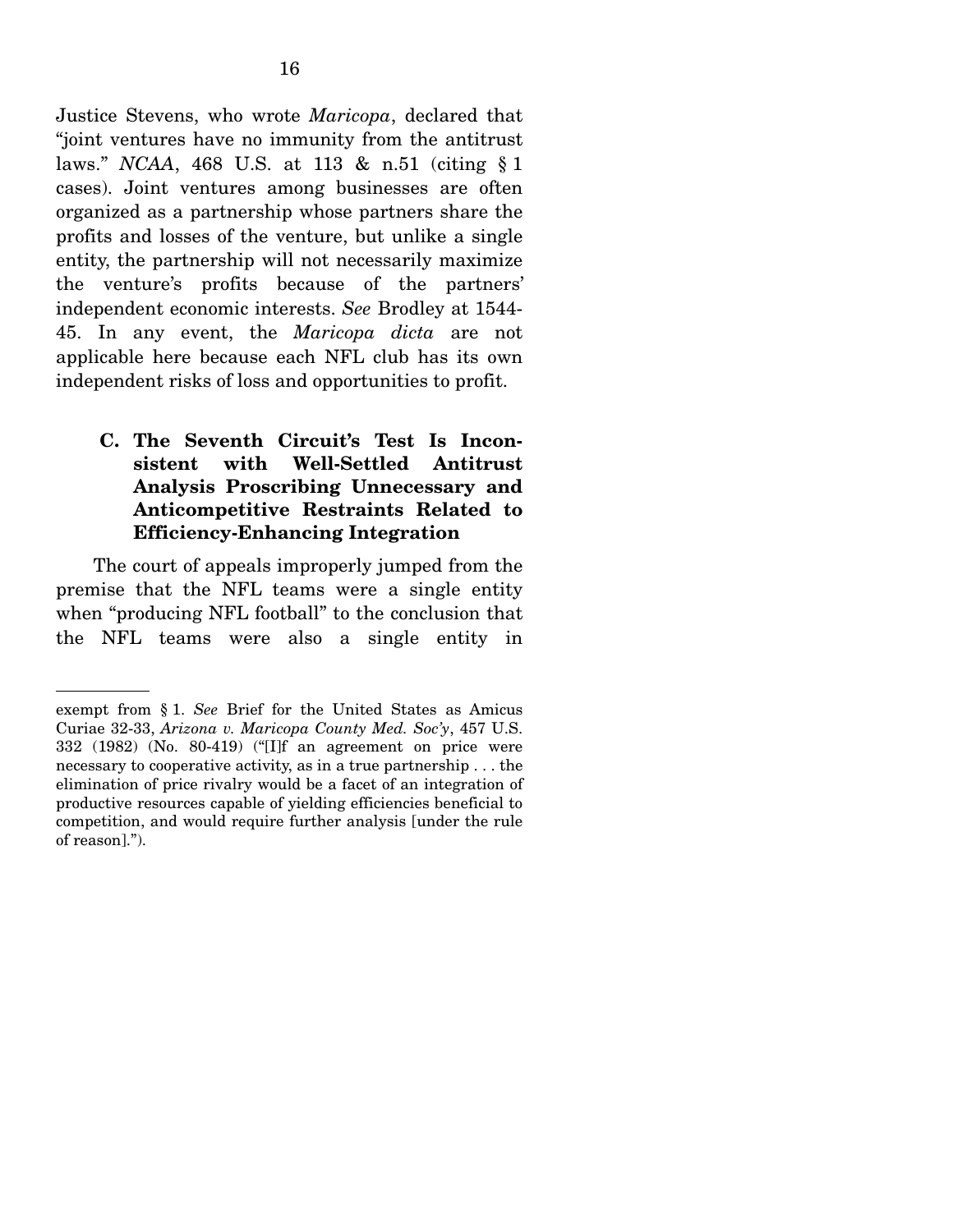collectively licensing the teams' intellectual property. Even if inter-club cooperation is the most efficient way to produce NFL football, collective action in related endeavors is not necessarily justified. As Judge Posner has observed, it "does not follow that because two firms sometimes have a cooperative relationship there are no competitive gains from forbidding them to cooperate in ways that yield no economies but simply limit competition." *General Leaseways, Inc. v. Nat'l Truck Leasing Ass'n*, 744 F.2d 588, 594 (7th Cir. 1984). Moreover, the court's reliance on the fact that the NFL teams supposedly "have acted" like a single entity for a long period of time makes no sense at all. *See* Pet. Br. 55-56.

 The analytical framework for assessing otherwise anticompetitive restraints that are related to an efficiency-enhancing integration is well-settled: where the restraint is *necessary* to achieve the procompetitive benefits of the integration, the restraint is analyzed under the rule of reason. In contrast, when a facially anticompetitive restraint by a joint venture is not necessary to achieve the procompetitive benefits of the integration, it is treated more harshly. *Compare BMI*, 441 U.S. at 21 (rule of reason applied to setting price of blanket license because such a license "is a necessary consequence of the integration necessary to achieve [substantial] efficiencies, and a necessary consequence of an aggregate license is that its price must be established") *with NCAA*, 468 U.S. at 117-20 (television plan that restricted output was unlawful where it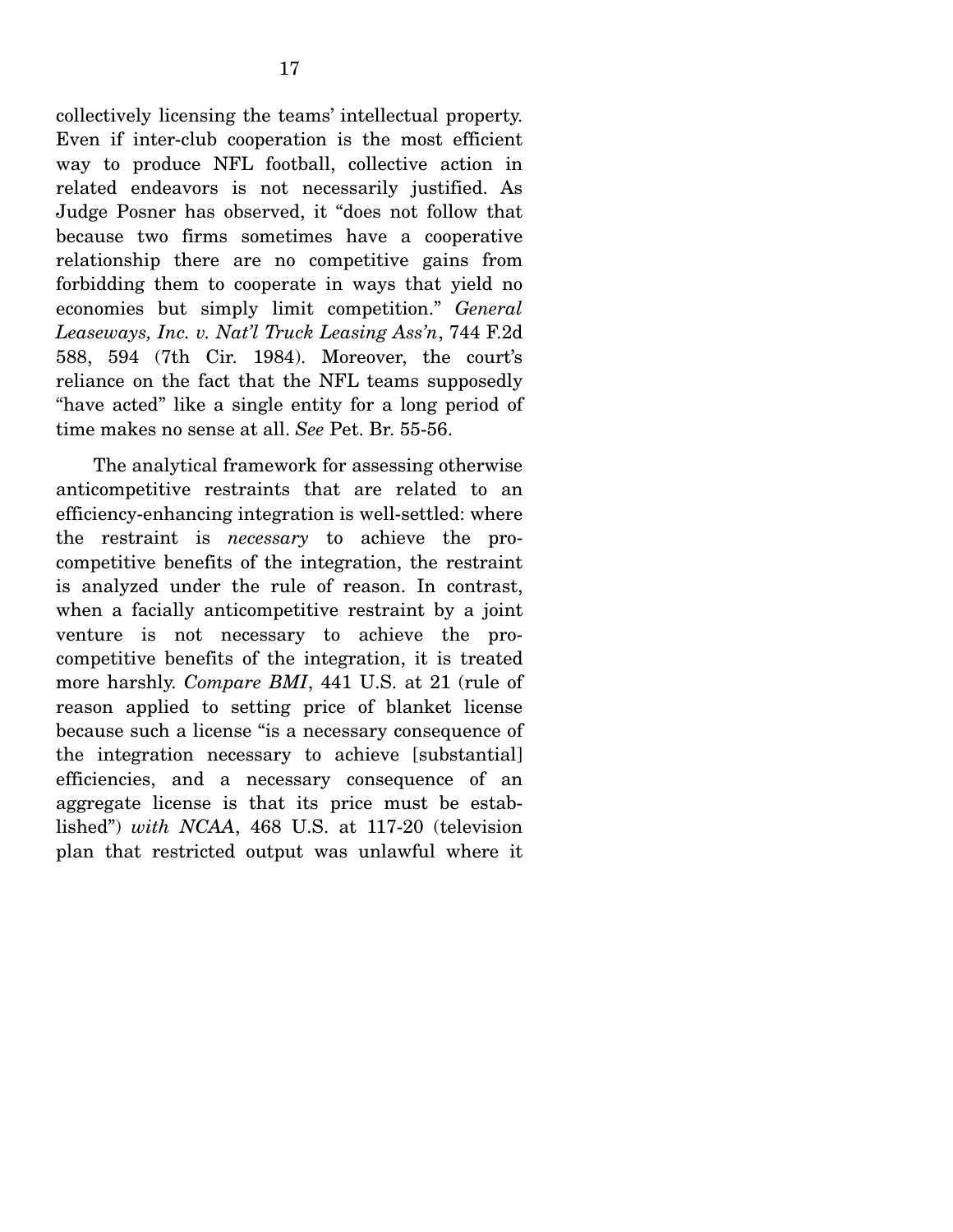was not necessary to achieve purported procompetitive benefits of enhancing public interest in NCAA football); *see also Maricopa*, 457 U.S. at 352 (condemning fee schedule as *per se* illegal because "[e]ven if a fee schedule is . . . desirable [for offering insurance product], it is not necessary that the doctors do the price fixing"); *Nw. Wholesale Stationers*, 472 U.S. at 296 n.7 ("If Northwest's action were not substantially related to the efficiencyenhancing or procompetitive purposes that otherwise justify the cooperative's practices, an inference of anticompetitive animus might be appropriate.").

 This framework follows from the venerable ancillary restraints doctrine. *See United States v. Addyston Pipe & Steel Co*., 85 F. 271 (6th Cir. 1898) (Taft, J.), *aff 'd*, 175 U.S. 211 (1899); Robert H. Bork, *The Antitrust Paradox* 266 (1978) (Judge Taft's definition of ancillary restraints "requires that the agreement eliminating competition be no broader than the need it serves.").<sup>8</sup> And it is the framework

<sup>8</sup> In *Dagher*, the Court in *dicta* suggested that the ancillary restraints doctrine only applies to restraints on "nonventure activities," and not the "core activity of the joint venture itself." *Dagher*, 547 U.S. at 7. This is "a peculiar and unprecedented definition," Phillip E. Areeda & Herbert Hovenkamp, *Antitrust Law* ¶ 2132, at 328 (3d ed. Supp. 2009), particularly since the Court cited *NCAA* in support, *see id.* ("What mattered [in *NCAA*] was not whether the activity lay at the core, but whether the restraint was necessary to the proper functioning of the venture."); *see also In re Polygram Holding, Inc*., 136 F.T.C. 310, 367 (2003) ("Cases in which defendants successfully invoked the doctrine of ancillary restraints consistently have involved (Continued on following page)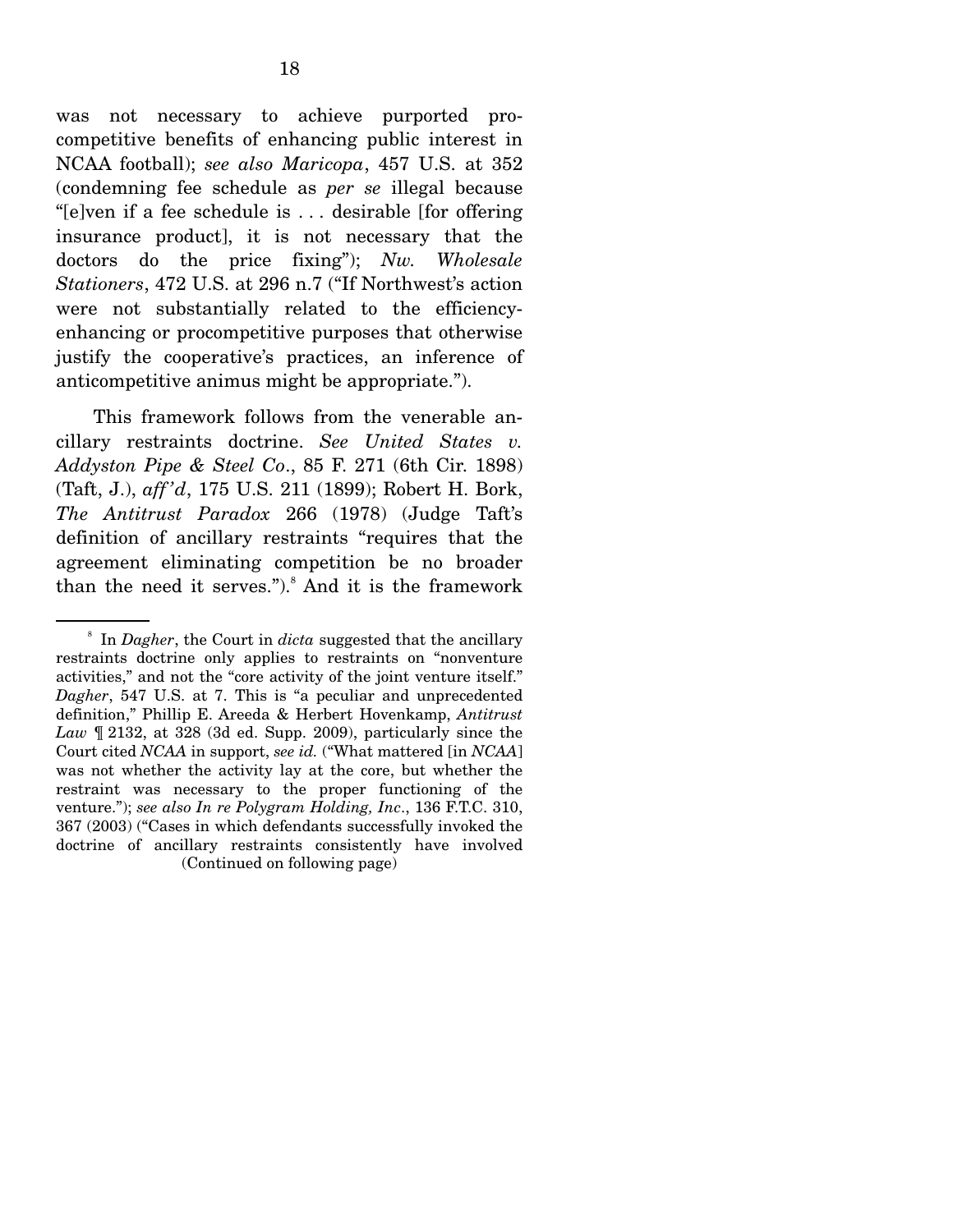the government follows. *See* Competitor Collaboration Guidelines § 3.2 (restraints "reasonably necessary to achieve . . . procompetitive benefits" of efficiencyenhancing integration analyzed under the rule of reason).

 The decision below overturns this well-accepted analytical framework in holding that when a joint venture is sufficiently integrated to be deemed a single entity for one purpose, a restriction on competition in a separate but related activity is immune from review, regardless of whether the restriction is actually necessary for the proper functioning of the venture and even if it reduces output or quality, raises prices, and restricts innovation or consumer choice. In addition, the court offered no coherent guide for determining how far afield from the underlying single-entity activity immunity should extend.<sup>9</sup> The court implied that it extends to any

9 Respondents and their *amici* would limit immunity to "core venture functions," but it is not evident how or why one (Continued on following page)

restraints that affect the joint venture at issue, but not products outside its scope."), *aff 'd*, 416 F.3d 29 (D.C. Cir. 2005). In any event, the definition was immaterial to the result because the Court concluded that the conduct at issue was indeed necessary for the joint venture to function. *See Dagher*, 547 U.S. at 8 ("'What could be more integral to the running of a business than setting a price for its goods and services?") (quoting Judge Fernandez's dissenting opinion in the appeals court). The ancillary restraints doctrine could have been deemed inapplicable because the price unification policy at issue was not facially anticompetitive where the plaintiffs conceded that the elimination of price competition between the joint venture partners in the first place was proper.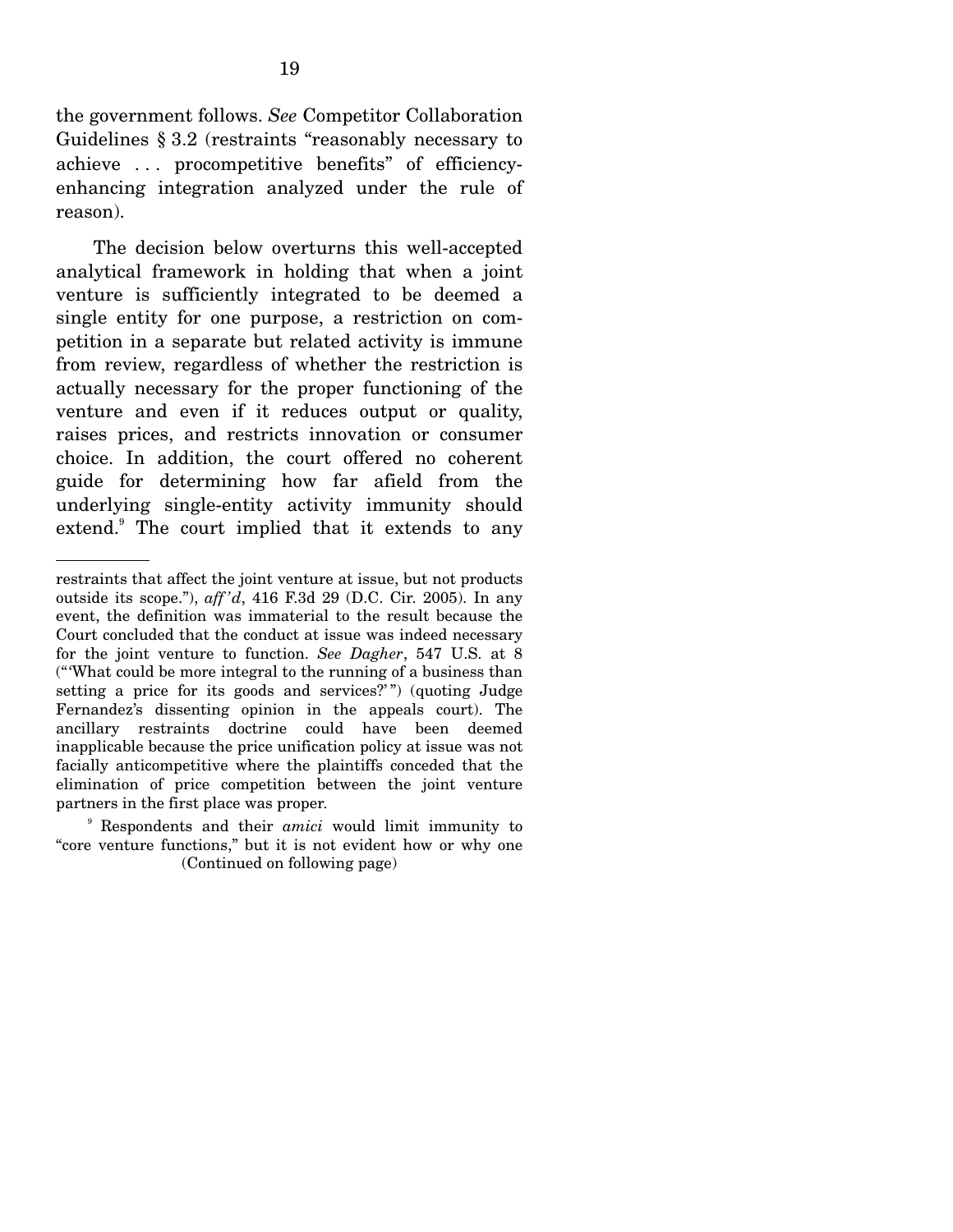conduct that "foster[s] competition between [the] organization and its competitors," Pet. App. 18a, but this amounts to a rule-of-reason analysis without a real factual inquiry and without considering the anticompetitive effects half of the equation. As Judge Mansfield aptly observed, the approach now taken by the court below "would permit league members to escape antitrust responsibility for any restraint entered into by them" even when "the benefit would be outweighed by its anticompetitive effects," or when "the restraint might be one adopted more for the protection of individual league members from competition than to help the league." *N. Am. Soccer League v. NFL*, 670 F.2d 1249, 1257 (2d Cir. 1982).

 While collective licensing of the teams' trademarks may promote NFL football, or reduce transaction costs, it is hardly essential for the NFL to function. Other sports leagues, most notably the English Premier (Soccer) League, operate entirely with individual club marketing of their own trademarked merchandise. *See* Stefan Szymanski, *The Economic Design of Sporting Contests*, 41 J. Econ. Lit. 1137, 1151-52 (2003). And the collateral restraint on

would define a "core venture function" other than in reference to what is necessary for the joint venture to achieve its procompetitive objectives. As the certiorari brief of the United States aptly pointed out, "the broad range of disputes which the NFL respondents suggest . . . that a single-entity defense might be viable . . . indicates that the NFL respondents consider virtually all aspects of league operations to be 'core venture functions' subject to single-entity treatment." U.S. Cert. Br. 19 n.7.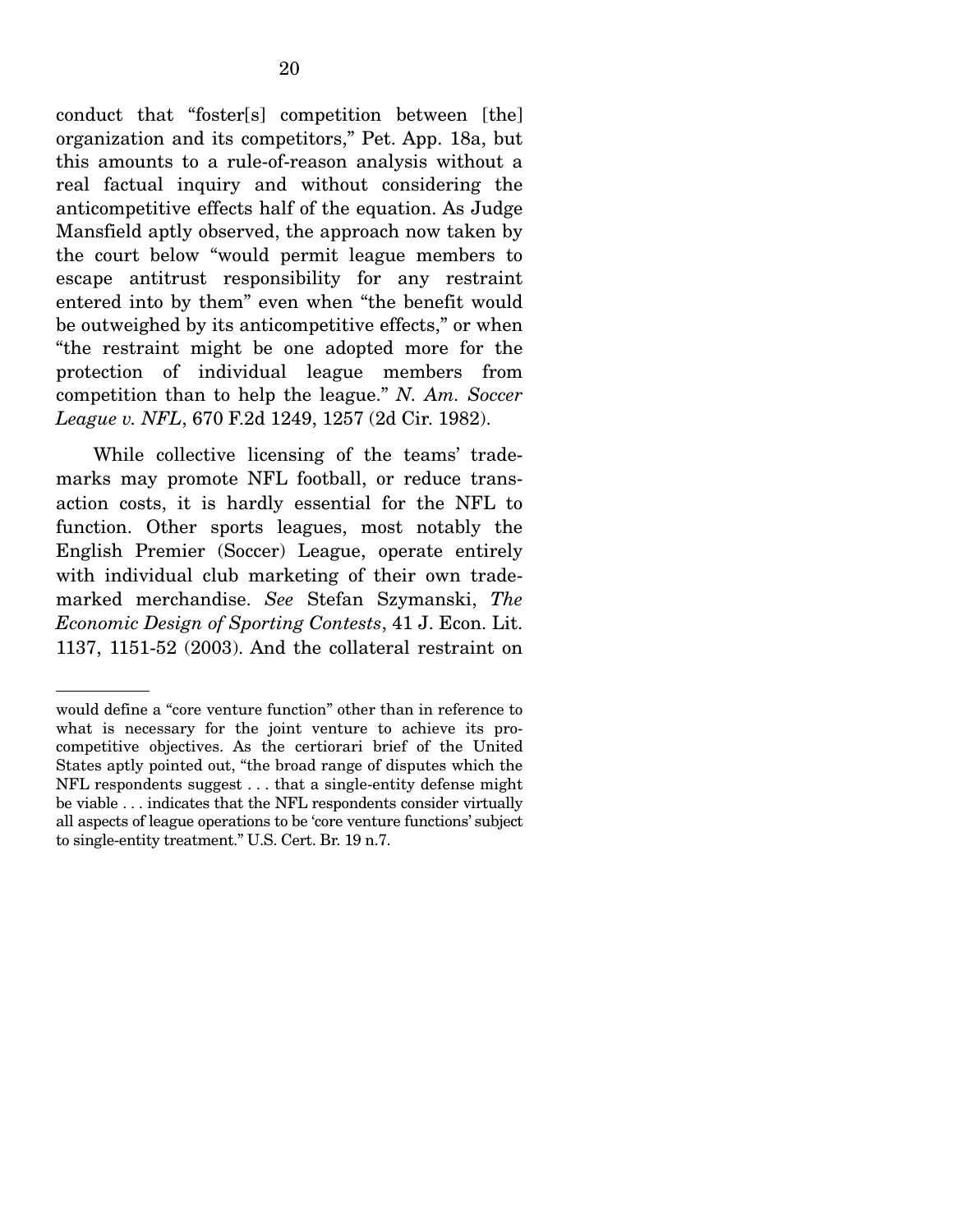separate team licensing may reduce output without any legitimate justification, or so a full rule-of-reason analysis may show. *See NCAA*, 468 U.S. at 114 n.54 ("Ensuring that individual members of a joint venture are free to increase output has been viewed as central in evaluating the competitive character of joint ventures."). $^{10}$ 

## **D. The Agreement of the Teams Not to License Their Logos Outside of the Venture Is Subject to Scrutiny Under § 1 Regardless of Whether the NFL Is a Single Entity in its Collective Licensing**

Even assuming, *arguendo*, that the NFL is a single entity for purposes of jointly licensing the teams' intellectual property, petitioner's challenge to

 $10$  The fact that the rule against separate licensing is made by team owners who may act in their own parochial interests, rather than for the league as a whole, raises the distinct potential for anticompetitive conduct. While the restraint may be justified under the rule of reason by the need to prevent free riding or to preserve competitive balance, *see Major League Baseball Props., Inc. v. Salvino, Inc.*, 542 F.3d 290, 332, 340 (2d Cir. 2008), it may instead reflect the majority owners' fear of more aggressive or efficient owners in this ancillary line of business, *see New York Yankees P'ship v. Major League Baseball Enters., Inc.*, 97-1153-CIV-T-2513 (M.D. Fla. filed May 19, 1997) (New York Yankees' complaint alleged that other less successful owners prevented the Yankees from adopting an innovative trademark licensing and supply arrangement with an athletic shoe company, and that "cartel" on trademark licensing led to suboptimal marketing of team marks).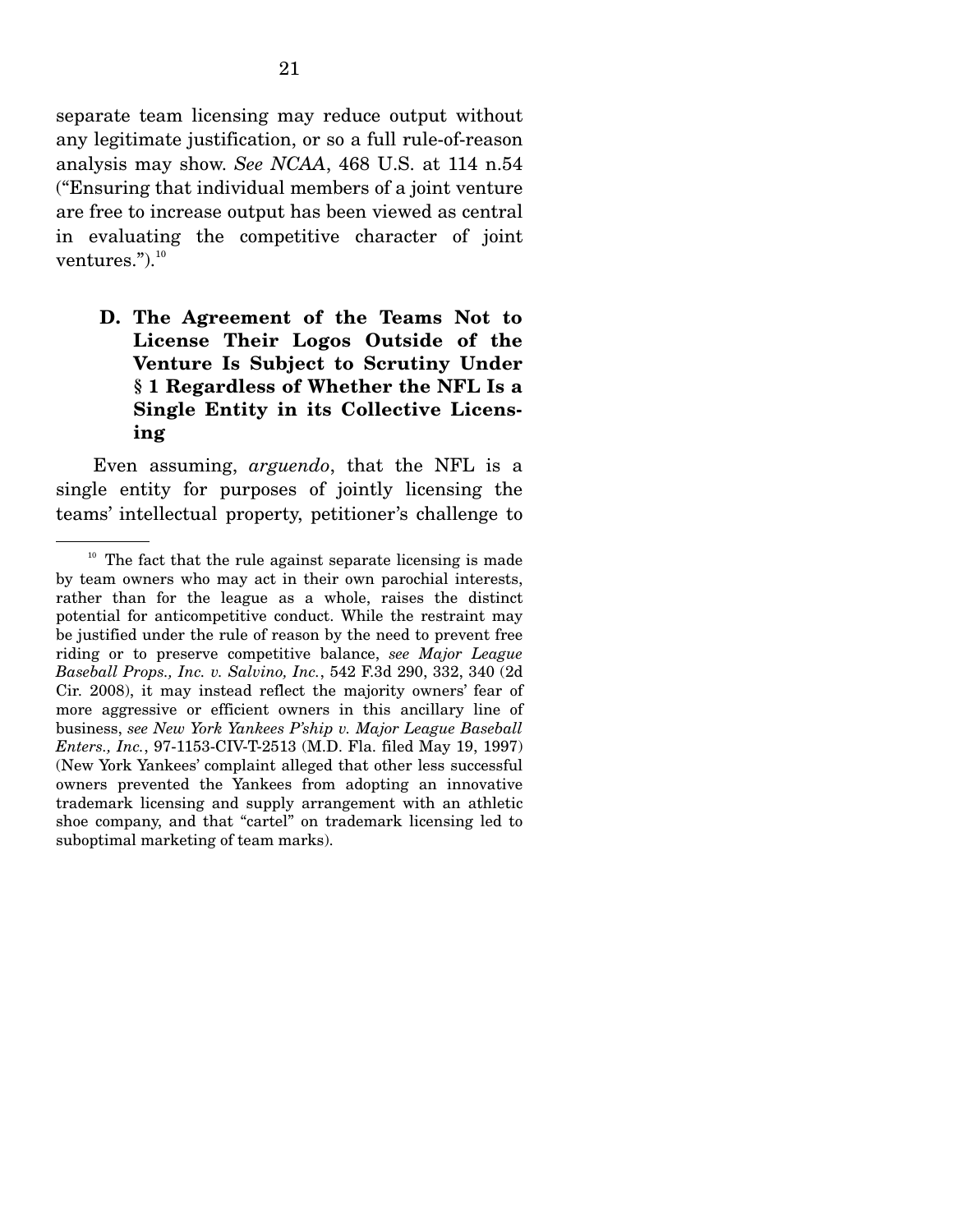the agreement of the teams to *exclusively* license their individual logos through NFL Properties (NFLP) is plainly subject to review under § 1 for two reasons. *First*, insofar as it dates back to the creation of NFLP, such an agreement is properly characterized as part of the formation of the venture, which is always actionable under § 1. *See Copperweld*, 467 U.S. at 777. Indeed, any restraint that is claimed to be exempt as part of the "core" activity of the venture ought to be considered a matter of formation, regardless of when it is adopted; otherwise, review of formation would be meaningless.11 *Second*, like a covenant within a single firm by an employee not to compete with his or her employer, *see* 7 Areeda & Hovenkamp ¶ 1470, at 248, a covenant by a member not to compete outside the venture is always subject

<sup>11</sup> As noted *supra*, *Dagher* endorsed the view that the formation of a joint venture is always actionable. Indeed, *Dagher* was premised on the fact that federal and state authorities had determined that the joint venture – and the elimination of the competition at issue – was lawful. Here, by contrast, there is no comparable approval of the NFL's activities. It is one thing to say that "a well-considered decision legalizing the creation of a joint venture necessarily expresses approval of all that is inherent and reasonably ancillary to it" because "it would be senseless for antitrust law to take away with one hand what it gives with the other," recognizing that "the original formation *may* later be judged illegal" given changed circumstances. 7 Phillip E. Areeda & Herbert Hovenkamp, *Antitrust Law* ¶ 1478b, at 320 (2d ed. 2003). It is quite another thing to say that a generally procompetitive joint venture such as a sports league may adopt any type of restraint related to the production, promotion and sale of products derived from the venture without any scrutiny under § 1, ever.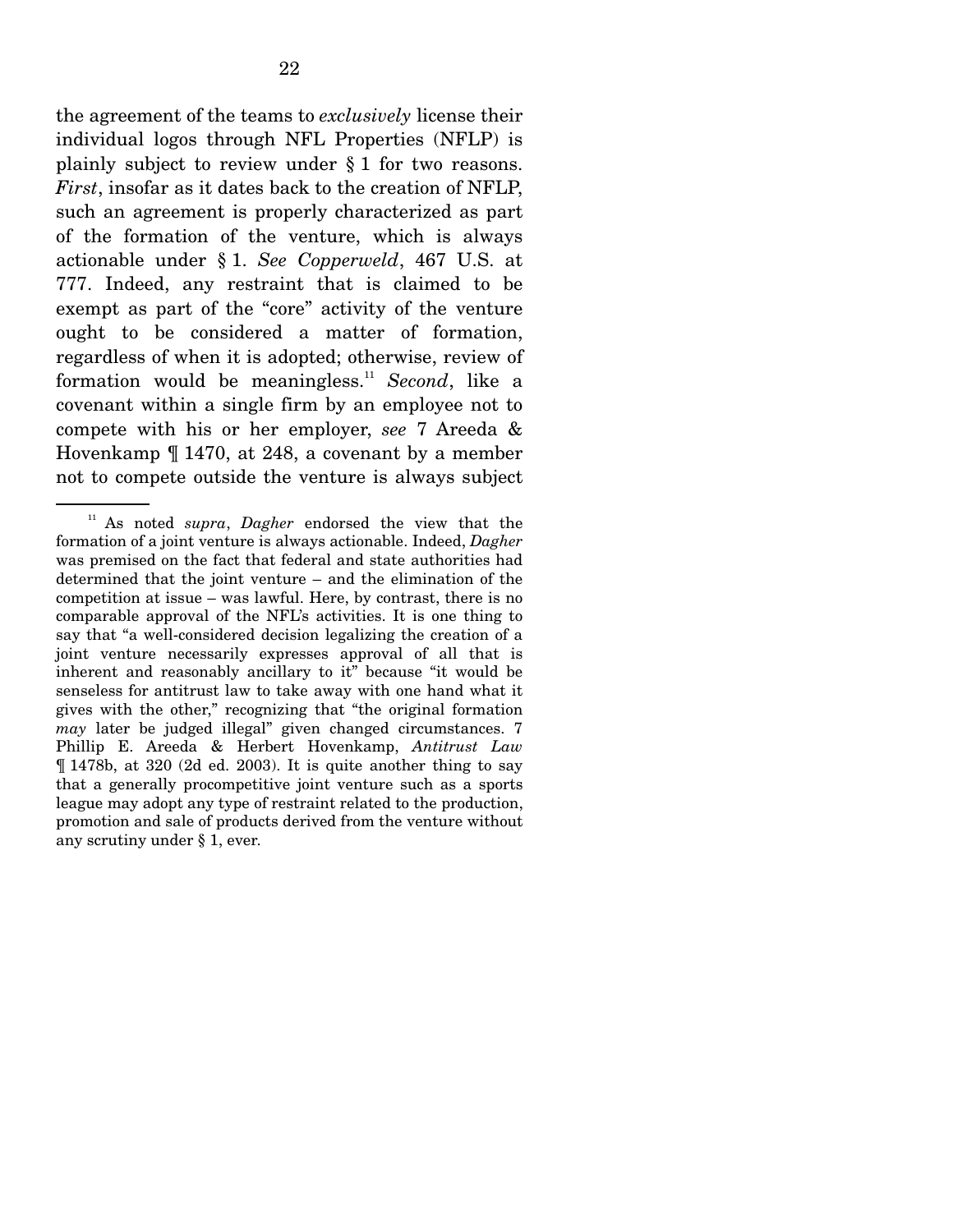to review for reasonableness under § 1. *See Dagher*, 547 U.S. at 7 (restraint on "nonventure" activity actionable under ancillary restraints doctrine); *NFL v. N. Am. Soccer League*, 459 U.S. 1074, 1077-78 (1982) (Rehnquist, J., dissenting from denial of certiorari) (ancillary restraints rule applies to covenant not to compete even though NFL produces a "single product"); 7 Areeda & Hovenkamp ¶ 1478d, at 329 (restraint on individual team output "affects individual members' nonventure conduct" and is therefore not unilateral).

## **II. UPHOLDING THE SEVENTH CIRCUIT'S RULING WOULD UNDERMINE ANTI-TRUST ENFORCEMENT AGAINST SPORTS LEAGUES AND OTHER LEGITIMATE JOINT VENTURES**

#### **A. Anticompetitive Conduct by Sports Leagues Would Go Unchecked**

Although the Seventh Circuit said that "the question of whether a professional sports league is a single entity should be addressed not only 'one league at a time,' but also 'one facet of a league at a time,'" Pet. App. 13a (quoting *Bulls II*, 95 F.3d at 600), the logic of the decision would immunize virtually all the activities of major sports leagues. All of these leagues currently share the feature that cooperation by the teams is essential for the production of the product. And teams arguably share a "vital economic interest" in all facets of the business. Indeed, respondents and their *amici* are not shy about the extent to which the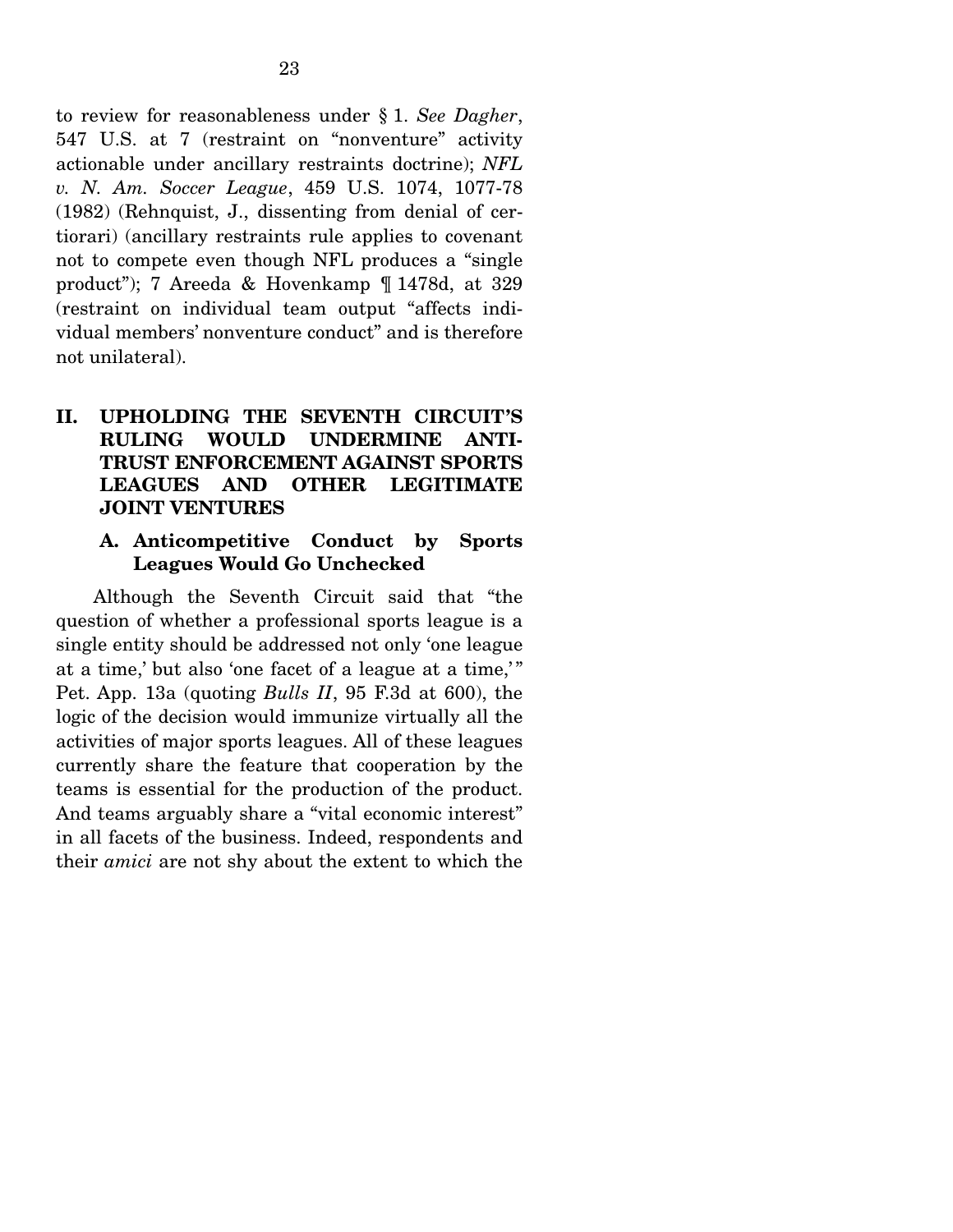logic below shields their activities. *See supra* note 9; NHL *Amicus* Cert. Br. 15 ("§1 scrutiny should never apply to the production, promotional and marketing decisions of professional sports leagues"). $^{12}$ 

 Upholding the decision below would allow the clubs to restrain trade in a host of areas where competition benefits consumers, players, and others, and often the league as a whole. Courts have repeatedly recognized that NFL teams compete in markets for individual gate receipts, parking, and concession sales; corporate proceeds from stadium naming rights and luxury suites; local television and radio broadcasts; players, coaches, and management personnel; and ownership interests. *See, e.g., L.A. Mem'l Coliseum Comm'n v. NFL,* 726 F.2d 1381, 1390 (9th Cir. 1984); *Mid-South Grizzlies v. NFL*, 720 F.2d 772, 787 (3d Cir. 1983); *see generally* Marc Edelman, *Why the* "*Single Entity" Defense Can Never Apply to NFL Clubs: A Primer on Property Rights Theory in Professional Sports,* 18 Fordham Intell. Prop. Media

<sup>12</sup> In *Bulls II,* Judge Easterbrook suggested that the NBA might not necessarily be a single entity with respect to labor matters, in contrast to the sale of television rights, but it is not obvious why league cooperation in the purchase of inputs should be treated any differently from the sale of outputs. Indeed, in *Brown v. Pro Football, Inc.*, 518 U.S. 231 (1996), this Court noted the economic interdependence of professional sports teams, and suggested that with respect to labor matters the NFL looked "more like a single bargaining employer." *Id.* at 248- 49. Of course, had the NFL been a single entity on labor matters, the non-statutory labor exemption as applied to sports leagues – and the *Brown* decision itself – would be superfluous.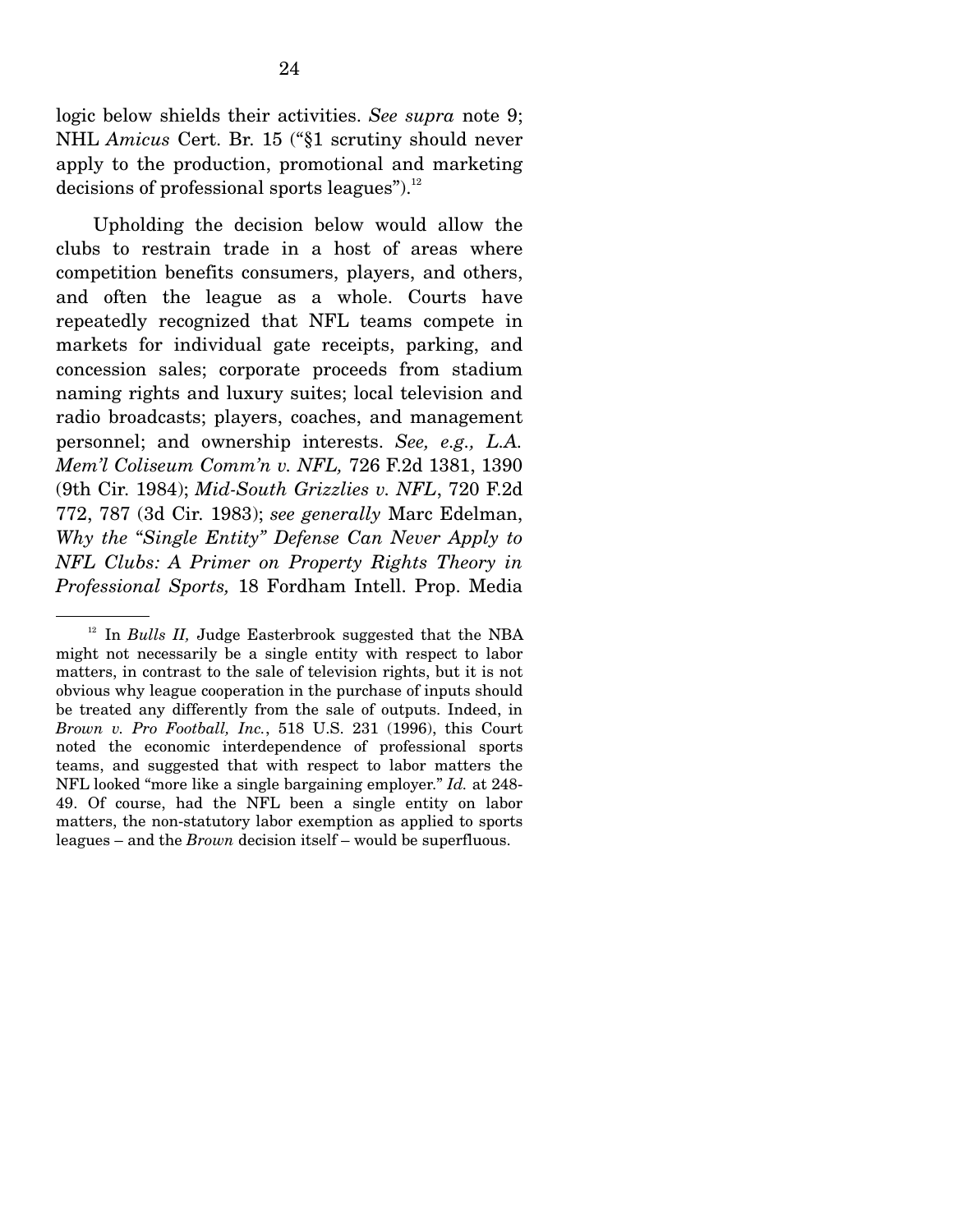& Ent. L.J. 891, 911-24 (2008) (discussing the property rights sports clubs share at the league level versus those they retain at the club level). Indeed, upholding the lower court would overrule numerous precedents that have found NFL rules or practices to violate § 1 and which enabled competition in many of these areas. *See, e.g., L.A. Coliseum,* 726 F.2d at 1401 (franchise relocation); *N. Am. Soccer League*, 670 F.2d at 1262 (cross ownership rule); *Smith v. Pro Football, Inc.*, 593 F.2d 1173, 1187 (D.C. Cir. 1978) (college draft); *Mackey v. NFL*, 543 F.2d 606, 623 (8th Cir. 1976) (free agent compensation rule).

 To be sure, § 2 of the Sherman Act would continue to apply to leagues with monopoly or nearmonopoly power that engage in exclusionary conduct. But the scope of liability would be narrow indeed. *See, e.g., Chicago Prof. Sports LP v. NBA*, 961 F.2d 667, 672 (7th Cir. 1992) (if a sports league is a single entity then "its decisions about telecasting are effectively unreviewable"). Section 2 simply does not capture the collusive nature of the harm from restraints on intra-league competition, as it permits a monopolist freely to reduce output and raise prices. *See Verizon Commc'ns Inc. v. Law Offices of Curtis V. Trinko, LLP*, 540 U.S. 398, 407 (2004). Indeed, none of the cases cited above in which the NFL has been found liable for violating § 1 would support liability under § 2.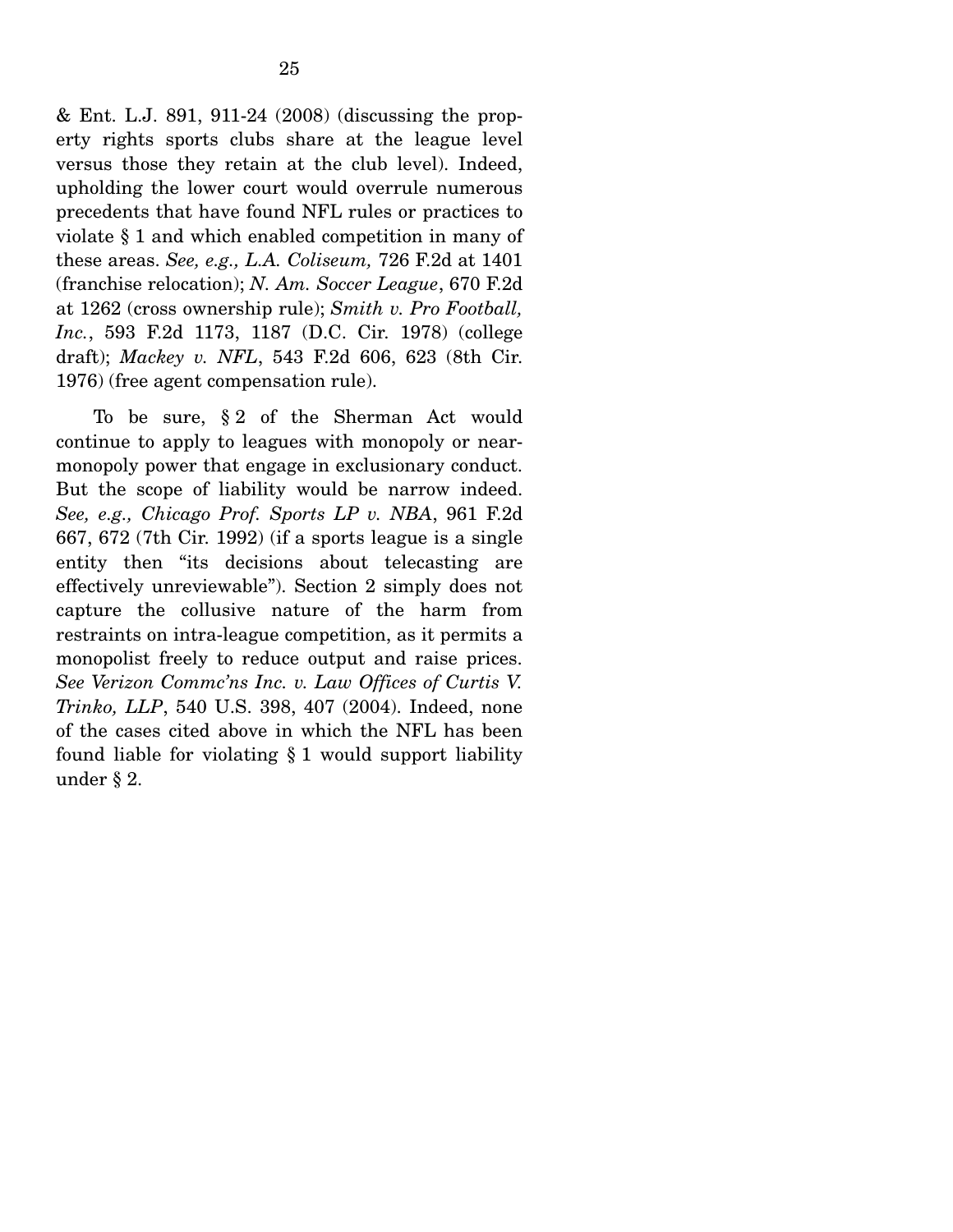## **B. Antitrust Enforcement Against Unreasonable Restraints of Legitimate Non-Sports Joint Ventures Would Be Thwarted**

The adverse consequences of upholding the Seventh Circuit decision go well beyond immunizing anticompetitive conduct of sports leagues. Respondents contend that "other joint ventures that involve a similarly high degree of economic integration" should be immune, NFL Cert. Br. 4, but offer no administrable standards for distinguishing between degrees of integration. Indeed, insofar as the Seventh Circuit's logic is based on the efficiencies of integration, its holding would extend not only to all joint ventures where cooperation is necessary for the product to exist, but arguably to any legitimate joint venture. *See* NHL *Amicus* Cert. Br. 7 (immunity should extend to "all legitimate joint ventures"). After all, legitimate joint ventures generally produce efficiencies that could not be obtained by the firms operating separately; that is why joint ventures are treated leniently. *See* Brodley at 1525; *Copperweld*, 467 U.S. at 768 (joint ventures are judged under the rule of reason because they "hold the promise of increasing a firm's efficiency and enabling it to compete more effectively"). And the ruling would apply to any activity in which the members of the joint venture have a shared interest, which respondents' *amici* contend should include any activity that the members decide is within "the scope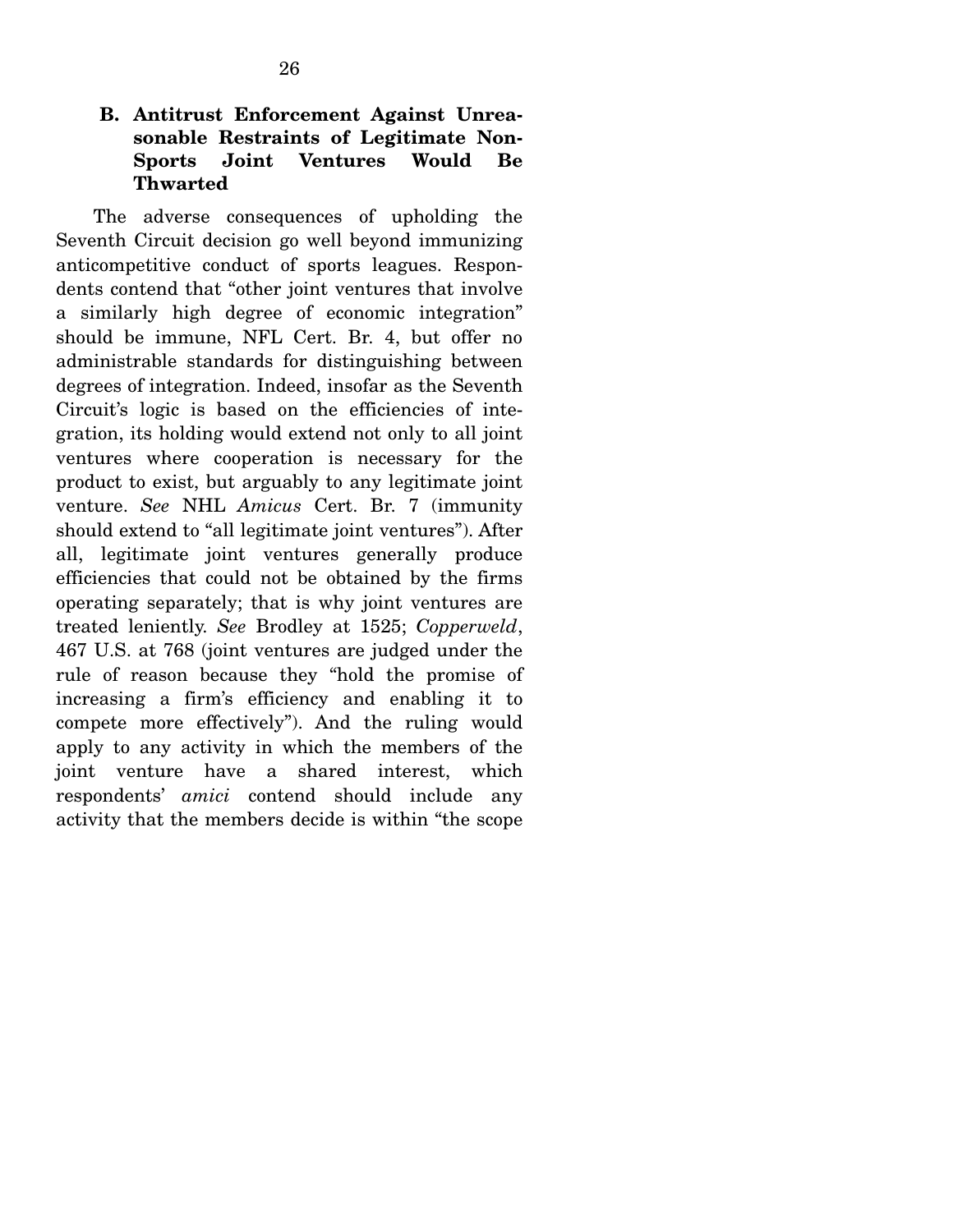of the venture's business." NHL *Amicus* Cert. Br. 1 n.2.

 In abolishing the intra-enterprise conspiracy doctrine, the Court found it significant that the doctrine was not necessary to "control dangerous anticompetitive conduct," as reflected in the facts that "not a single holding of antitrust liability by this Court would be different in the absence of [the] doctrine," it had "played a relatively minor role in government enforcement actions," and the federal government no longer accepted the doctrine. *Copperweld*, 467 U.S. at 777 & n.25 (internal quotes omitted). In contrast, extending *Copperweld* to integrated joint ventures would open a huge gap in the enforcement of the antitrust laws. It is precisely because joint ventures are such "an important and increasingly popular form of business organization," *Dagher*, 547 U.S. at 5, that immunizing them from liability under § 1 would be so harmful.

 Respondents' approach calls into question numerous decisions by the Court that have struck down anticompetitive restraints by joint ventures. For example, the Court has proscribed membership restrictions and similar exclusions by highly integrated, interdependent joint ventures such as a newspaper wire service, *see Associated Press*, 326 U.S. 1, an association that owned and operated railroad terminal facilities*, see United States v. Terminal R.R. Ass'n*, 224 U.S. 383 (1912), and a stock exchange, *see Silver v. New York Stock Exch.*, 373 U.S. 341 (1963). It has struck down territorial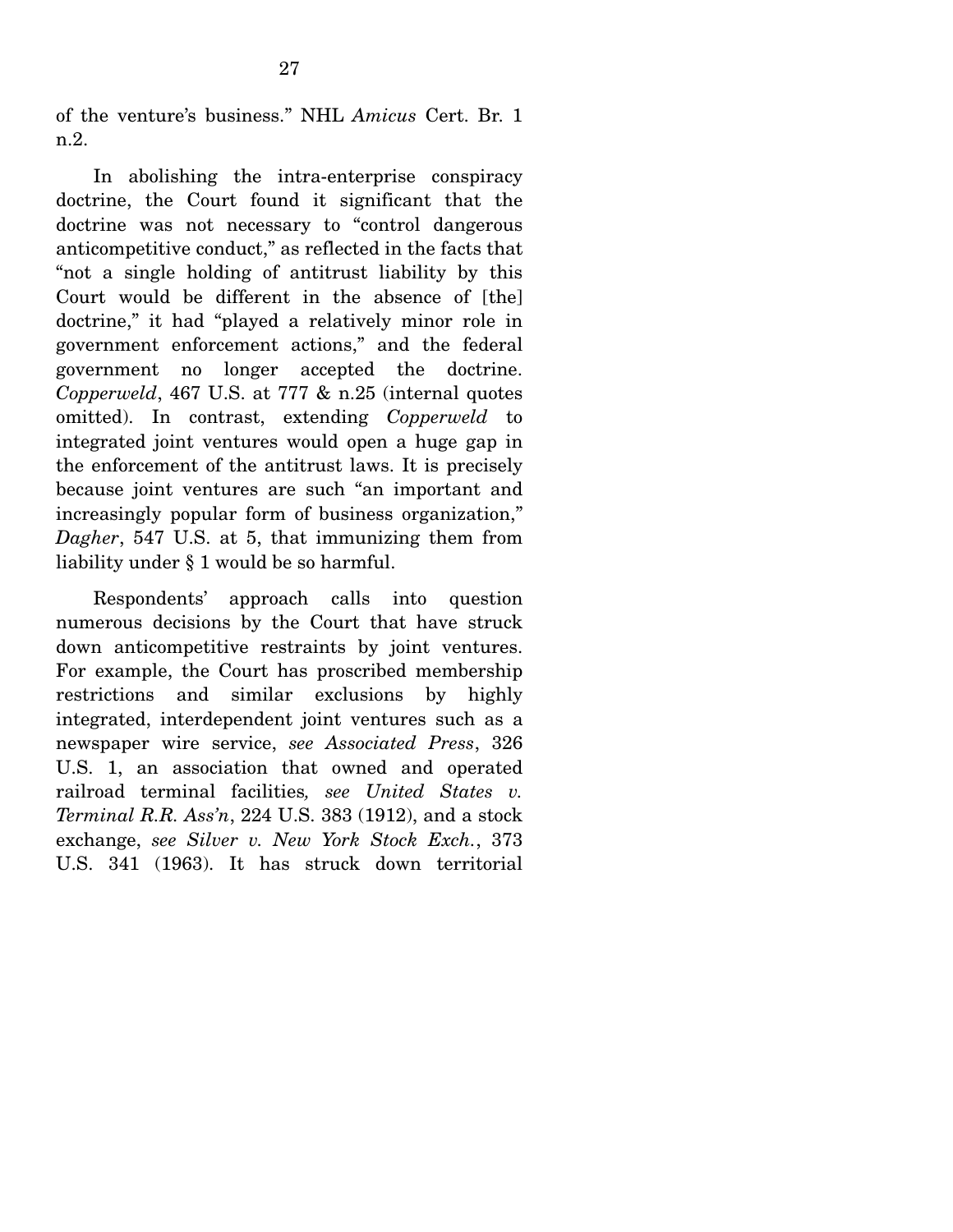restrictions on the distribution of the products created by legitimate marketing and purchasing joint ventures. *See Sealy*, 388 U.S. 350 (dissent would have considered under rule of reason); *United States v. Topco Associates, Inc.*, 405 U.S. 596 (1972) (same). The Court has sustained challenges to the decision making of private standard-setting organizations, which create standards that are often necessary for products to function. *See, e.g., Allied Tube*, 486 U.S. at 505-06; *see also Radiant Burners, Inc. v. Peoples Gas Light & Coke Co.*, 364 U.S. 656 (1961) (reversing motion to dismiss). It has invalidated portions of an otherwise procompetitive joint operating agreement that integrated the operations of two newspapers. *See Citizen Publ'g Co. v. United States*, 394 U.S. 131 (1969). And of course, it has found a restraint in the marketing of the television rights of a sports league's product to be unlawful. *See NCAA*, 468 U.S. 85; *see also Radovich v. NFL*, 352 U.S. 445 (1957) (complaint against NFL's player boycott stated a claim for relief).

 Furthermore, a host of other cases involving challenges to arguably "core" business decisions of integrated joint ventures are also premised on the assumption that the integrated joint venture was not a single entity for purposes of § 1. *See, e.g., Chicago Bd. of Trade v. United States*, 246 U.S. 231 (1918); *BMI*, 441 U.S. 1; *Nw. Wholesale Stationers*, 472 U.S. 284; *Dagher*, 547 U.S. 1; *Brown*, 518 U.S. 231.

 Extending *Copperweld* to integrated joint ventures would also undermine the Justice Department and FTC's current enforcement efforts. The agencies'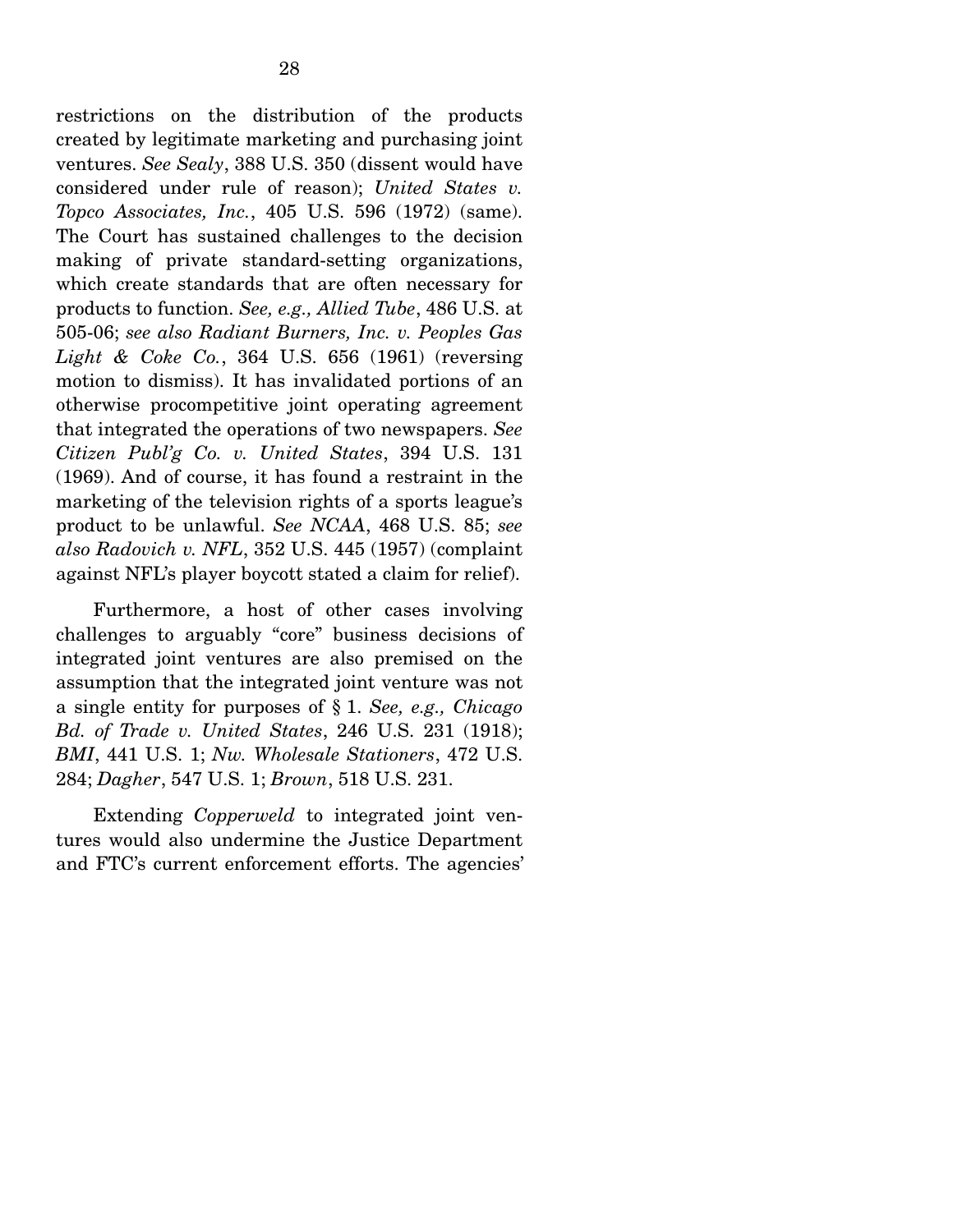Competitor Collaboration Guidelines and Health Care Policy Statements would be vitiated insofar as the venture-related activities of "highly integrated" joint ventures would be immune from § 1 review rather than analyzed to see whether restraints are reasonably necessary for the success for the venture or otherwise violate the rule of reason. And the agencies' § 1 initiatives against multiple listing services, $^{13}$  healthcare network joint ventures, $^{14}$  and credit card networks, $15$  among others, $16$  would be jeopardized because such challenges frequently involve network joint ventures that enable the

<sup>13</sup> *See, e.g., United States v. Consolidated Multiple Listing Service, Inc.*, No. 3:08-cv-01786-SB (D. S.C. filed May 2, 2008) (challenge to multiple listing service rules that increased prices and deterred emergence of new brokerage business models); *see generally* Competition in the Real Estate Brokerage Industry: A Report by the Fed. Trade Comm'n and the U.S. Dept. of Justice 63-70 (April 2007).

<sup>14</sup> *See, e.g., In re New Century Health Quality Alliance, Inc.*, FTC Dkt. No. C-4169 (filed Aug. 24, 2006) (challenge to agreement among members of independent practice association not to offer services other than integrated capitation arrangements); *United States v. Greater Bridgeport Individual Practice Ass'n, Inc.*, C.A. No. 592CV00575 EBB (D. Conn. filed Sep. 30, 1992) (similar).

<sup>15</sup> *See United States v. Visa U.S.A., Inc*., 344 F.3d 229, 242 (2d Cir. 2003) (upholding challenge to Visa and Mastercard rules that prevented member banks from issuing American Express or Discover cards; rejecting "single entity" characterization of card networks).

<sup>16</sup> *See, e.g., United States v. ASCAP*, Civ. No. 13-95 (S.D.N.Y. 1941) (complaint challenging ASCAP's exclusive licensing practices, described in *BMI*, 441 U.S. at 10-12).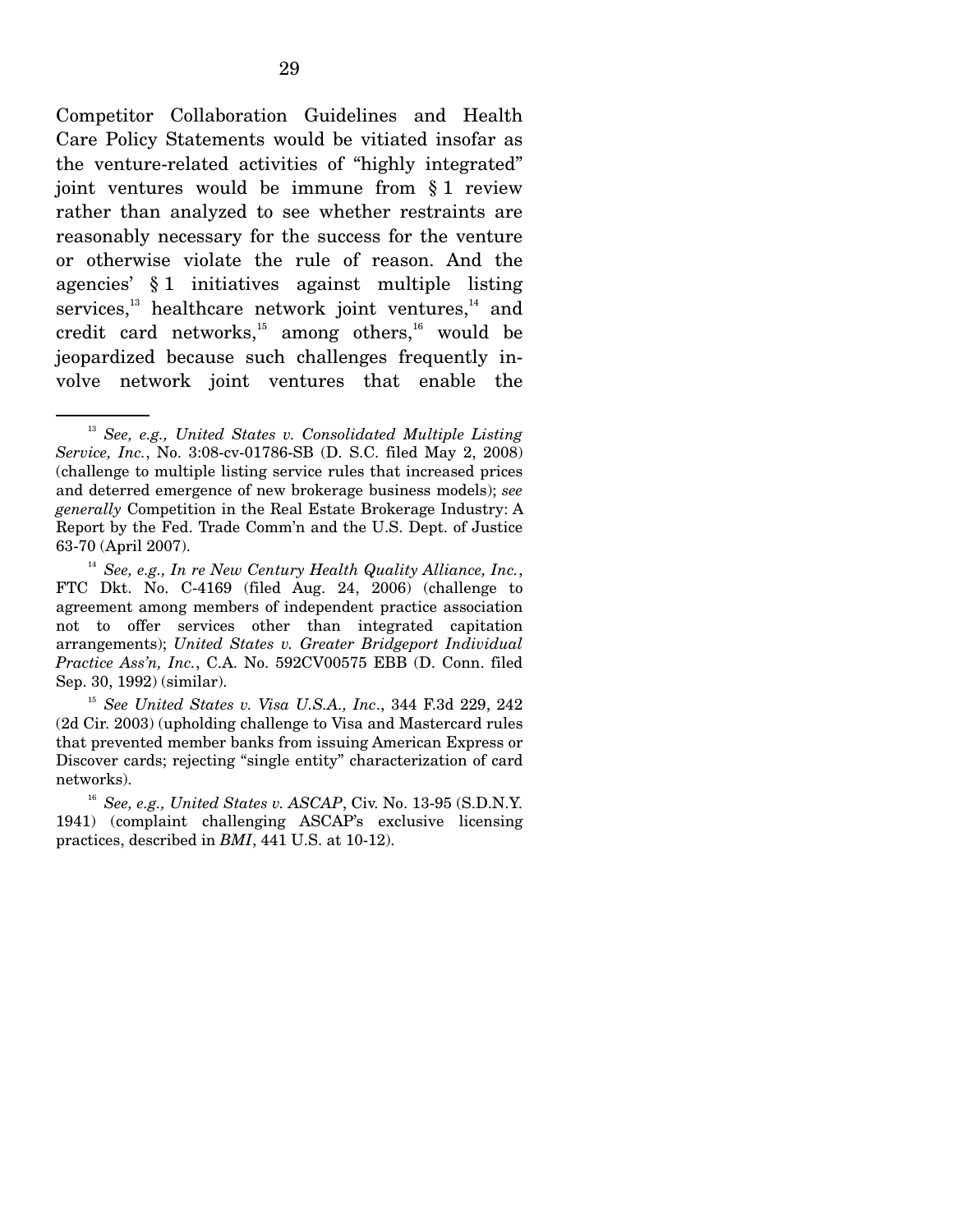production of services that cannot be produced without cooperation.

## **III. THE NFL'S POLICY ARGUMENTS FOR § 1 IMMUNITY LACK MERIT AND HAVE BEEN REJECTED BY CONGRESS**

### **A. The Costs of Antitrust Compliance and Litigation Risk Do Not Justify Immunity**

Claiming that they have been subject to a "cascade of antitrust suits" resulting in "years of litigation and enormous burden and expense," respondents and their *amici* maintain that they need antitrust immunity for their business decisions in order to "permit early resolution of antitrust challenges without the need for full rule-of-reason litigation." NFL Cert. Br. 11, 13, 15. Moreover, they claim that "the uncertainty of a full rule-of-reason analysis . . . chills collaboration and decisionmaking, and it inevitably decreases interbrand competition." *Id.* at 9.

 It should be beyond dispute that integrated joint ventures in any industry, while generally procompetitive, can *sometimes* unnecessarily restrain competition with respect to the production and marketing of their product or related products. *See, e.g., NCAA*, 468 U.S. 84. When conduct can sometimes be anticompetitive, and sometimes procompetitive, then the "rule of reason is the accepted standard for testing whether the practice restrains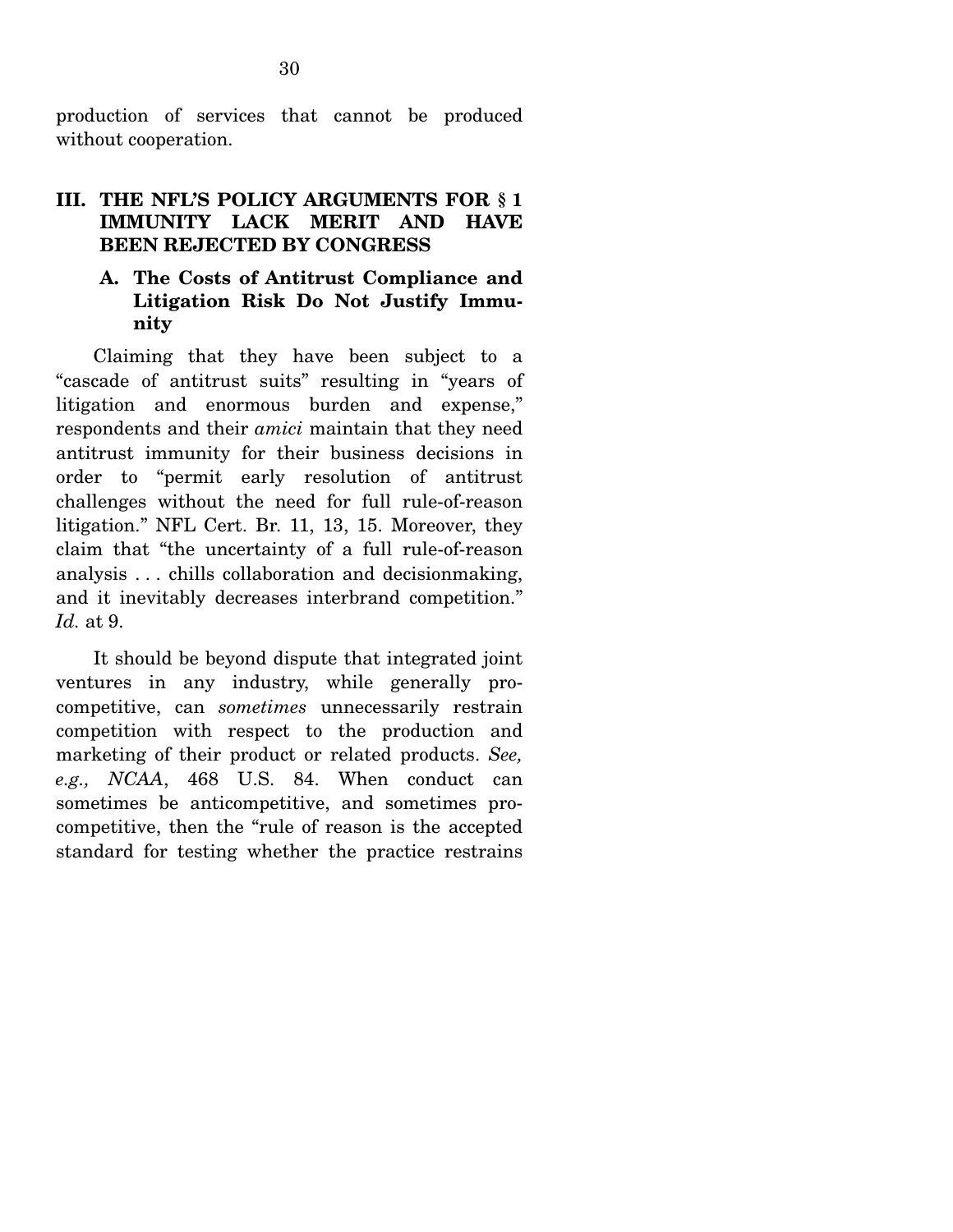trade in violation of § 1." *Leegin Creative Leather Prods., Inc. v. PSKS, Inc.*, 551 U.S. 877, 885 (2007); *see id.* at 886 ("In its design and function the rule distinguishes between restraints with anticompetitive effect that are harmful to the consumer and restraints stimulating competition that are in the consumer's best interest.").

 There is no evidence that courts are erroneously holding sports leagues liable under the rule of reason. On the contrary, "[t]he courts have largely understood that sports leagues lie in between ordinary business firms, whose collaboration is suspect, and totally integrated enterprises subject only to § 2. They have also understood that these situations need 'inbetween' substantive antitrust rules. They certainly, and correctly, have not woodenly applied the per se prohibitions developed for ordinary business situations." 7 Areeda & Hovenkamp ¶ 1478d, at 329; *see also* 13 Phillip E. Areeda & Hebert Hovenkamp, *Antitrust Law* ¶ 2101, at 22 (2d ed. 2005) (enforcement "against anticompetitive joint venture rules represent[s] a . . . modest intrusion into an economy that we presume to be efficient overall"). And if there were a problem with the application of the rule of reason to sports leagues or other legitimate joint ventures, then the proper solution would not be immunity, but a refinement of the rule.

 It is true that defending an antitrust suit (as well as bringing one) under the rule of reason can be costly. But courts are well equipped to dismiss implausible claims before discovery, *see Bell Atl. Corp.*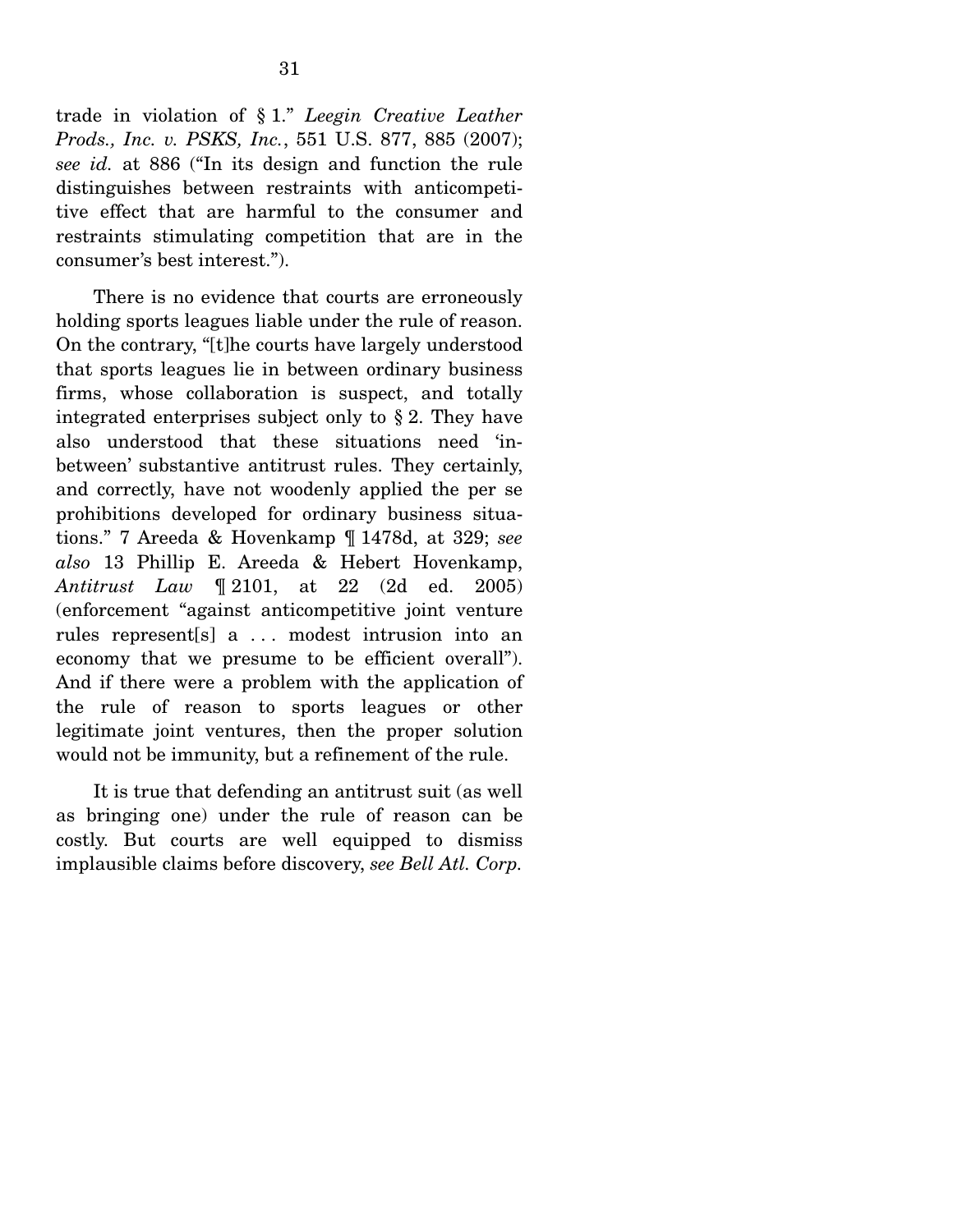*v. Twombly*, 550 U.S. 544 (2007), and weak claims on summary judgment, *see Matsushita Elec. Indus. Co. v. Zenith Radio Corp.*, 475 U.S. 574 (1986); standing and antitrust injury doctrine also pose threshold hurdles, *see, e.g., St. Louis Convention & Visitors Comm'n v. NFL*, 154 F.3d 851 (8th Cir. 1998) (finding no antitrust injury where plaintiff failed to show that it was harmed by league's relocation rules). Moreover, insofar as the Seventh Circuit's single-entity test is merely a surrogate for rule-of-reason analysis, then it is not obvious that it would (or should) reduce discovery burdens. *See Fraser*, 284 F.3d at 59 ("To the extent the [single-entity] criteria reflect judgments that a particular practice in context is defensible, assessment under section 1 is more straightforward and draws on developed law."); *Bulls II*, 95 F.3d at 605 (Cudahy, J., concurring) ("inquiry into whether separate economic interests are maintained by the participants in a joint enterprise is likely to be no easier than a full Rule of Reason analysis"). Finally, there is simply no evidence that sports leagues or other legitimate joint ventures have been deterred from taking procompetitive actions because of the fear of litigation costs.

 The bipartisan Antitrust Modernization Commission, created by statute, urged Congress to be chary about statutory immunities from the antitrust laws. *See* Antitrust Modernization Commission Report and Recommendation 334-37 (2007). The Commission endorsed the view that "[s]tatutory immunities from the antitrust laws should be disfavored" and that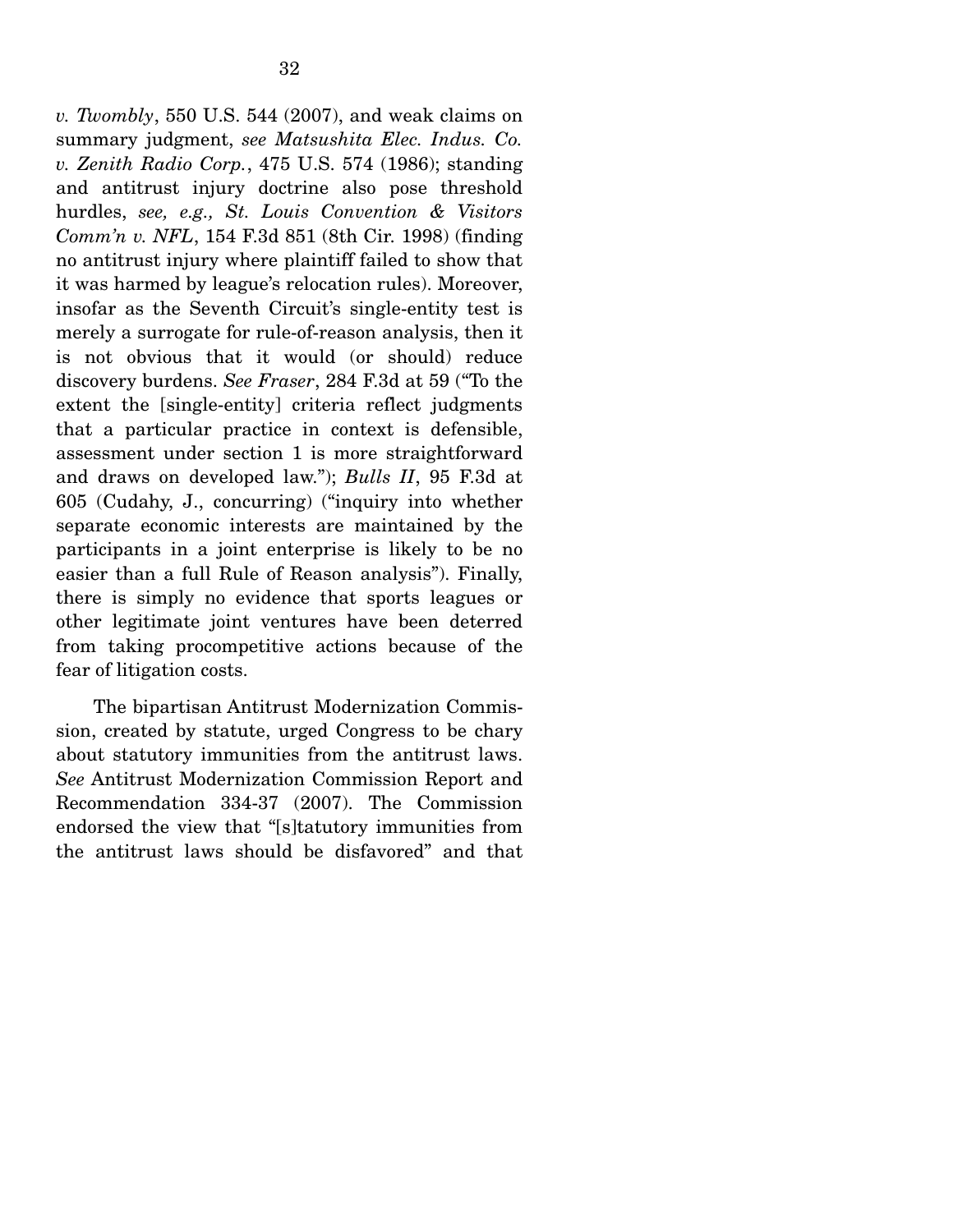"[c]laimed justifications for antitrust exemptions require careful scrutiny and testing against legal and marketplace realities." *Id.* at 350, 353. Notably, the Commission recommended:

[N]o immunity should be granted to create increased certainty in the form of freedom from antitrust compliance and litigation risk. Antitrust compliance and litigation risks are costs of doing business that hundreds of thousands of American businesses manage every day. No particular companies or industries should be specially entitled to avoid those costs; if these costs are unreasonable, broader reform applicable to all businesses is the proper remedy.

#### *Id.* at 350-51.

 If it is bad policy for Congress to enact immunities to shield particular industries or forms of businesses from purportedly burdensome antitrust compliance costs, then surely it is inappropriate for this Court to do so by extending *Copperweld* to joint venture conduct that has long been subject to § 1. And it is particularly inappropriate when Congress itself has evinced an intent *not* to shield sports leagues and other valuable joint ventures from § 1 scrutiny.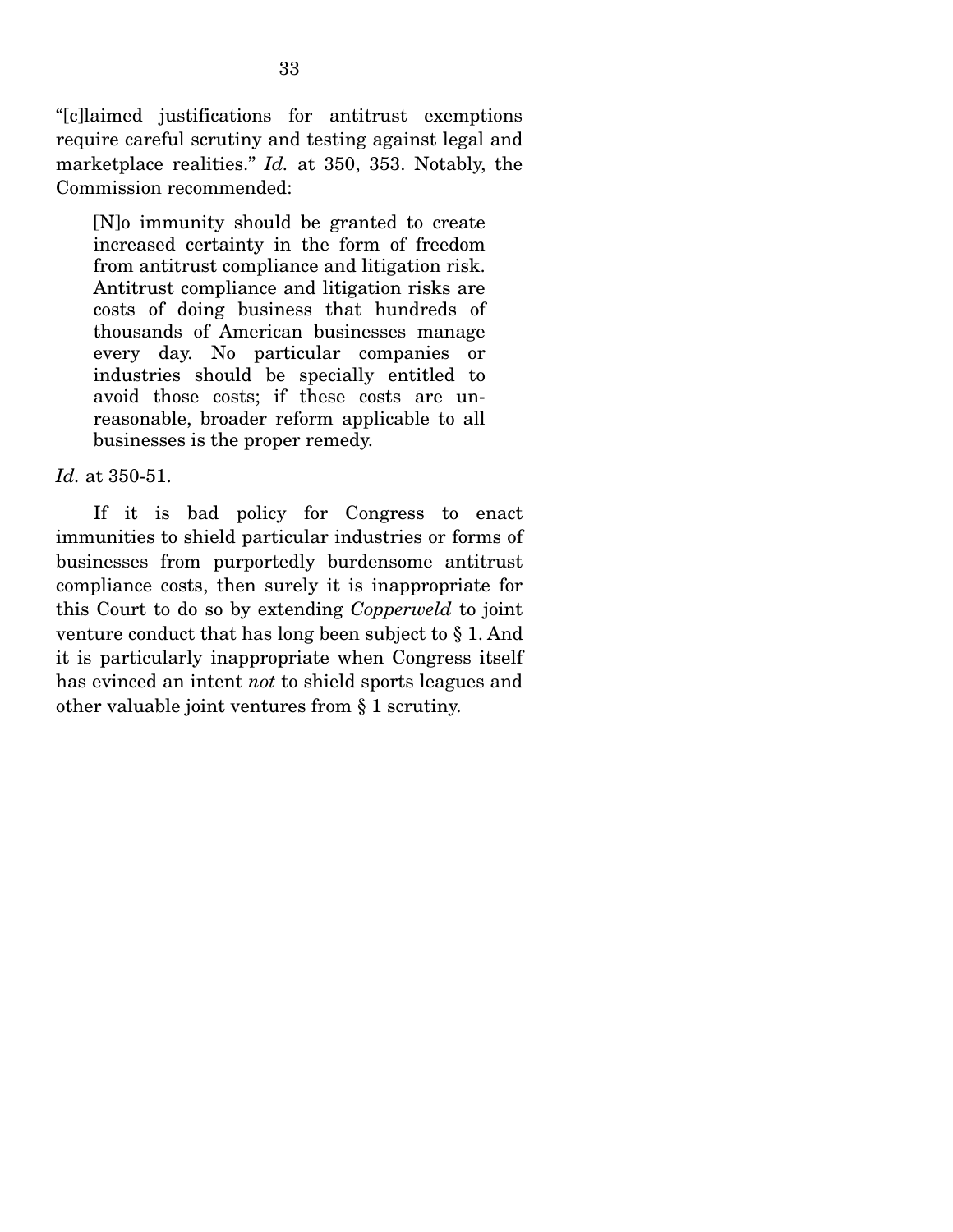As petitioner's brief documents, over the last 60 years the NFL and other sports leagues have vigorously lobbied Congress for various antitrust exemptions and immunities, including the kind of broad immunity that respondents seek from this Court. However, with the limited exception of the Sports Broadcasting Act of 1961 (SBA), 15 U.S.C. § 1291, Congress has rejected those efforts. *See* Pet. Br. 34-37; *see also* Professional Sports Community Protection Act of 1985, S. 259, 99th Cong., 1st Sess. (1985); H. Rep. No. 104-656(I) (1996) (detailing leagues' efforts to obtain antitrust immunity with respect to franchise relocation decisions). "The legislative history of [the SBA] exemption demonstrates Congress' recognition that agreements among league members to sell television rights in a cooperative fashion could run afoul of the Sherman Act . . . ." *NCAA*, 468 U.S. at 104-05 n.28. As petitioner's brief demonstrates, the Seventh Circuit's interpretation of the single-entity doctrine would render the SBA, the Curt Flood Act, and all of Congress's efforts in this area superfluous. *See* Pet. Br. 32-38; *TRW Inc. v. Andrews*, 534 U.S. 19, 29 (2001) (rejecting interpretation of statute that "would in practical effect render . . . exception entirely superfluous in all but the most unusual circumstances").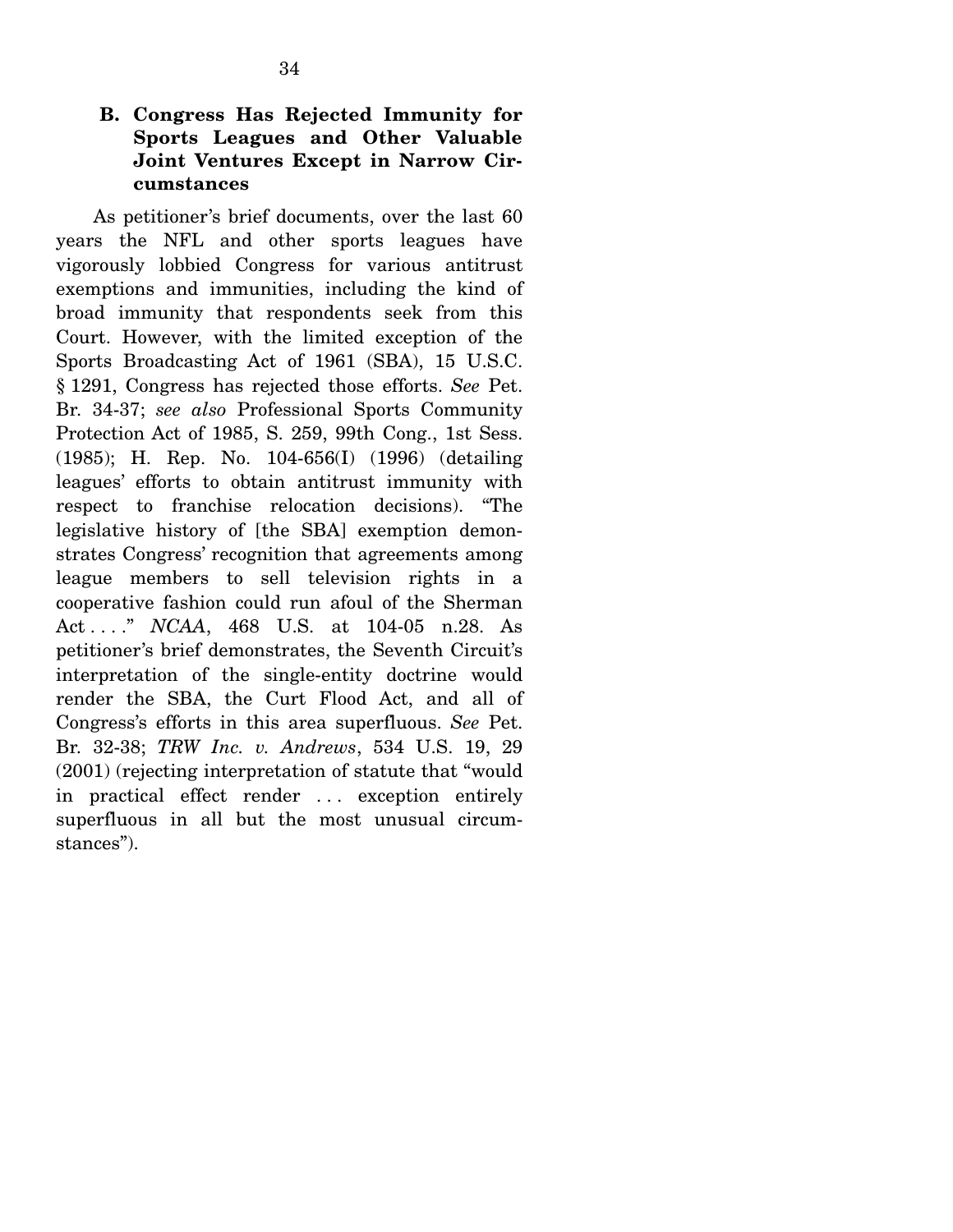Beyond the SBA, Congress has enacted immunities for highly integrated joint ventures in certain other industries. For example, § 6 of the Clayton Act, 15 U.S.C. § 17, exempts non-profit agricultural cooperatives from § 1 of the Sherman Act, and the Capper-Volstead Act of 1922, 7 U.S.C. §§ 291, 292, extended the exemption to capital stock agricultural cooperatives. Similar legislation authorizes fishermen's cooperatives. *See* 15 U.S.C. § 521. Those statutes were passed to ensure that "a group of farmers acting together as a *single entity* in an association cannot be restrained from lawfully carrying out the legitimate objects thereof," namely "collectively processing, preparing for market, handling, and marketing" their products. *Maryland and Virginia Milk Producers Ass'n v. United States*, 362 U.S. 458, 465-66 (1960) (internal quotes omitted) (emphasis altered). Similarly, Congress exempted almost-fully-integrated newspaper joint ventures from § 1 under certain narrow conditions, but such ventures remain liable for conduct that would otherwise be unlawful "if engaged in by a single entity." 15 U.S.C. § 1803. Congress plainly believed that, absent immunity, highly integrated joint ventures that act like single entities, such as agricultural cooperatives, would be subject to  $\S 1$ . And, unless otherwise directed by Congress, similar joint ventures in other industries should not be exempt. *See Associated Press*, 326 U.S. at 14 (rejecting argument that "because AP's activities are cooperative" they were exempt from the Sherman Act; finding it "significant that when Congress has desired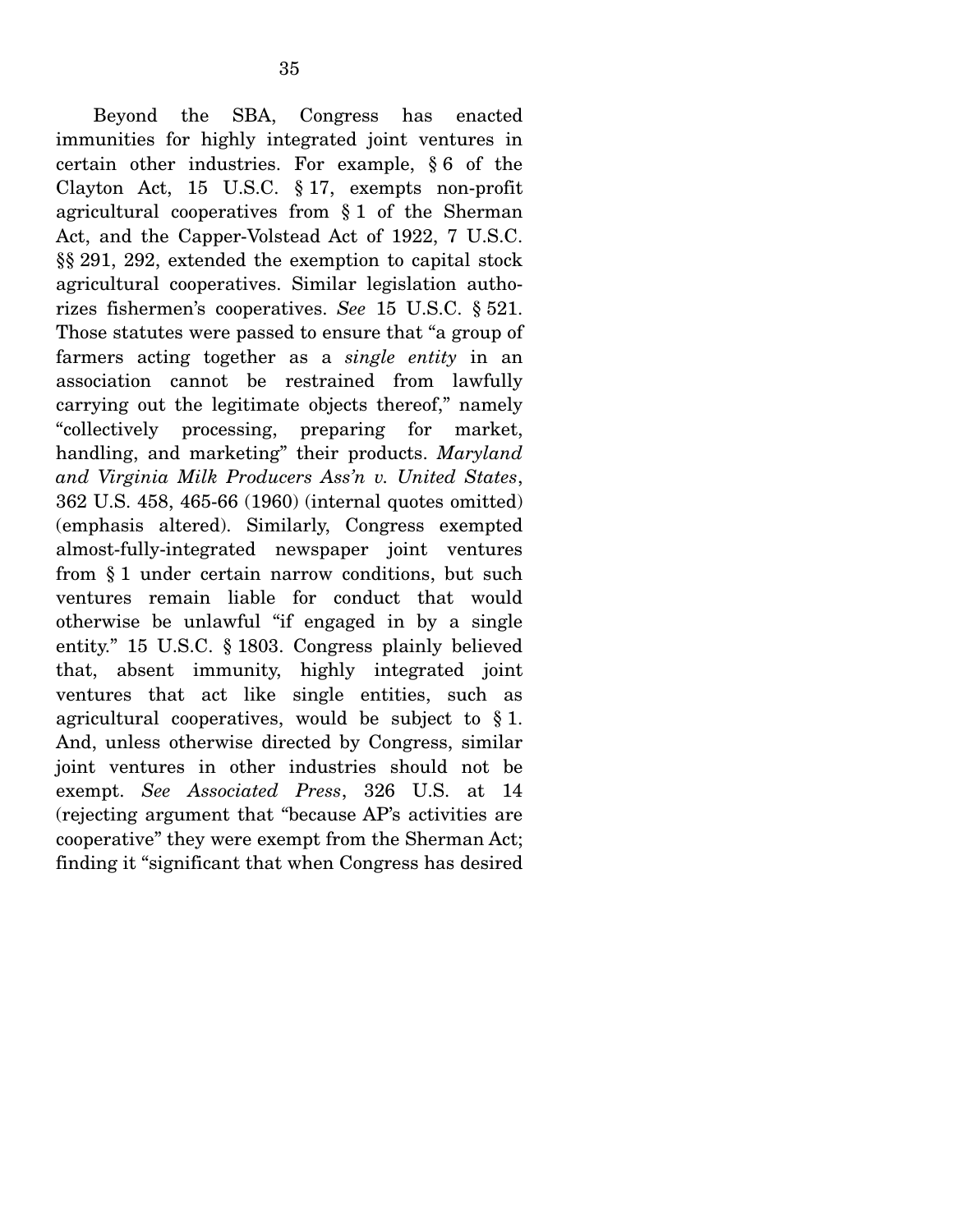to permit cooperatives to interfere with the competitive system of business, it has done so expressly by legislation"); *Andrus v. Glover Constr. Co.*, 446 U.S. 608, 616-17 (1980) ("Where Congress explicitly enumerates certain exceptions to a general prohibition, additional exceptions are not to be implied, in the absence of evidence of a contrary legislative intent."); *Union Labor Life Ins. Co. v. Pireno*, 458 U.S. 119, 126 (1982) ("[O]ur precedents consistently hold that exemptions from the antitrust laws must be construed narrowly.").

 The legislative history of the National Cooperative Research Act of 1984 (NCRA) and its amendments, 15 U.S.C. § 4301 *et seq.*, also demonstrates that Congress did not intend to give joint ventures blanket immunity from § 1 even when they perform critical procompetitive activities that might otherwise be chilled. The NCRA was enacted because promoting research and development joint ventures was a significant national priority, key to American businesses' ability to compete with international rivals and stem the decline of U.S. productivity. *See* S. Rep. No. 98-427, at 1-4 (1984); H. Rep. No. 98-571(I), at 8- 10 (1983). Congress thought the "chilling effect" of unclear antitrust standards and possible treble damages deterred the formation of such joint ventures, despite the relatively benign attitude towards R&D joint ventures by antitrust agencies and the courts. *See* H. Rep. No. 98-571(I), at 12-13; S. Rep. No. 98-427, at 3. Yet, Congress did not exempt R&D joint ventures from § 1. Rather, it mandated the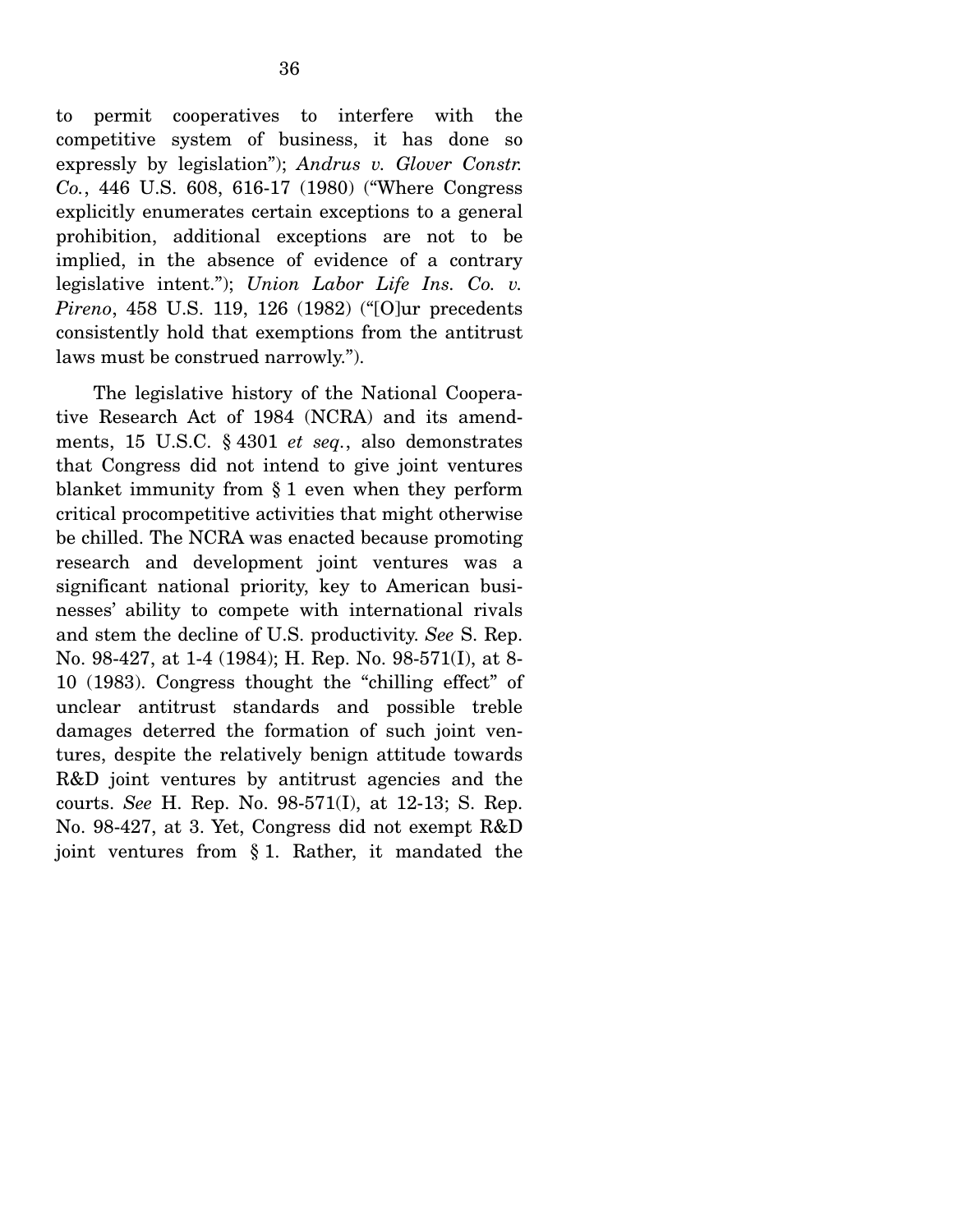application of the rule of reason to certain of their activities, *see* 15 U.S.C. § 4302, and eliminated treble damages in certain circumstances, *see* 15 U.S.C. § 4303. Congress extended the protections of the Act to production joint ventures because of their potential contribution to a resurgence of U.S. leadership in high technology. *See* H. Rep. No. 103-94 (1993). And it further extended the protections of the Act to private standards development organizations because Congress believed that the threat of antitrust liability, although "remote in most cases," Pub. L. 108-237, 118 Stat. 661, § 102(8) (2004), may lead such bodies "to cut back on standards development activity at great financial cost both to the Government and to the national economy," *id.*, § 102(10). Notably, Congress expressly excluded from the Act joint marketing and distribution, *see* 15 U.S.C. § 4301(b)(2), the type of activity in which sports leagues engage.

 Congress clearly knows how to provide relief from the antitrust laws to ensure that important procompetitive collaborative activity is not chilled. And, unlike the Court, Congress can act in a discriminating fashion, rather than providing blanket immunity under § 1. It would be ironic for this Court to exempt sports leagues from § 1 when Congress has not seen fit to exempt R&D and other joint ventures it believed to be critical to the nation's economic development.

--------------------------------- ♦ ---------------------------------